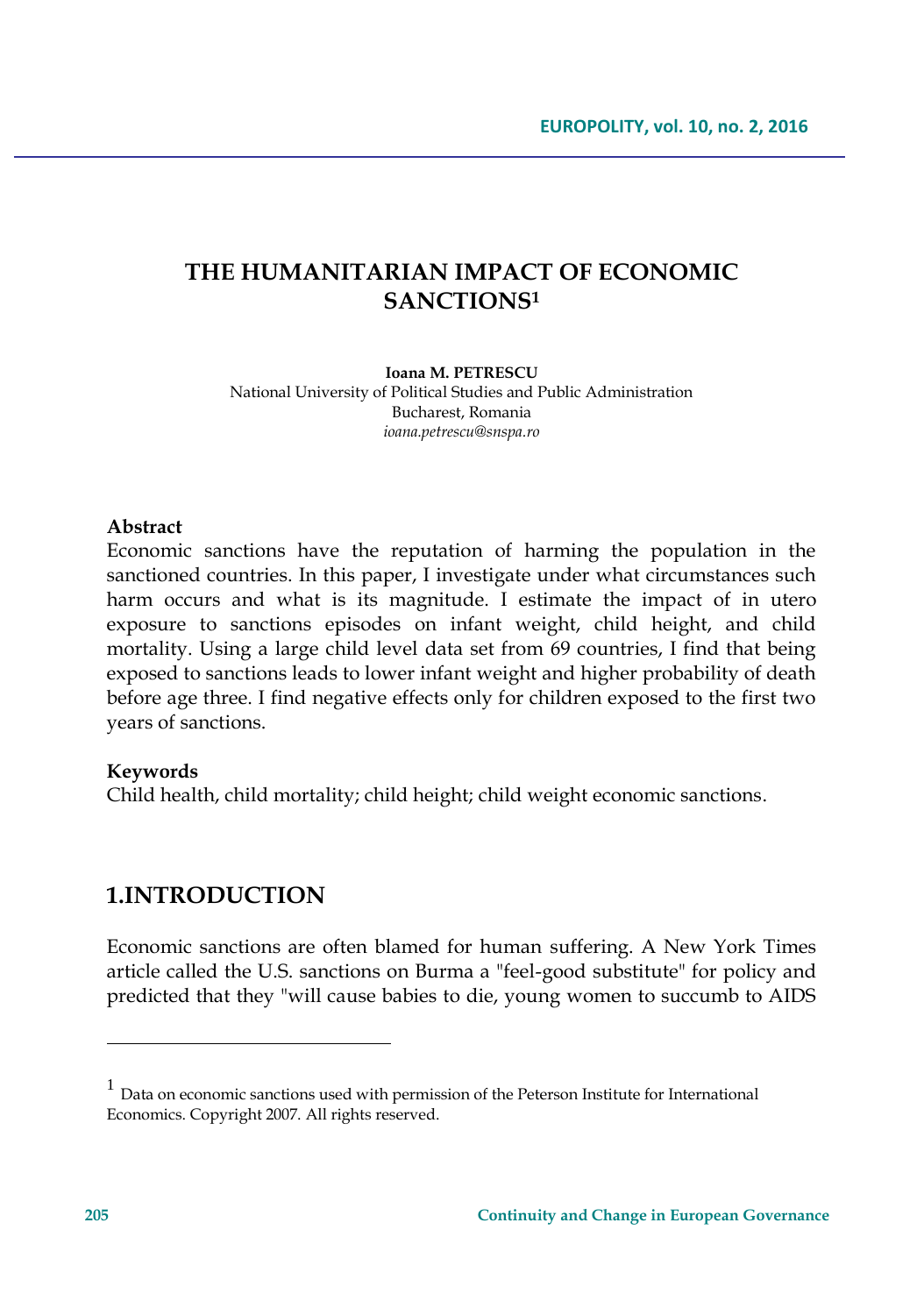and families to go hungry" (Kristof 2003). Even officials involved in imposing economic sanctions admit that sanctions could have an adverse effect on the population. In an editorial in the Annals of Internal Medicine, Madeleine K. Albright, a former U.S. Secretary of State, mentioned that "When the United Nations or the United States imposes sanctions against a regime, [...] it does not intend to create unnecessary hardships for innocent people, especially children and infants. Good intentions, however, do not automatically translate into good results" (Albright 2000).

Despite the large number of sanctions imposed in the world today and the attention they draw to the human suffering in the sanctioned countries, there is little empirical evidence that isolates the effects of sanctions and measures the magnitude of these negative effects. In this study, I estimate the effects of exposure to economic sanctions on child health and mortality for children under three years old.

This paper builds on the literature on economic sanctions and on the literature on child health and mortality. Several studies such as Cortright and Lopez (1997), Garfield (1999), Garfield (2001), Garfield and Fausey (1995), Heine-Ellison (2001), Hoskins and Nutt (1997) and Shehabaldin and Laughlin Jr (1999) describe the effects of sanctions on the civilian population using the case study approach. Ali et al (2003), Barry (2000), Garfield and Santana (1997), Gibbons and Garfield (1999), and Popal (2000) are papers that go a step further and use various sources of data in a descriptive manner. This paper investigates whether the effects described in these studies apply to a broader set of sanctioned countries and whether they are supported by empirical analysis.

Several papers analyze micro level data, but for only one country at a time. Ali and Shah (2000) analyze a micro level survey data from Iraq to estimate the effects of sanctions on under five years old mortality, Bundervoet and Verwimp (2005) use household surveys from Burundi to estimate the effects of sanctions and civil wars on child height, Daponte and Garfield (2000) examine the effects of sanctions on Iraqi children, and Reid et al (2007) look at child level data from Haiti and estimate the effects of sanctions on malnutrition and mortality. Unlike these studies, this paper uses various countries in the empirical analysis in order to distinguish the effects of sanctions from war and other unobserved characteristics of one single country.

The only cross-country analysis of which I am aware is Eyler (2007). The author constructs a human condition indicator at country level that encompasses values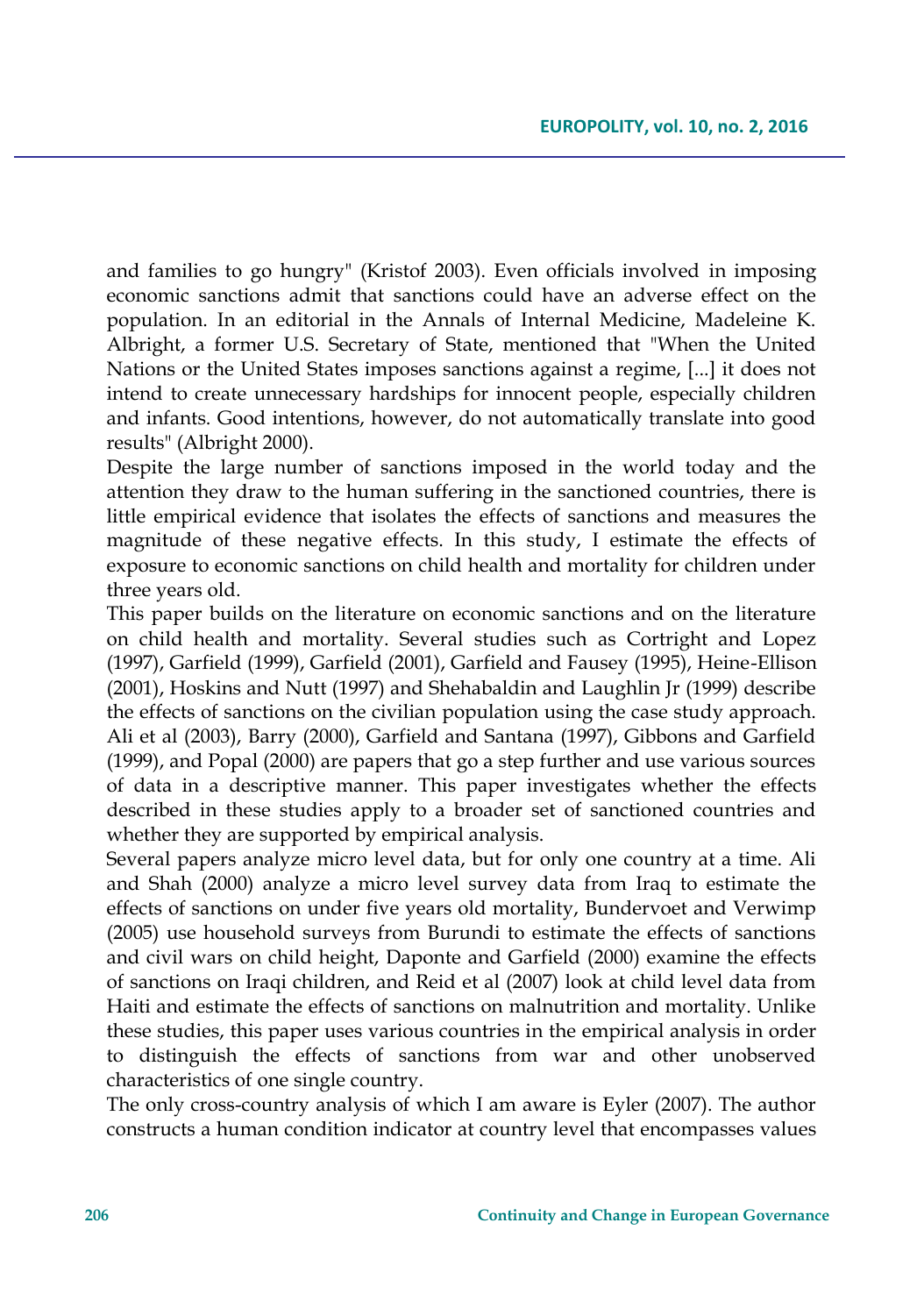of health, food, water, environment, education, and governance. He estimates the effects of sanctions on this indicator in a VAR model with 65 observations. This paper improves upon this study by using micro level data for various countries, controlling for child characteristics and country fixed effects, and establishing causality rather than correlation.

This paper also draws from studies on the determinants on child health such as Amuedo-Dorantes and Mundra (2003), Attanasio et al (2004), Boyle et al (2006), Bredenkamp (2008), Currie et al (2008), Currie and Cole (1993), Currie and Schmieder (2009), Currie and Stabile (2003), Duflo (2000), Gertler (2004), Hanratty (1996), Jensen (2000), Luke and Munshi (2007), and Quisumbing (2003). In the same spirit, this paper uses micro level data to estimate the effects of sanctions on child health controlling for the effects of wealth of the family, education of the mother, access to medical care, and other factors that might affect child health.

This paper also resembles studies on child mortality like Baird et al (2011), Breierova and Duflo (2004), Clay et al (2006), Currie and Gruber (1996), Das Gupta (1990), Galiani et al (2005), Gamper-Rabindran et al (2008), Hacker and Haines (2006), and Rosenzweig and Schultz (1982). In the mortality models, I also control for mother's and father's education, wealth of the mother, GDP shocks, and intra-family allocation of resources proxied by number of live siblings.

This paper resembles previous studies on the effects of in utero and birth shocks on health and mortality. Infant weight is negatively affected by in utero exposure to stress from terrorist attacks in Camacho (2008), while children and adults' health are affected by the 1918 influenza pandemic in Almond and Mazumder (2005) and Almond (2006). Health and mortality are also negatively affected by birth exposure to civil war and crop failure in Akresh and Verwimp (2006), by income shocks due to Phylloxera in Banerjee et al (2007), and by extreme weather conditions in Deschênes et al (2009), Maccini and Yang (2008), and Wang et al (2009). This paper introduces another shock (economic sanctions) and shows how it affects children who are exposed to it in utero and at birth.

In this paper, I compile a large child level data set from repeated cross-sections from 69 countries. I add data on economic sanctions, war, and famine data for each country year in the sample. Constructing this data set allows me to estimate the effects of various sanctions unlike previous studies that mostly focus on one sanction incident. Also combining war and famine data, I am also able to better control for other negative shocks that might affect child health. Using this new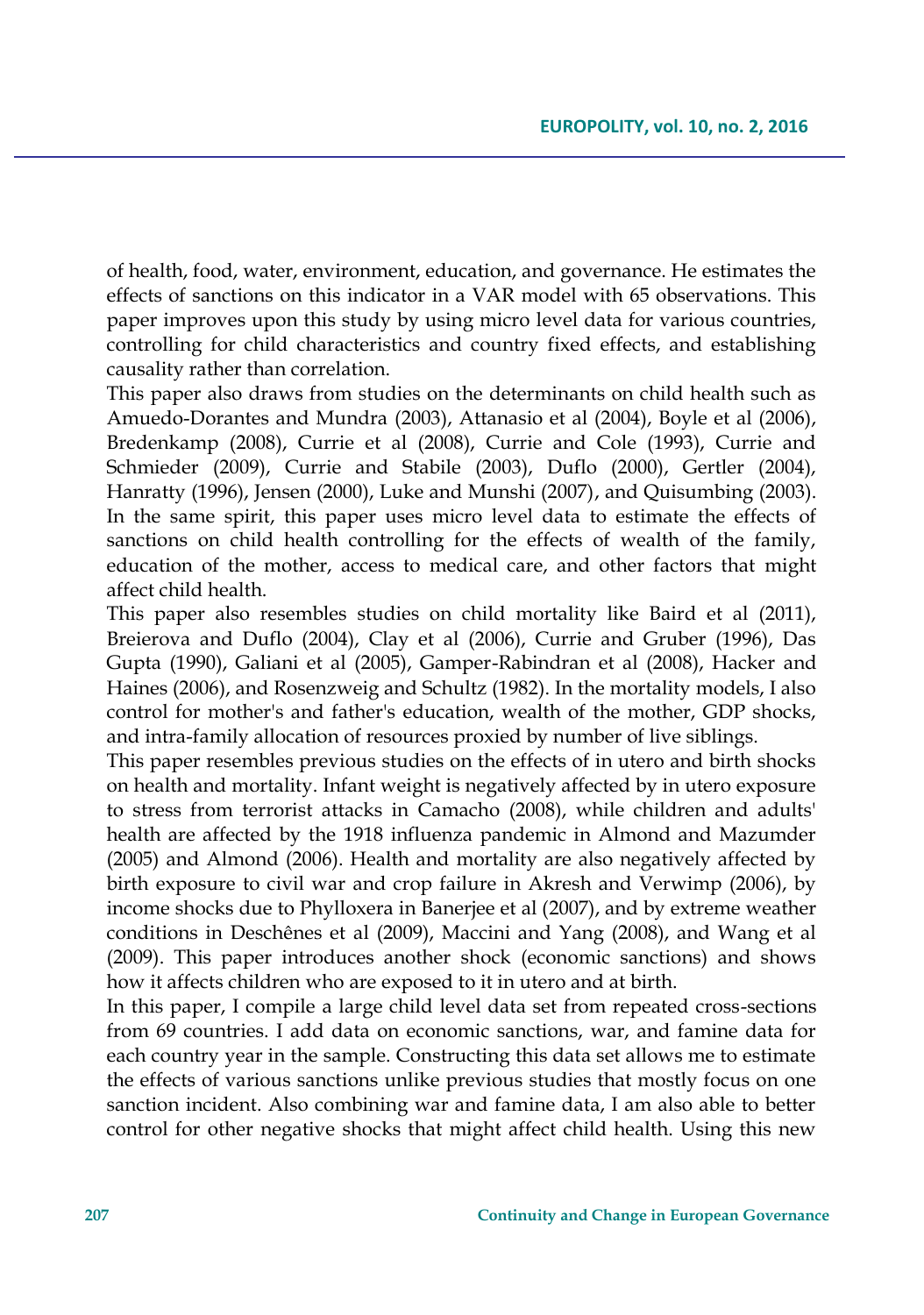data, I estimate the effects of exposure to sanctions in utero on infant weight zscores, child height z-scores, and on the probability that the child will die before their third birthday. I find that in utero exposure to sanctions leads to smaller infant weight. The effects are stronger for infants exposed in the first two years of the sanctions and insignificant for the ones exposed to the third or later years of the sanctions. The magnitude of these effects also depends on the characteristics of the sanction. In utero exposure to the first two years of the sanctions also leads to increases in child mortality. Height is also negatively affected by in utero exposure to sanctions that led to large number of deaths among children.

The rest of the paper is organised as follows: Section 1 describes the characteristics of economic sanctions and the channels through which they affect children, Section 2 describes the data I use in the analysis, Section 3 presents the econometric model, Section 4 shows the results, and Section 5 concludes.\

### **2. ECONOMIC SANCTIONS**

Economic sanctions are "deliberate, government-inspired withdrawal, or threat of withdrawal, of customary trade or financial relations" according to Hufbauer et al (2007). Countries impose sanctions in order to coerce other countries to change policies that they don't tolerate. Examples include stopping nuclear proliferation like in US v. Pakistan in 1999, coercing a change in foreign policy of another country like in US, Saudi Arabia v. Jordan, Yemen in 1990 when US and Saudi Arabia attempted to convince Jordan and Yemen to enforce the UN embargo on Iraq, or punishing another country's foreign policy like in Arab League v. Egypt in 1978 when the Arab League punished Egypt for signing a peace treaty with Israel. Attentively, countries can use diplomatic talks or go to war to coerce another country to change a policy. Political scientists are divided on why sanctions are chosen instead of other alternatives, but the general opinion seems to be that the domestic political environment in the sanctioning country is a far more important factor than the situation in the sanctioned country.

In the United States, the Congress passes a law that imposes sanctions, however the President can sign an executive order to impose sanctions without the Congress approval. Rules vary by country. The sanctioning country can cut exports to the sanctioned country (export sanctions), cut imports from that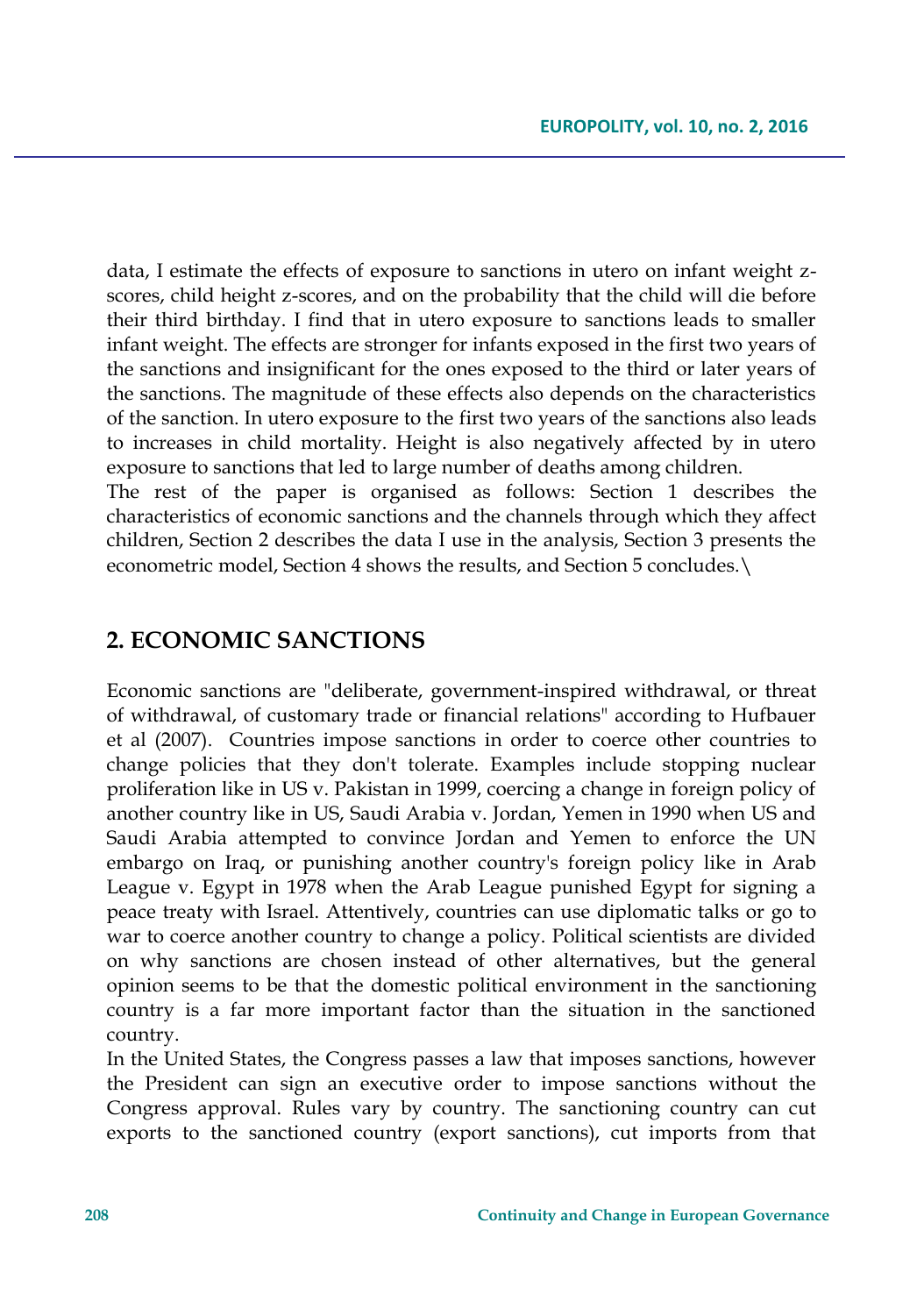country (import sanctions), or they can cut development aid, cut loans, or freeze financial assets of that country (financial sanctions). A country rarely imposes a single type of sanction: For example, US v. Pakistan was a financial and export sanction, US, Saudi Arabia v. Jordan, Yemen was a financial and import sanction, and the Arab League v. Egypt was a financial, export, and import sanction.

Sanctions are supposed to impose economic hardship on the country and make the government change its policies. This rarely happens. Such a rare sanction was US v. Jordan that was lifted when Jordan reduced its exports to Iraq as required by the sanctioning countries. However, most often sanctions are lifted because the sanctioning countries change their policy goals and lifting the sanctions serves them better than keeping them in place. Such an example is US v. Pakistan: US lifted the sanction in 2001 because Pakistan became an ally in the war against terror and not because Pakistan gave up nuclear weapons. A similar reason why sanctions are lifted is because the sanctioning country changes its mind about the goal they want to accomplish with the sanction. The Arab League lifted the sanction against Egypt in 1983 and gave up punishing of Egypt after years of diplomacy and talks between the two parties.

There are many ways in which economic sanctions affect the population in the sanctioned countries. One of the most direct ways they affect health is through the lack of proper nutrition. Cuts in food imports lead to shortages in calories intake and to undernutrition which make children and other vulnerable groups such as the chronically ill more susceptible to tuberculosis, measles, and other infectious diseases (Garfield and Santana 1997; Garfield 1999). Increases in prices of food lead to poor nutrition during pregnancy that can have a negative effect on the baby (Garfield 1999).

Sanctions can affect children also through water. Sanctioned countries experience shortages of materials and substances needed to clean the water which leads to less access to clean water. Dirty water makes children particularly susceptible to diarrheal diseases and more likely to die (Garfield and Santana 1997).

Child health is negatively affected by deterioration in sanitary conditions caused by decreases in imports of products used to produce soap and other sanitary products (Garfield and Santana 1997). Garbage collection declines and leads to increases in gastrointestinal diseases in children. Children also get more respiratory problems due to the increase in pollution caused by lack of spare parts (Kandella 1997).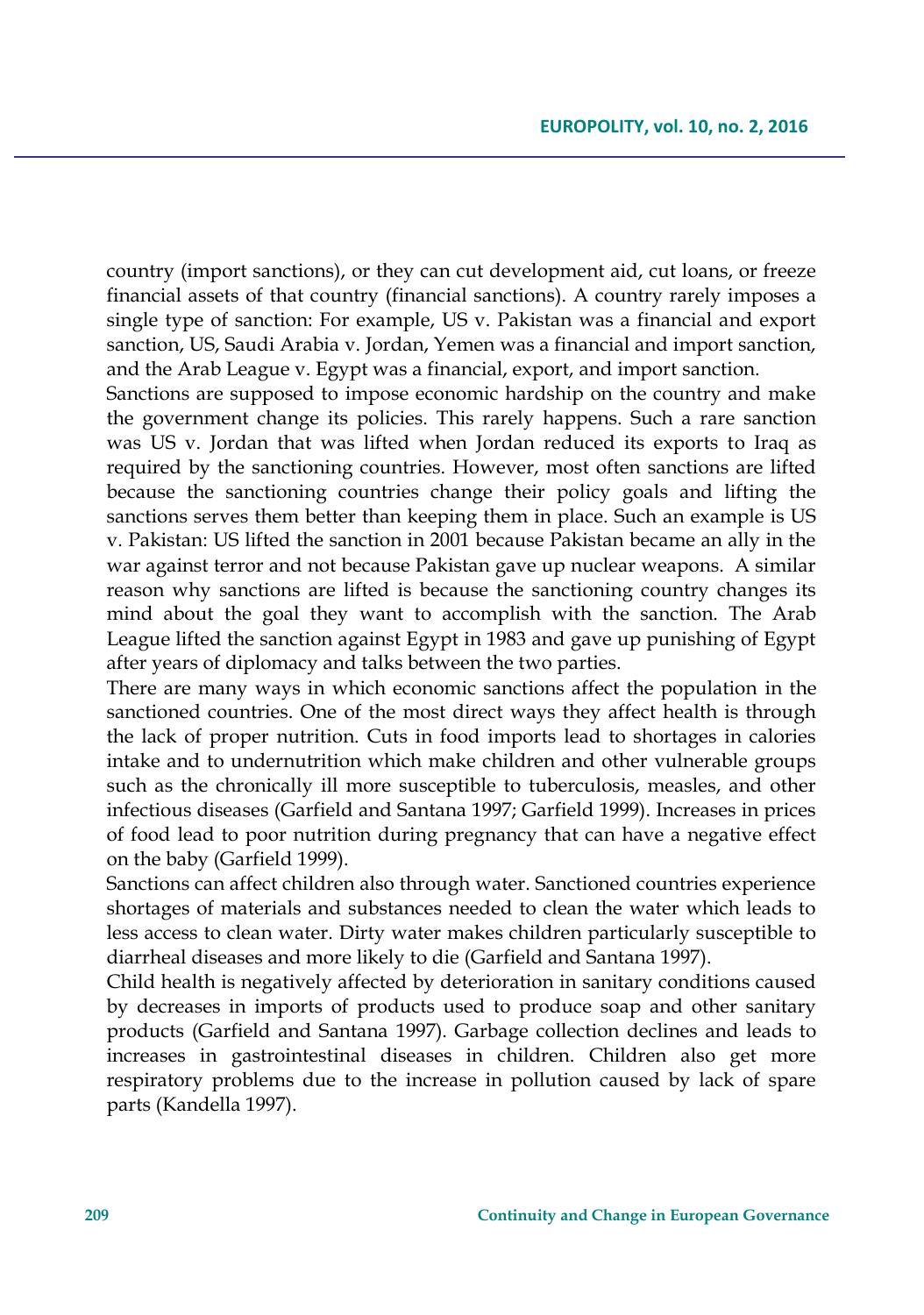Lack of medicines can lead to influenza outbreaks. Imports of authorized medicines drop and imports of unauthorized and counterfeited drugs increase which lead decreases in efficiency of these drugs and severe side effects (Garfield 1999 and 2001). Lack of proper medicines leads the authorities to encourage the pharmacists to prepare old fashion remedies and the population to self-diagnose and to use traditional cures (Kandella 1997). Sometimes drugs and food are excluded from the sanctioned list, however often there is great ambiguity about the details and allowed items are challenged by border personnel and never make it to the population (Hoskins and Nutt 1997).

Economic sanctions affect the quality of health care and can have huge negative implications on child health. Insufficient vaccines in sanctioned countries can lead to outbreaks of diphtheria, tetanus, and pertussis (Garfield 1999). Shortages of oil, gas, and electricity mean frequent power cuts and fuel shortages which affect emergency medical services, heating hospitals, and patient transportation to hospitals (Garfield 2001). These poor conditions in hospitals lead to increase in maternal mortality and complications at birth. Hospitals also have fewer supplies and perform fewer tests (Garfield 1999). These are only some of the channels through which sanctions affect the health and mortality of children. Next, I am using micro level data to estimate these possible effects of sanctions on children.

## **3. DATA**

In this study, I use four types of data: First, micro level data on child health and mortality from the Demographic and Health Surveys, second, data on economic sanctions and their characteristics from Hufbauer et al. (2007), third, macroeconomic data at the country level from the World Development Indicators, and forth, data on other catastrophic incidents: famines from EMDAT, the OFDA/CRED International Disaster Database and war data from Lacina and Nils (2005). I use the Demographic and Health Survey data to compile information on child mortality, health, child characteristics, mother characteristics, and household characteristics. I use sanctions data together with child data to determine the exact number of months the child was exposed in utero to sanction conditions. The macroeconomic, famine, and war data is used to control for other external factors that can affect child welfare.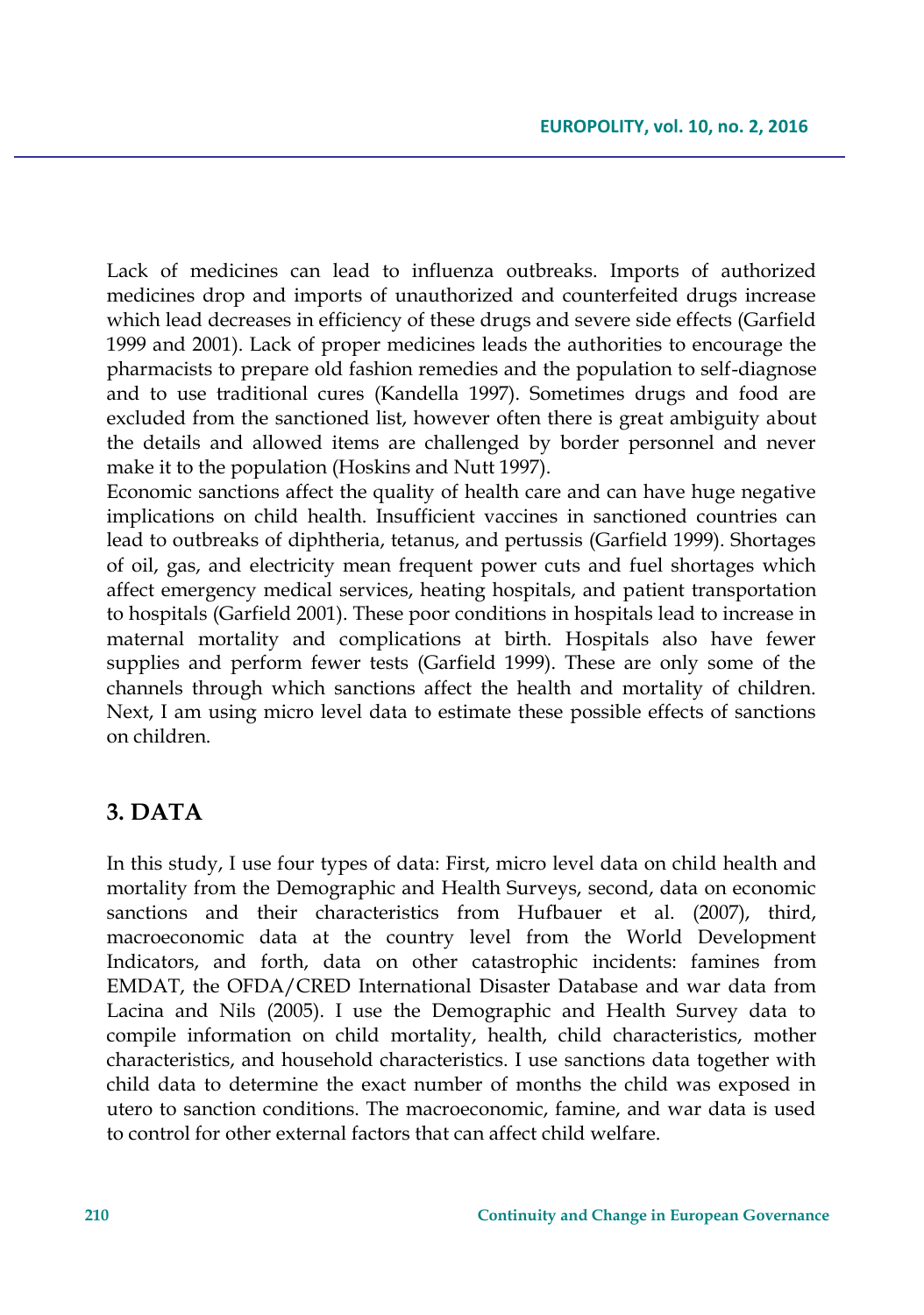#### 3.1: Child Data

Child level data comes from the Demographic and Health Surveys, a series of surveys conducted in 70 developing countries with the goal of collecting information on the health of women and children. The surveys are repeated cross-sections for each country and they ask the same basic questions on mothers and children health in all countries. I compile the data from all the available surveys from 69 countries from the survey. I exclude Ondo State because I do not any other information about this state. I have sanction data only until 2006, so I use only children born before 2006.

The Demographic and Health Surveys collects all the information I need only for 228,273 of its children under three. This is information on both live and dead children. I am using these children to estimate the mortality of children under three. Out of these 228,273 live and dead children under three, 187,099 are live children under three. I am using these children to estimate the effects of sanctions on height because I have information about height only for live children. Finally, out of the 187,099 live children under three, 70,114 are live children under one, infants. I am using these infants to estimate the effects of sanctions on weight because I do not expect to see an effect of a shock in utero on weight years later since weight is a short-run effect measure. Table 1 presents the summary statistics for each of these three groups of children used in the analysis. Using this data, I calculate three dependent variables: weight z-scores (infant weight), height z-scores (child height), and mortality (child mortality). I use weight z-scores for infants younger than one year old. The weight z-score for a child of sex s and age a captures the number of standard deviations the child is away from the international weight standard for a healthy child of sex s and age a. I use z-scores instead of actual weight in order to accurately compare weights across countries, across children of different sex and age. On average, infants in my sample are slightly smaller than the international standard, .73 standard deviations lighter. I also use height z-scores for children under three years old. Another variable is a dummy for mortality under three years old. It equals one if the child died before he reached his third birthday and zero, otherwise.

I also construct eight control variables: electricity, access to doctors, dead siblings, live siblings, edu mother, bmi mother, age mother at birth, age mother at birth squared, urban, male, age, and age squared. Electricity is a dummy for whether the household has electricity in the home. Access to doctors is a dummy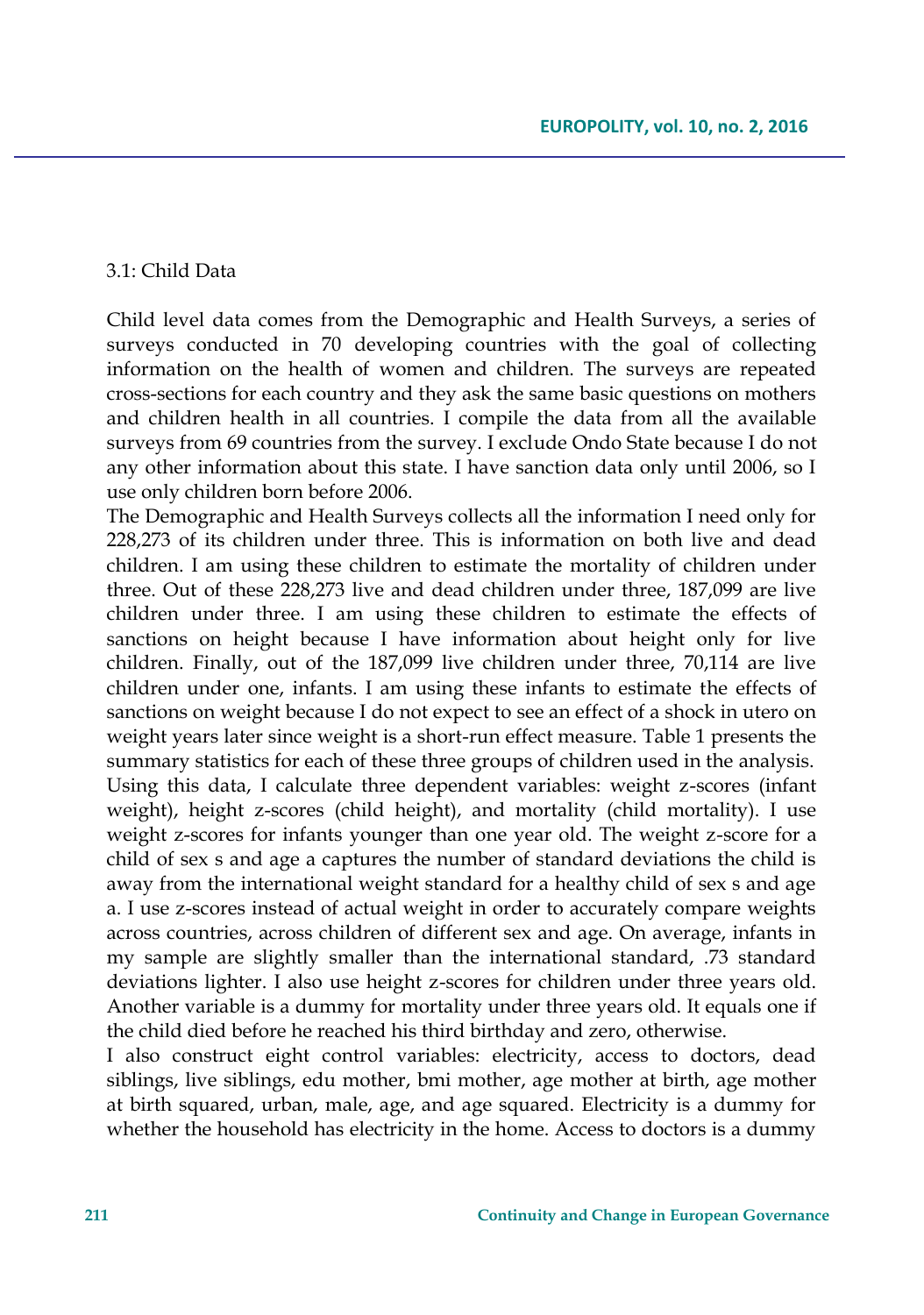for whether the mother saw a doctor during her pregnancy. Dead siblings is the number of dead siblings that the child has at birth and live siblings is the number of live siblings that the child has at birth. On average, infants in the data set have 0.39 dead siblings and 1.94 live siblings. Edu mother is the years of formal education of the mother at the time of the survey, bmi mother is the body mass index (BMI) of the mother at the time of the survey, and age mother is the age of the mother at the time of birth. On average, mothers have 4.13 years of education, a BMI of 22.44 and they are 26 years old at time of birth. Urban is a dummy that equals one if the child lives in an urban area at the time of the survey and zero otherwise, male is a dummy that takes value one if the child is male and zero if she is female, and age is the age of the child measured in months at the time of the survey. Table 2 presents the definitions for all variables.

#### 3.2: Sanctions Data

Economic sanctions data comes from Hufbauer et al. (2007). The data set contains a list of economic sanctions imposed on various countries from 1914 to 2006. I match each child's in utero period with sanction data to determine how many months the child was exposed to sanctions conditions in utero. The list of sanctions used in the analysis is in Table 3. The sanctioning country is called sender and the sanctioned country is called target. I use 45 sanction episodes imposed on 32 targets.

The in utero exposure variable captures the number of months a child was in womb during a sanction episode. For example, Kenya was sanctioned from July 1990 to November 1993. So, if a child was born in December 1991 in Kenya, then his in utero exposure is nine months. On average, infants in the data set were exposed to 1.63 months to sanctions. I construct three additional measures for in utero exposure. In utero exposure1 is the number of months a child was exposed in utero to the first year of the sanction. In utero exposure2 is the number of months a child was exposed in utero to the second year of the sanction, and in utero exposure3 is the number of months a child was exposed in utero to the third or later years of the sanction. For the Kenyan child above, in utero exposure1 equals four, in utero exposure2 equals five, and in utero exposure3 equals zero.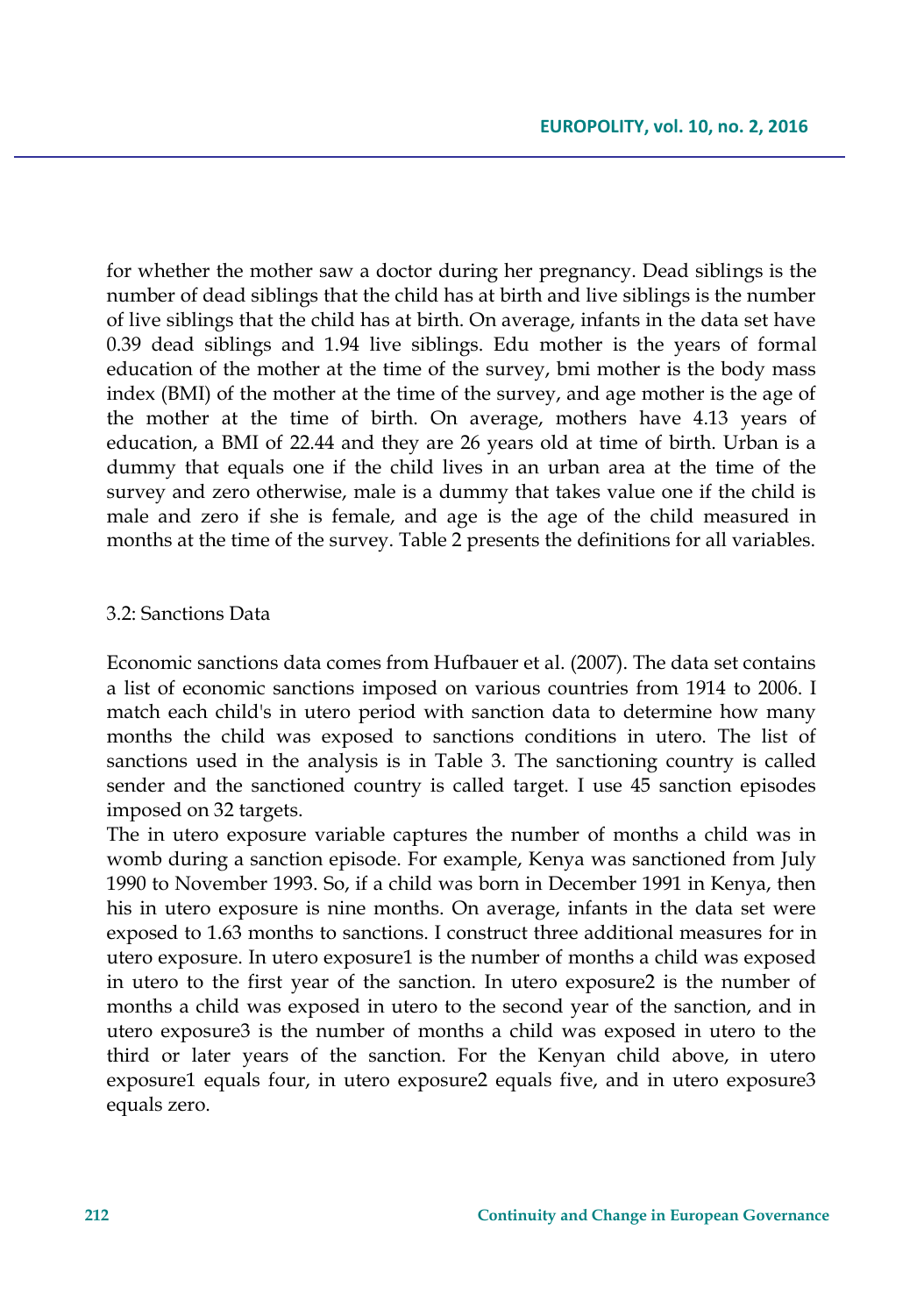I also construct variables for various sanction characteristics: help target, cost target, cost sender, and mortality. Help target is a dummy for whether the target received official assistance from a third country. Such a third country is called a black knight. A second characteristic is cost target that measures the economic costs of the sanction borne by the target. It is measured as a share of GNP. Another sanction characteristic is cost sender, a variable that measures how costly the sanctions were to the sender country. In this sample, they vary from one to three, where one means net gain for the sender and three means modest loss to sender. Senders can gain from sanctioning other countries when the sanction involves suspending aid to the target. The US v. Turkey sanction from 1974 is such a sanction where US, the sender benefited from the sanction. Finally, I construct a mortality measure for the sanction. Mortality is the average child mortality for children younger than three who were exposed in utero for that particular sanction incident.

#### 3.3: Other Data

I also use GDP per capita (GDP/capita) and agriculture as a share of GDP (agriculture/GDP) for the pregnancy period year. GDP/capita is measured in constant 2000 US dollars and averages \$809.78 for countries in my sample.

I also collect information on wars and famines that happened during the years when the children were in utero. I construct war and famine dummies for the pregnancy period. War (pregnancy) equals one if there were any wars in the mother's country during her pregnancy and the war led to at least 1,000 casualties. In my sample, 22 percent of infants were exposed to war in utero. I also construct a dummy for famine during the pregnancy period (famine (pregnancy)) that takes a value of one if the country experienced a famine during the pregnancy period and if the famine affected more than 10,000 people. In my data, two percent of infants were exposed to famine in utero.

### **4. MODEL**

I estimate the effects of in utero exposure on infant weight, child height, and child mortality taking advantage of the variation created by the timing of the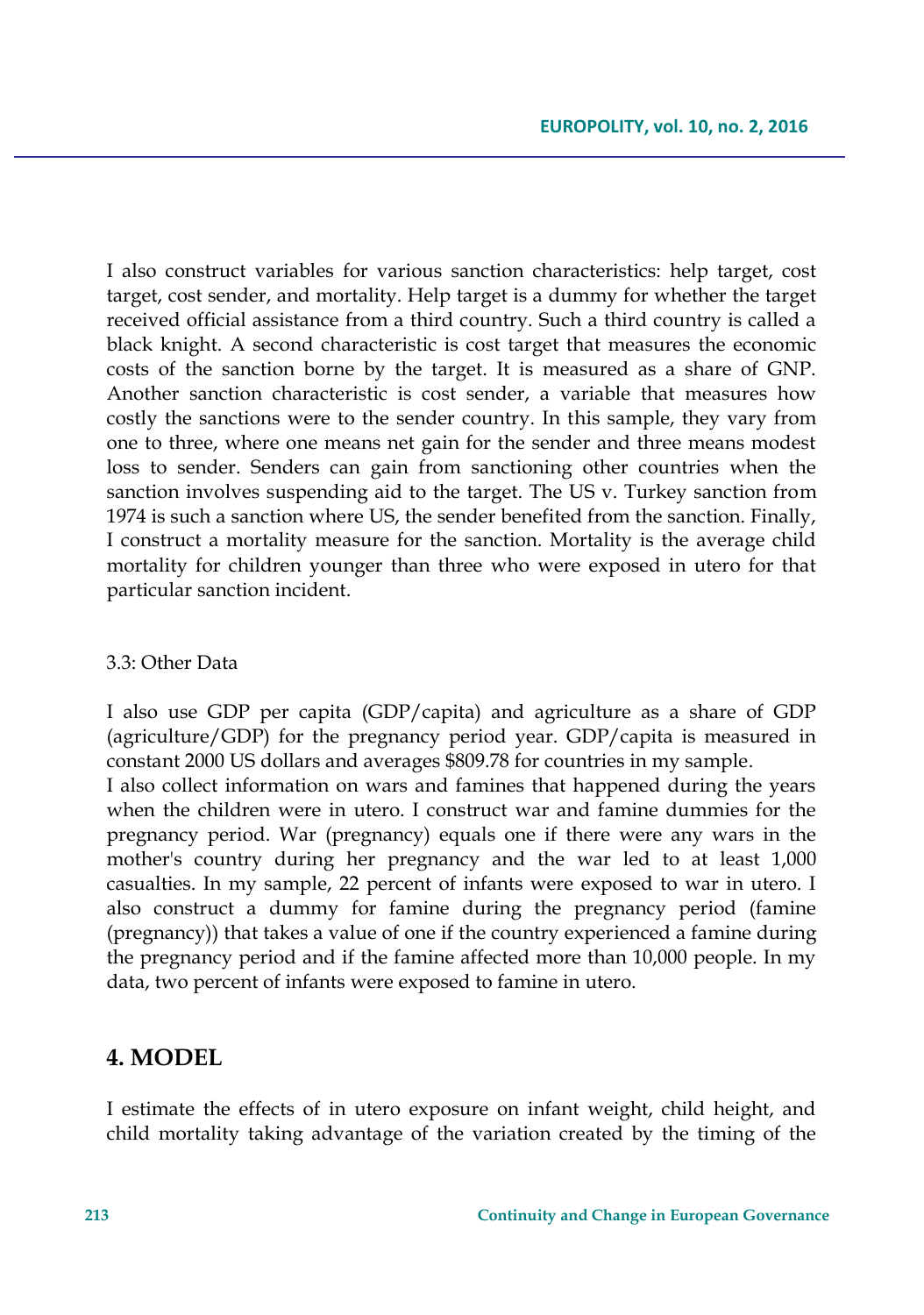pregnancy and by the timing of the sanctions. First, I estimate a simple OLS model of the following form:

weighti, k, t =  $\alpha$ 1 exposurei, k, t +  $\alpha$ 2 child characteristicsi, k, t +  $\alpha$ 3 mother characteristicsi, k, t +  $\alpha$ 4 hh characteristicsi, k, t +  $\alpha$ 5 country characteristicsi, k, t + γk + δt + ζT + εi,

#### (1)

where i is the child index, k is the country index, t is the year of birth index, and T is the survey time period index. γk is the country dummy, δt is the cohort dummy, and ζT is a dummy for the time period when the survey was taken. I run this specification only for children under one (infants) because in utero exposure happens too early for it to affect the weight of older children. In this specification, I control for in utero exposure, characteristics of the child such as age, age squared, male, characteristics of the mother like edu, mother bmi, age at birth, and age at birth squared, household characteristics like live siblings and dead siblings, electricity, urban, and access to doctors and country characteristics such as GDP/capita, agriculture/GDP, war, and famine.

I control for the sex of the child because previous studies showed that males are more likely to be affected by childhood negative shocks than females. The age of the infant control is important because weight varies greatly within the first year of life. I also control for age squared in case the relationship between age of the infant and weight is not linear.

It is important to account for the characteristics of the mother because various health studies have already showed that mother's education, mother's BMI, and mother's age affect child health. More educated mothers tend to have healthier children probably because they are better able to care for them, to provide better nutrition, and to seek adequate medical care for them when they are sick. Mother's BMI is a proxy for how healthy the mother is. Mother's health affects infant health either because healthy mothers pass on good genes to their children or because they are better able to care for their off-springs. Mother's age is an important factor in child's health because slightly older mothers are better at taking care of children than very young ones. I also control for age mother squared because the older the mother is at birth, the more likely for the infant to have health problems at birth.

The characteristics of the household are also important for infant health. The number of dead siblings has an effect on child health because it proxies for other unobserved characteristics of the mother and the household. Children with more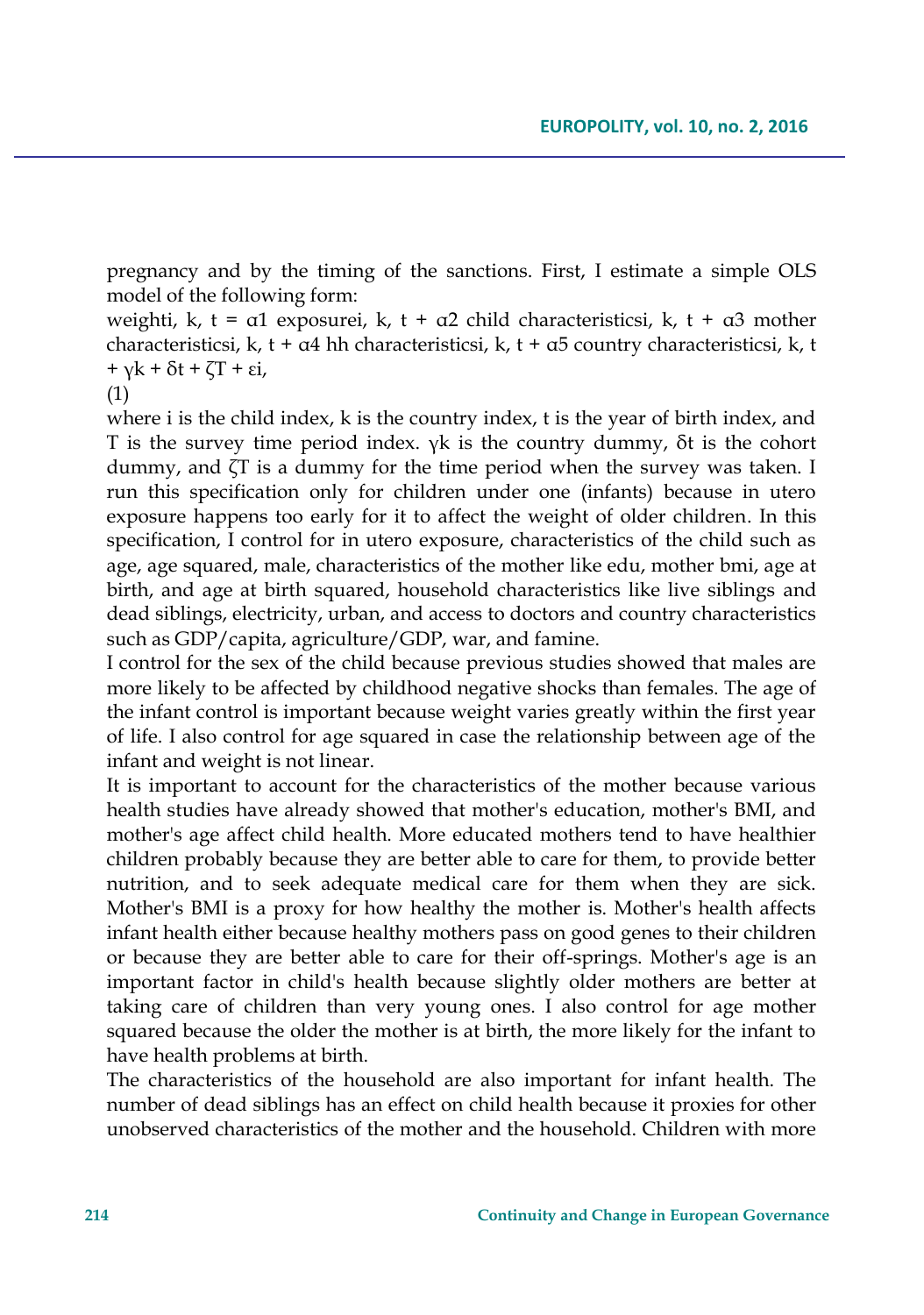dead siblings are more likely to be underweight and less healthy than those with no dead siblings. Electricity is a proxy for household wealth. Wealthier families are more likely to have healthier infants because they can provide better nutrition and better medical care. Whether the mother saw a doctor during the pregnancy is important for the health of the infant, but it also proxies for access to health care later, after the birth of the child which also has important effects on child's health. Urban families tend to have healthier children because it is much easier for them to access drugs and health care than for rural families. This is even more important for developing countries where the differences between medical and drug access between rural and urban areas are even greater than in industrialized countries.

I also control for GDP/capita because it has been shown before that children who live in countries with higher GDP per capita are healthier. Agriculture/GDP is a measure of how much the countries rely on agriculture for their daily life. The more agricultural the country, the more likely the child is exposed to negative and unpredictable shocks due to poor crops, droughts, etc. Finally, I control for wars and famines because previous studies showed that these types of negative shocks can have effects on the health of the child immediately after birth or later in life. I want to observe the sanction effect alone and not the effect of other catastrophes that occurred at the time of pregnancy.

Then, I run additional regressions controlling for exposure by year of sanction: I control first for in utero exposure1, then for in utero exposure2, and finally for in utero exposure3. I separate the exposure by year of sanction because sometimes the effects of sanctions diminish over time especially if sanctions last for very long periods of time. If a country is sanctioned and their imports from the sender are cut, then the country might suffer from lack of imports for a year or two, but after the initial period, the country will find new trade partners, develop an industry of its own, or develop black markets. The humanitarian effects are likely to be felt by children exposed to the first years of sanctions when the economic effect was greatest. Thus, if there is an effect of sanctions on health, looking at children exposed in the first year of sanctions as well as at the ones exposed to the 20th year of sanctions makes the effect look smaller. Separating the exposure by year of sanctions will give a better idea of who is indeed hurt.

Then, I interact the variable in utero exposure with sanctions characteristics. Different types of sanctions and they have different economic impacts on targets, and thus can have different humanitarian impacts as well. I control for whether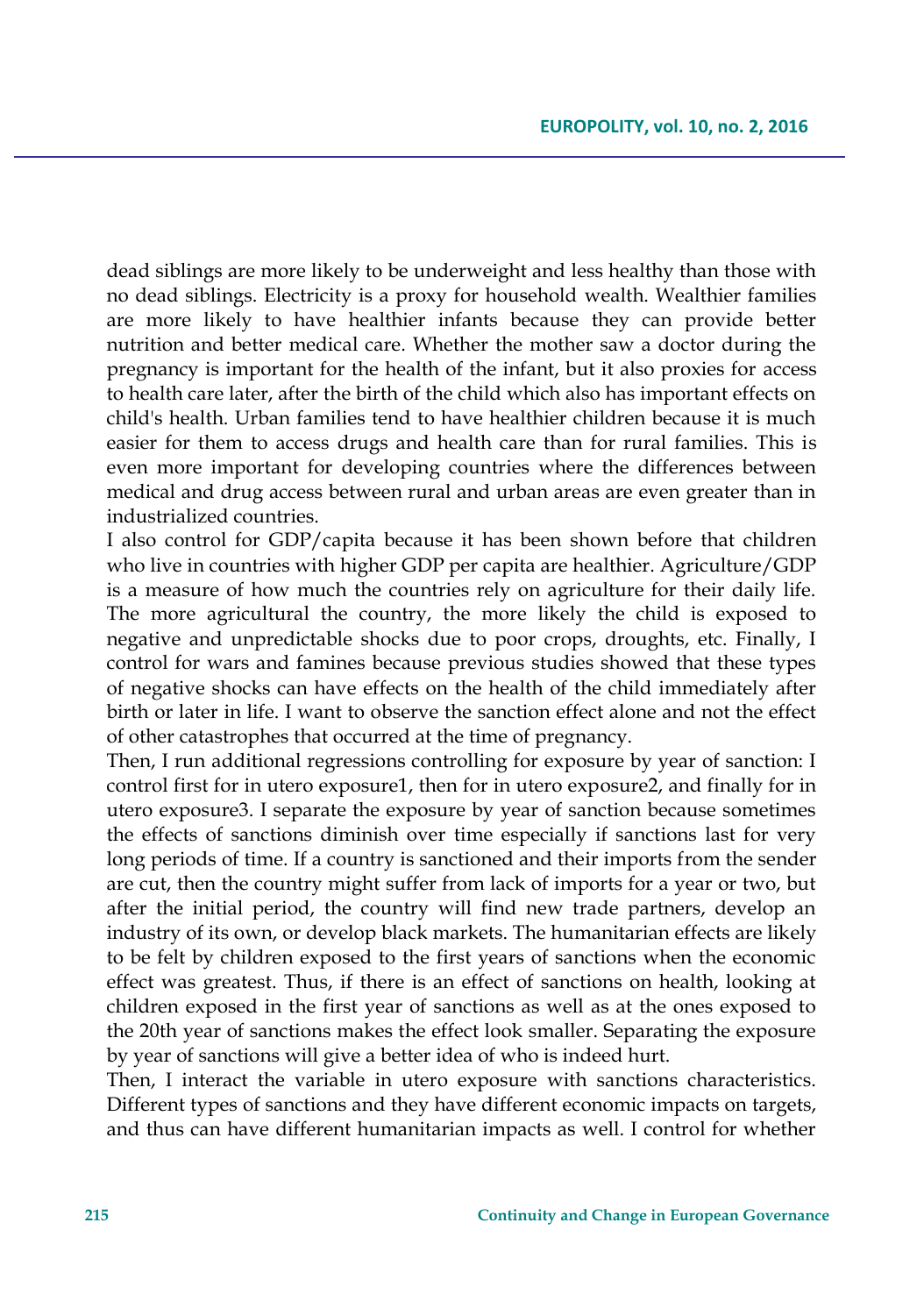the target received help from a black knight. This characteristic can have large effects on the welfare of the population because the target can receive aid from the black knight or imports of goods that are sanctioned and this can diminish the negative effect of sanctions on population. Another characteristic I consider is cost target. If a country is severely hit by sanctions, then infants will be affected as well. Cost sender measures the costs of sanctions to the sender, but it also proxies how strong the sanction is. Costly sanctions to sender are likely to be costly to the target as well and to cause more hardship on the target population in general, and on infants in particular. Given the small number of economic sanctions and the large degree of correlation among these characteristics, I control for each of them in separate specifications rather than all at once.

I run a similar model to estimate the effects of in utero exposure on height zscores for live children under three years old. I include older children in the sample because height is a measure of long term health of the child and it is possible to be affected by negative shocks that occurred much earlier in the life of the child (in utero, in this case). The other controls in the model are the same as in (1) because factors that affected short run health of the infant are likely to affect long run health of the child as well.

Second, I estimate the effects of in utero exposure on child mortality using a probit model of the following form:

Pi=F(β 1 exposurei, k, t + β2 child characteristicsi, k, t + β3 mother characteristicsi, k, t + β4 hh characteristicsi, k, t + β5 country characteristicsi, k, t +  $\gamma$ k + δt + ζT + εi),

(2)

where Pi is a dummy for whether the child died before reaching his third birthday. I use all live children under three years old and all dead children who died before their third birthday. I control again for child, mother, household and country characteristics since they are likely to have an effect on mortality as well.

## **5. RESULTS**

In this section, I present the main results of the paper from both graphical and regression analyses. Then, I discuss in more detail some of the results, and finally, I run a series of robustness checks for the main specification.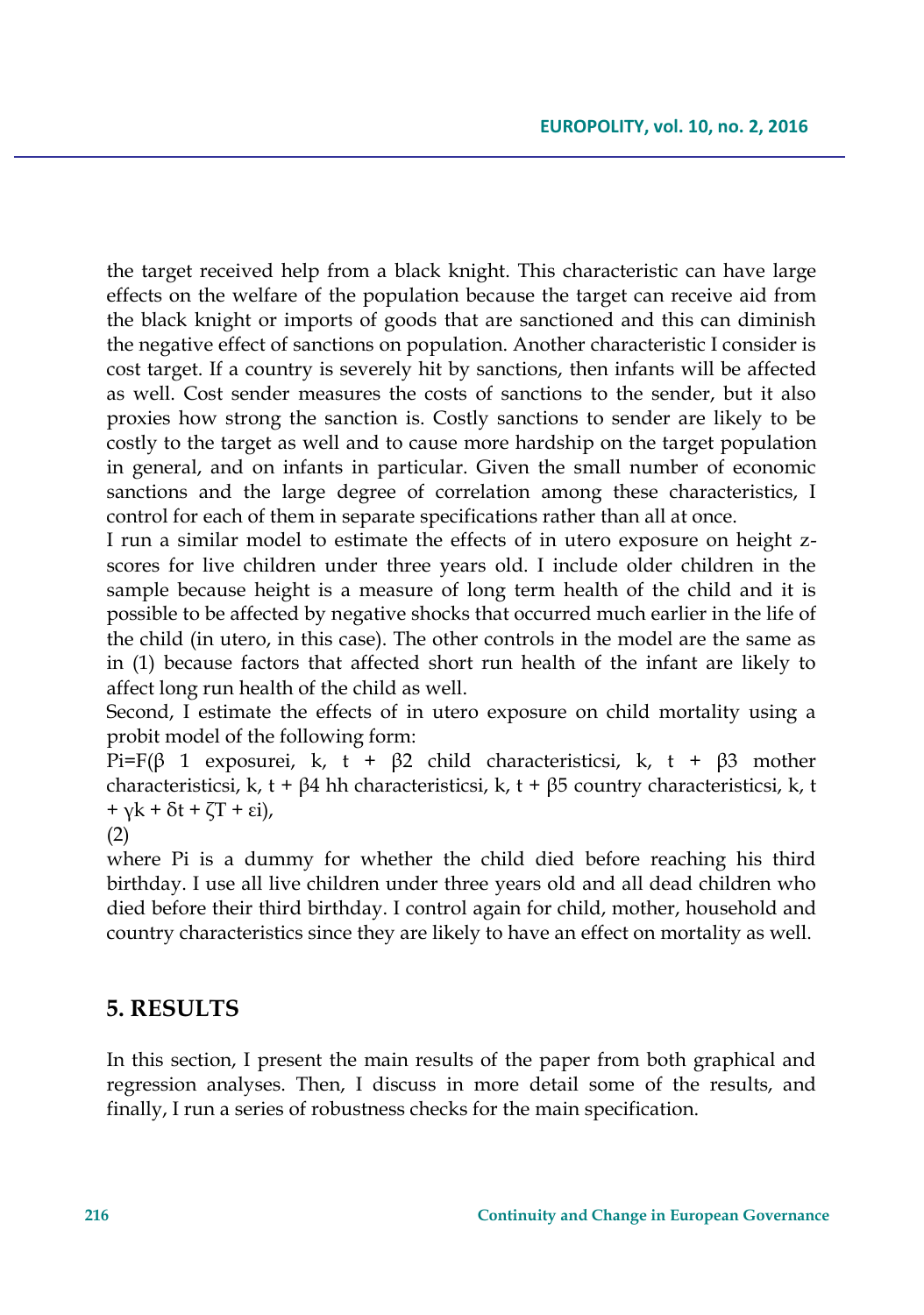#### 5.1: Main Results

First, I analyze the effects of in utero exposure graphically. Figure 1 shows the average weight, height, and mortality for infants exposed to sanctions in utero (the first three bars) and for infants that were not exposed to sanctions in utero (the last three bars). The first bar from each group is average weight, the second one is average height, and the third one is average mortality. The figure shows that infants exposed to sanctions weigh on average .09 standard deviations less than the ones who were not exposed. Also, exposed infants are on average .08 standard deviations shorter than the not exposed ones. The graph also shows a lower mortality for children exposed compared to the ones that are not exposed. However, this figure does not control for other factors that affect child health and mortality.

Second, I look at the effects of exposure to sanctions on child welfare controlling for other factors that might affect children. I analyze the effects of in utero exposure on infant weight in Table 4 and 5, child mortality in Table 6, and child height in Table 7. All specifications contain controls for male, access to doctors, electricity, dead and live siblings, education, bmi mother, mother age at birth, mother age squared, urban, famine, war, agriculture/GDP, and GDP/cap. All specifications have cohort, survey, and country dummies. I weigh each observation according to the survey weights and then I rescale the weights to allow each country to weigh equally in the analysis. The standard errors are clustered at the country level.

Table 4 presents the results of an OLS model. The dependent variable is the weight z-score for children under the age of one (infant weight) who are alive at the time of the survey. Column (1) shows the results for a regression controlling for in utero exposure, infant, mother, family, and country characteristics. The coefficient for in utero exposure is negative and significant at 5% level. An additional month of in utero exposure leads to a decrease of .008 standard deviations in weight. Being exposed to sanctions every month of the pregnancy leads to a decrease of .072 standard deviations in the weight z-score.

Having an additional dead sibling has a larger effect than being exposed to sanctions for nine months. Number of dead siblings reflects characteristics of the mother or the family that have negative effects on the health of the infant. Having an additional live sibling has a smaller negative effect. Siblings in poor households take away from resources available for the newborn and for the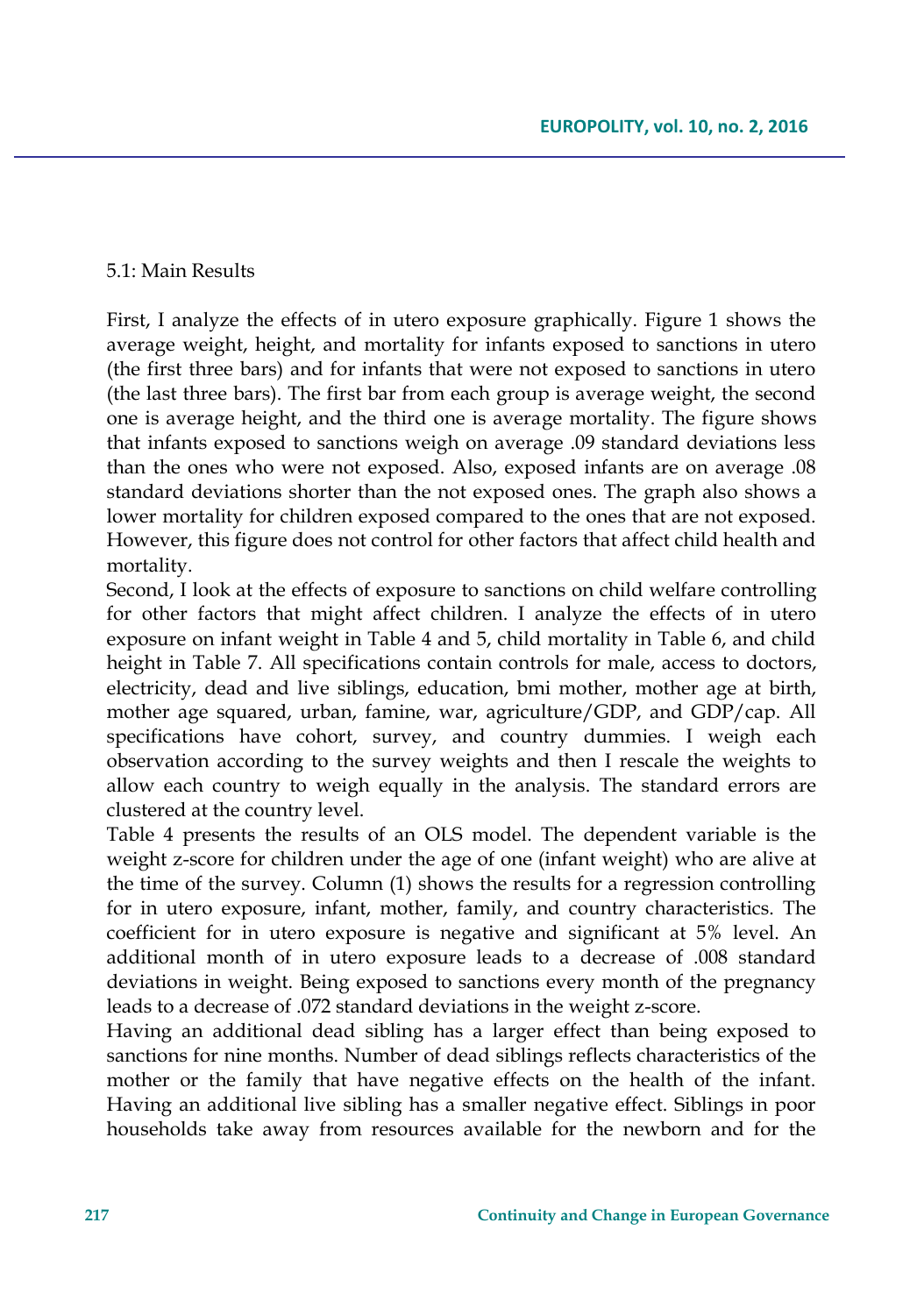pregnant mother, and in this way, they can affect negatively the health of the infant. Education of the mother is positive and significant. An additional year of education increases the infant's weight by .009 standard deviations, so an additional year of education could fully erase the negative effect of one month of sanctions. The BMI of the mother is even more important: An increase of one point in the mother's BMI leads to an increase of .05 standard deviations in weight. Other results show that older mothers have heavier infants, infants living in urban areas are heavier than the ones in rural areas, and female infants are heavier than male infants. Contrary to expectations, the effect of GDP/capita is very small and negative. Also an increase in agriculture/GDP leads to lower weight for infants, keeping the other factors constant. Agricultural countries rely on undependable crops that might vary from year to year and affect the access to food for infants and their families.

It is important to observe the relative effect of sanctions compared to other factors that are known to be important for child health. For example, the effect of being exposed to war is six times higher than being exposed to nine months of sanctions. Having no electricity is three times worse than being exposed to nine months of sanctions and not having access to medical care is 1.5 times worse than being exposed to nine months of sanctions.

In column (2), I look at the effects of being exposed in utero to the first year of sanction, in column (3), I look at the effects of exposure to the second year of the sanction, and in column (4) at the effects of exposure to the third or later years of the sanction. I find that the effects of sanctions are larger in the first two years after the onset of the sanction, and very small after that. The exposure in the second year is statistically significant at 5% level. Sanctions hit the target the hardest in the first years after they are implemented. Later, the target develops black markets, finds new trade partners, finds new financial aid donors or it develops an industry of its own. The impact of sanctions on the economy and on civilians decreases with time.

Not all sanctions are the same, and different sanctions might affect infants differently. Table 5 controls for sanctions characteristics. Column (1) controls for in utero exposure and no sanctions characteristics. In column (2), I introduce an interaction term between in utero exposure and help target (the existence of a black knight). In utero exposure stays negative and significant at 5% level and the interaction term is positive and significant at 1% level. Presence of a black knight offsets two months worth of in utero exposure. Black knights usually help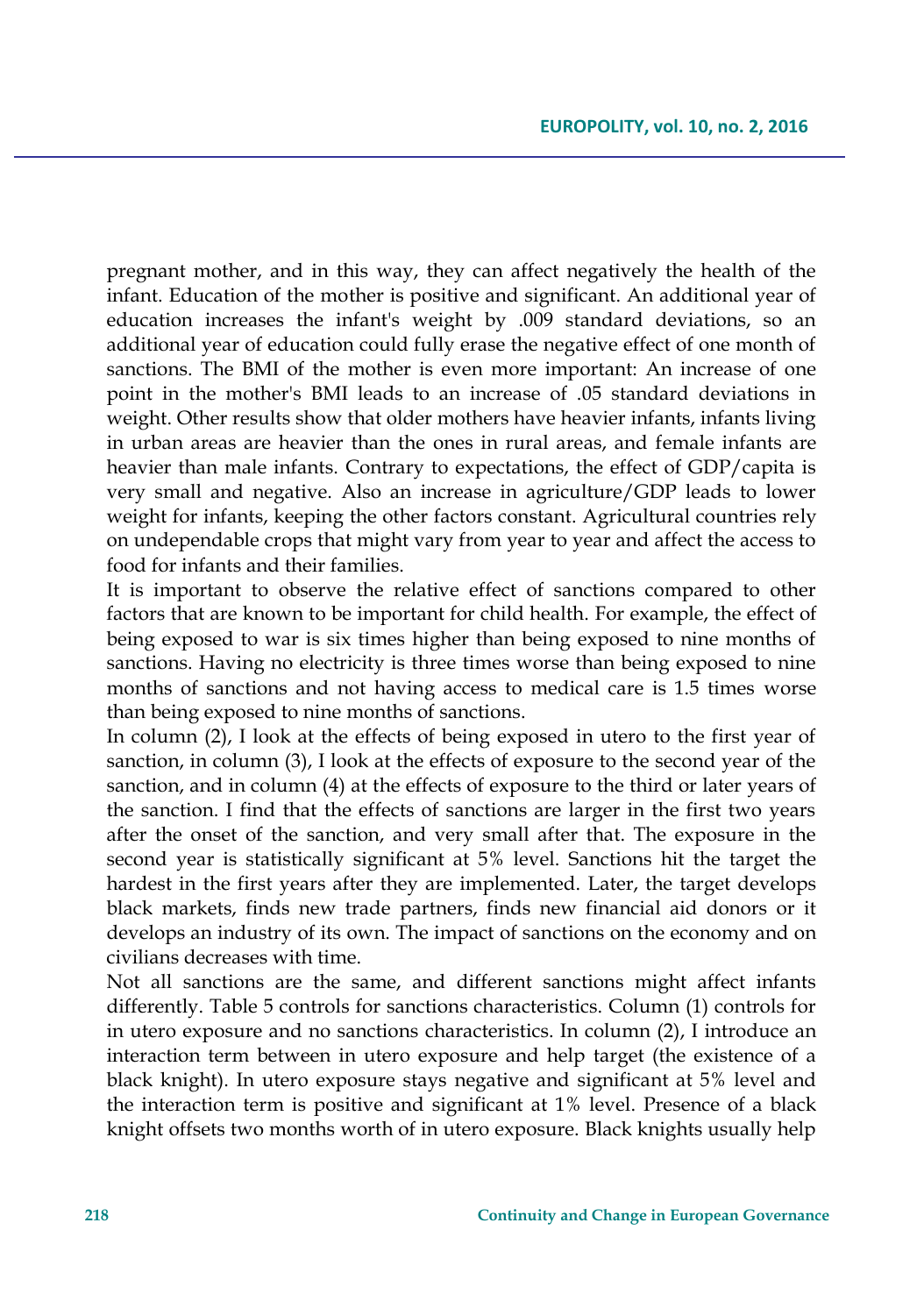the target with aid or by increasing trade and it seems this help reaches children. However, no black knight seems to be able to fully erase the effects of three or more months of in utero exposure.

In column (3), I look at the additional effect of the costs of sanctions to the target on infant weight. The interaction term between in utero exposure and cost target is not statistically significant. Intuitively, the higher the cost to the target, the higher the negative effects on infants. However, in practice, highly costly sanctions are often accompanied by humanitarian aid (for which I cannot control in this study) that probably offsets the negative effects of the sanction.

Finally, in column (4), I introduce a control for cost sender. In utero exposure stays negative and statistically significant. The interaction term between exposure and costs for the sender is positive and statistically significant. This means that an increase in the costs to the sender leads to smaller negative effects in infants. This result can also be explained by existence of humanitarian aid. More humanitarian aid from the sender leads to higher costs to the sender and to smaller negative effects on the population. Costs vary from one (net gain) to three (modest loss). The effects of sanctions are negative when the cost of the sanctions are negative for the sender, that is when the sender gains from the sanction, by probably just cutting aid and not providing any humanitarian help. The effects of sanctions are offset when the costs are two or above, when the sender incurs a small to modest loss, likely due to sending some aid to the target. Table 6 looks at the effects of in utero exposure on child mortality for children under three years old. I present the marginal effects of the probit model. When I control for in utero exposure (Column (1)), I find very small, positive, and statistically insignificant effects on mortality. In Column (2), in utero exposure to the first year of the sanctions has a positive and significant effect on mortality. Nine months of in utero exposure leads to an increase of .9 percent in the probability of death for a predicted baseline probability of 5.19 percent. Exposure to the second year of sanction has an even greater effect on mortality, exposure to later years of sanctions does not have an effect on child mortality at all.

Table 7 shows the effects of in utero exposure on child height for children under three years old. In column (1), I control for in utero exposure. In utero exposure has a small, positive, and statistically insignificant effect on child height. In column (2), I introduce an interaction term between in utero exposure and how deadly the sanction was (mortality rate for the sanction episode). The exposure stays positive and it becomes statistically significant at 1% level. The interaction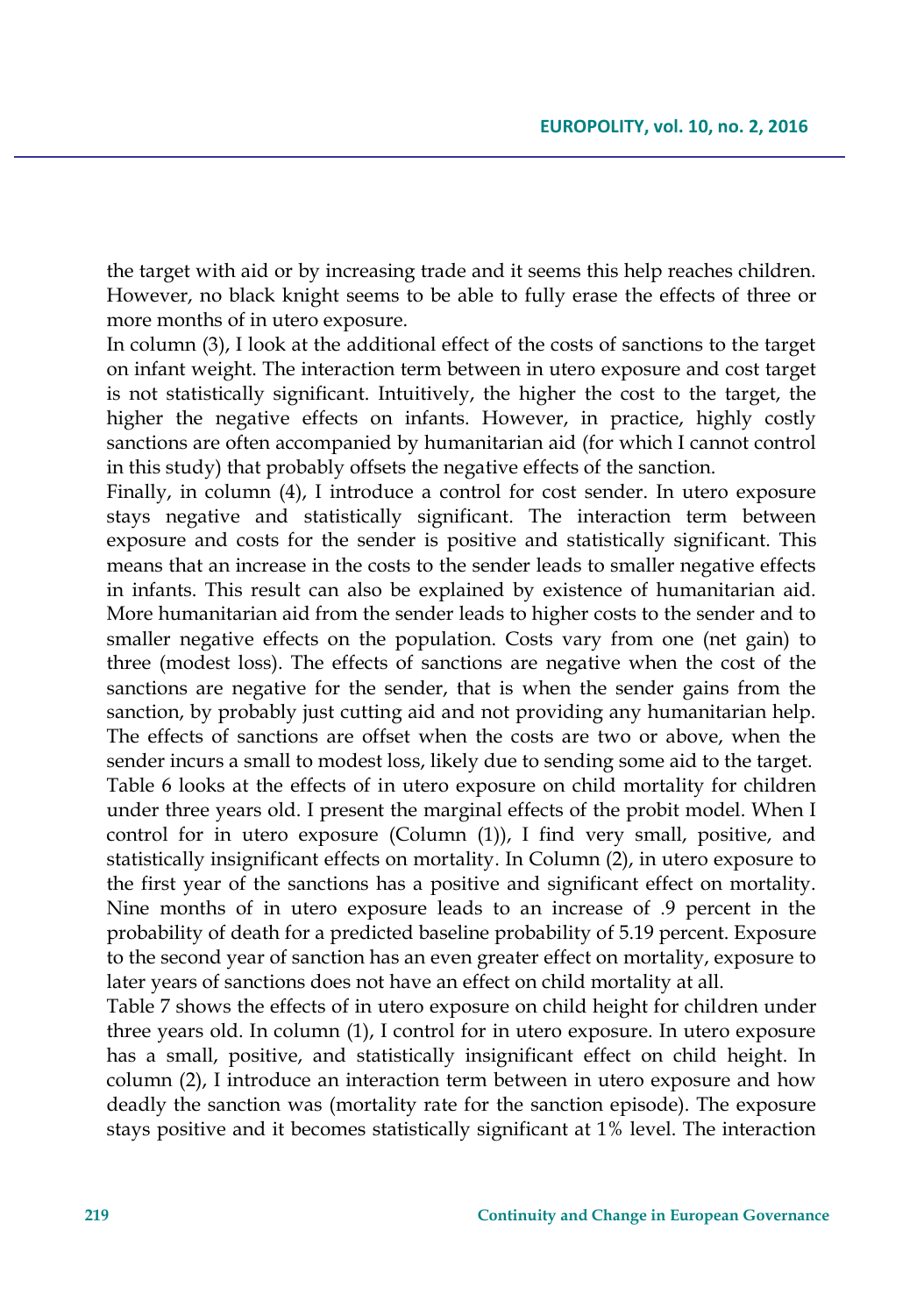term is negative and statistically significant. The results show that the deadlier the sanctions, the shorter the surviving kids are. The surviving children are also affected by sanctions and these long run effects can be seen up to three years after exposure. In columns (3)-(5), I control for exposure to the first, second, and third or later years sanctions. However, the coefficients to exposure by year of sanction are never statistically significant. If the sanction was particularly deadly, the children are affected later in life no matter when they were exposed.

#### 5.2: Further Discussion of Results

The results in the previous section suggest that there are some strong negative effects on children exposed to the first two years of sanctions. There are three possible explanations for why the effects fade away after the first two or three years. First, black knights offer aid to the targets and this aid reaches the population and ameliorates the negative effects of sanctions. Black knights can become trade partners of the target replacing the lost trade with the sender. And black knight help reaches the country after a couple of years after the sanction is imposed and not immediately. Second, the target develops an industry of its own to replace the cut imports from the sender and this also takes a couple of years to happen. And third, after a couple of years, black markets develop and the targets obtain goods that are banned from imports in this way, but possibly at higher prices.

It is not possible to test which explanation is the correct one with the data used in the previous section. Thus, I compile a macro level data set of imports per capita, development aid per capita, exports per capita for all the country years in my sample that were sanctioned. The macroeconomic data comes from the World Development Indicators. I also add time series data of sanctions for these countries and estimate year of the sanction for each country and sanction type from Hufbauer et al (2007). I use this data set to infer which of the above three explanations is more plausible.

Figure 2 describes mean exports per capita for all countries that had import sanctions (a cut in exports from target to sender). The averages are calculated by year of sanction, where 1 is the first year of sanction and 5 is the fifth year of sanction. Exports decrease sizably from the first to the second year of sanctions, but they increase again in the third to fifth years of the sanctions. One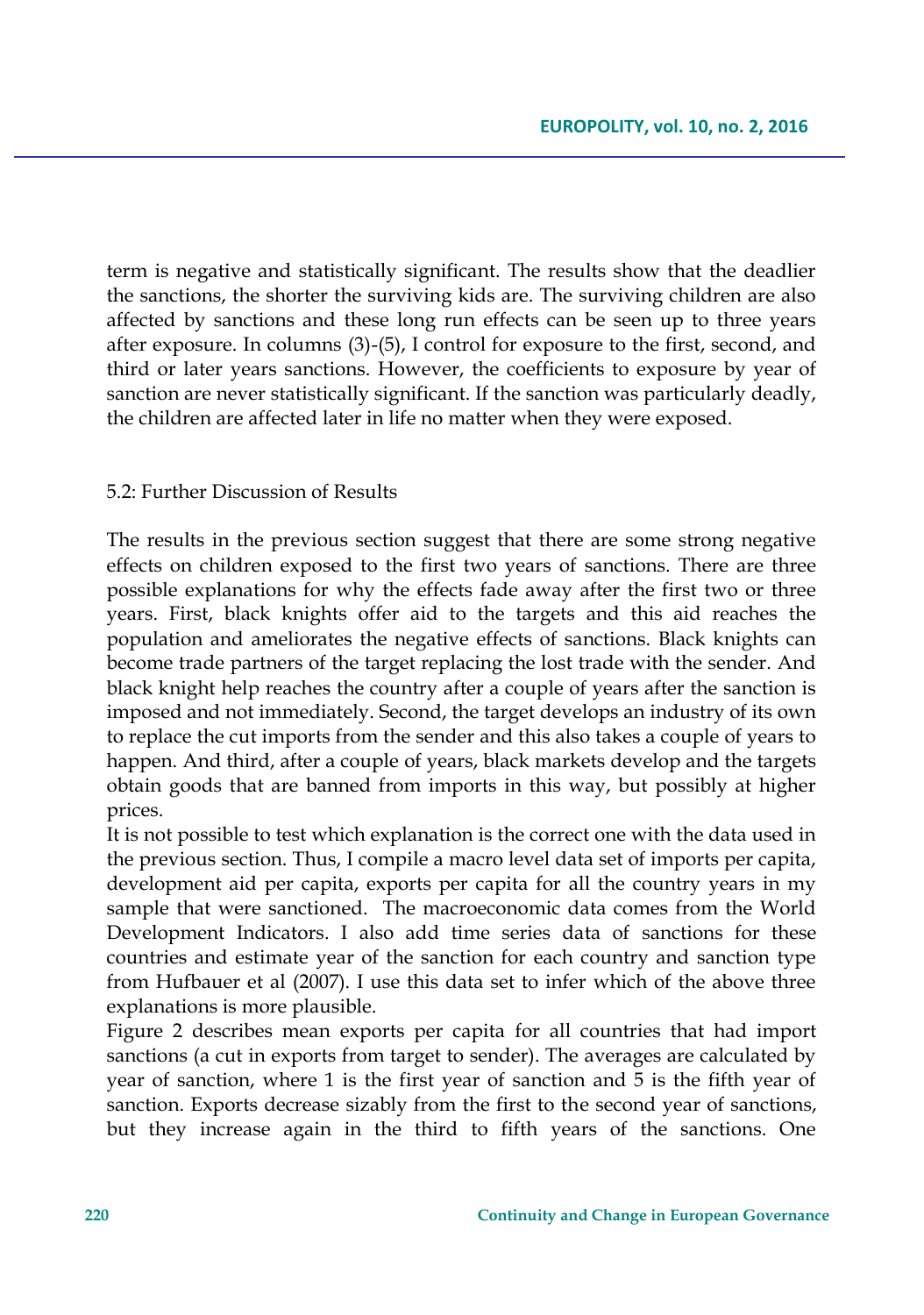explanation for the trend is that the target found new trade partners in the black knights and started exporting again despite the fact that sanctions were still on. However, I am not accounting for the differences in prices of goods, exchange rate changes, and many other factors that affect the value of exports, so it is possible that there are other reasons besides the emergence of new trade partners that explain the trends in the data. However, the data does not disprove the existence of new trade partners after the first years of the sanction passed.

Figure 3 shows the average imports per capita for countries that had export sanctions (a cut in imports from the sender). Exports decrease in the second year of the sanctions and then increase in the third year and then stay relative constant. However, imports seem to fluctuate from year to year, so there is less of a trend in this data. Imports can fluctuate for any of the three reasons: black knights become trade partners and exports sanctioned goods to the target, the target develops an industry of its own and does not need to import that much, it develops black markets and receives goods in that way and I cannot observe that in the official trade data. Unfortunately, this series cannot address any of the three hypotheses definitively.

Figure 4 shows the average development aid per capita in US dollars for all countries in my sample that suffered financial sanctions (cut in development aid). The graph shows that development aid per capita decreases every year after the sanction is imposed. It is likely that it is harder to evade financial sanctions as there are a limited number of rich donors that can provide the necessary financial aid.

The macro level data seems to suggest that at least in the case of import sanctions, countries find other trade partners by the end of the second year. Their exports pick up and children stop being hurt.

Lastly, I look at the incidence of black knight in my sample and I estimate how long it takes for black knights to offer help. According to the case studies in Hufbauer (2007), most black knights from the sanction cases used in my analysis offer their official help in the first two years of the sanctions. However, it is still likely that even if the official agreement to help is made official, the actual help in terms of goods or aid comes later and that would explain why children later in the sanctions are less affected than the ones exposed earlier. I cannot rule the delay in black knight help as a possible explanation for the diminished humanitarian effects beyond the second year of sanctions.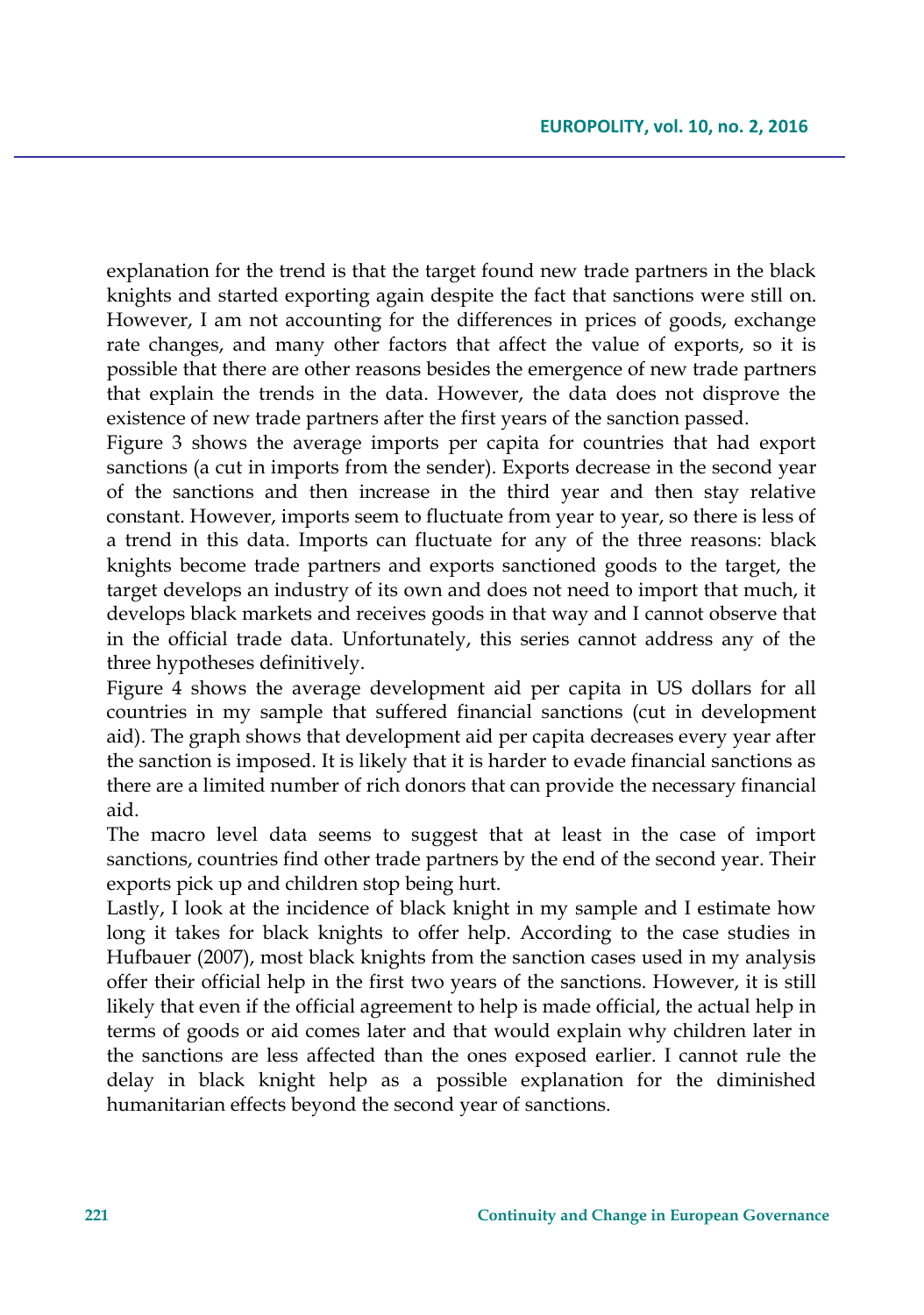#### 5.3: Robustness Checks

Finally, in Tables 8-10, I conduct a series of robustness checks. I investigate whether the results capture the effects of sanctions or the underlying negative conditions in the country that was sanctioned. First, I attempt to predict economic sanctions based on lagged characteristics of the sanctioned country. I use a panel data set using the country years from the micro analysis of children welfare. I construct a dummy variable for whether the country was sanctioned in a particular year. I control for lagged infant mortality rate from the World Development Indicators, a lagged measure of democracy from the Polity IV data set, lagged GDP per capita, lagged aid per capita, lagged exports per GDP, and lagged imports per GDP. Then, in a probit model, I estimate the effects of these characteristics on the probability that a country is sanctioned in a particular year. Table 8 shows the effects of lagged infant mortality rate in (1), of lagged infant mortality rate and lagged democracy variable (autocracy) in (2), and that of all the above controls in (3). None of these lagged variables predict economic sanctions well. There is no evidence that countries are more likely to sanction countries with bad governments or bad underlying conditions in general. If this is the case, then my humanitarian effects are not the effects of bad conditions in the sanctioned countries.

Second, I divide the sanction incidents in two categories: sanctions imposed on countries with bad underlying conditions (bad) and sanctions imposed for other reasons (good). The bad sanctions include sanctions imposed on countries that had wars, coups, severe violations of human rights, harsh dictators, political oppression, and narcotics problems. The other category of sanctions (good) is imposed for reasons that are not related to some intrinsic bad events happening in the sanctioned country (events that might affect child health and mortality). Such incidents include sanctions imposed to dissuade a country from participating in diplomatic talks, to influence alliances of the sanctioned country, or to stop nuclear proliferation. Then, I investigate the effects of each type of sanction on infant weight. The effects of bad and good sanctions on infant weight are summarized in column (1) of Table 9. Out of the two types, only the good sanction type is significant at 5% level. This is further evidence that the negative effects are not driven by the underlying bad conditions in the sanctioned countries.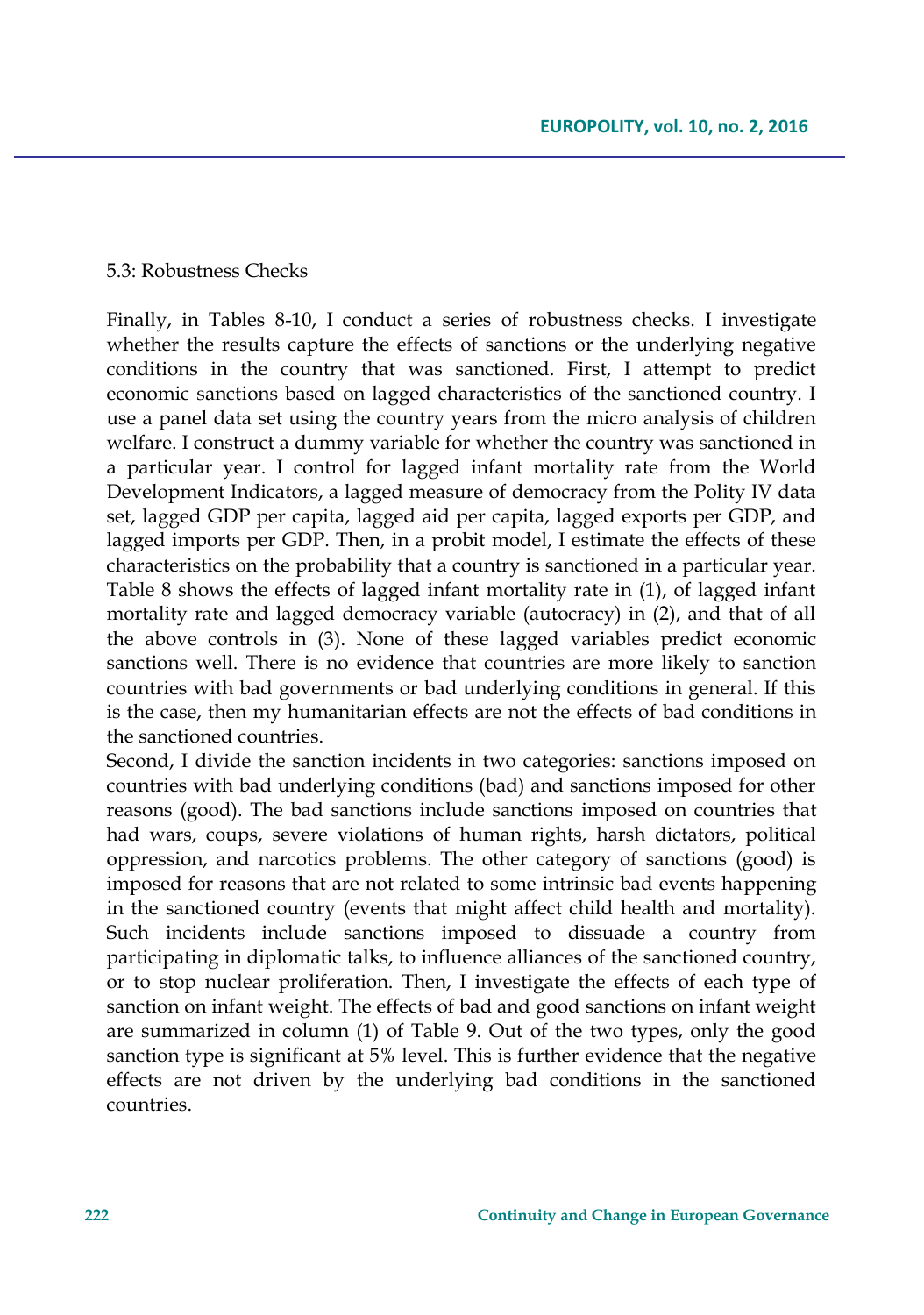The rest of columns of Table 9 presents other robustness checks for the main regression of in utero exposure on infant weight (Table 4 column (1)). I run similar robustness checks for the other results in the paper, but those results are not reported in the paper. In columns (2)-(4) of Table 9, I modify the way I define certain controls and in column (5) of Table 9, I increase the sample by adding children older than 12 months and younger than 36 months.

In column (2), I control for a dummy for whether the child was born during a sanction incident instead of controlling for in utero exposure. The effects should be similar to the ones for in utero exposure because children exposed in utero are also likely to be born during a sanction incident. Unlike in the original in utero regression, I control for famine, war, GDP/cap and agriculture/GDP at the time of birth. As expected, the effect of being born during sanctions has a negative effect on weight. The coefficient is statistically significant at 5% level. A child born during a sanction incident is .07 standard deviations lighter than one that was not born during a sanctions incident. The magnitude of the effect is the same as for nine months of in utero exposure.

In column (3), I introduce another measure of wealth, a dummy for whether the household owns a television set. This measure is likely to yield a smaller effect on weight because moving from not owning a television set to owning one is probably a smaller wealth increase than from moving from not having electricity to having electricity. Indeed, the marginal effect of owning a television set is positive, statistically significant, but smaller in magnitude than the electricity marginal effect. Similar to previous specifications, the marginal effect of in utero exposure does not change.

The last control that I change is the proxy for access to health care. In column (4), I substitute the access to doctors dummy for a dummy for seeing a midwife or a nurse during the pregnancy period. Such a measure is likely to have a smaller effect than access to doctors. It is far more important for the future health of the infant for a mother to see a doctor than a midwife. Seeing a doctor is probably also a proxy for superior health care of the mother. Access to nurses and midwives has positive, but statistically insignificant on infant weight. In utero exposure remains negative and significant in this specification.

In the last column, I look at the effects of in utero exposure on the weight of live children under three years old (child weight). Weight fluctuates with current conditions of the child, so it is unlikely that a negative shock in the past would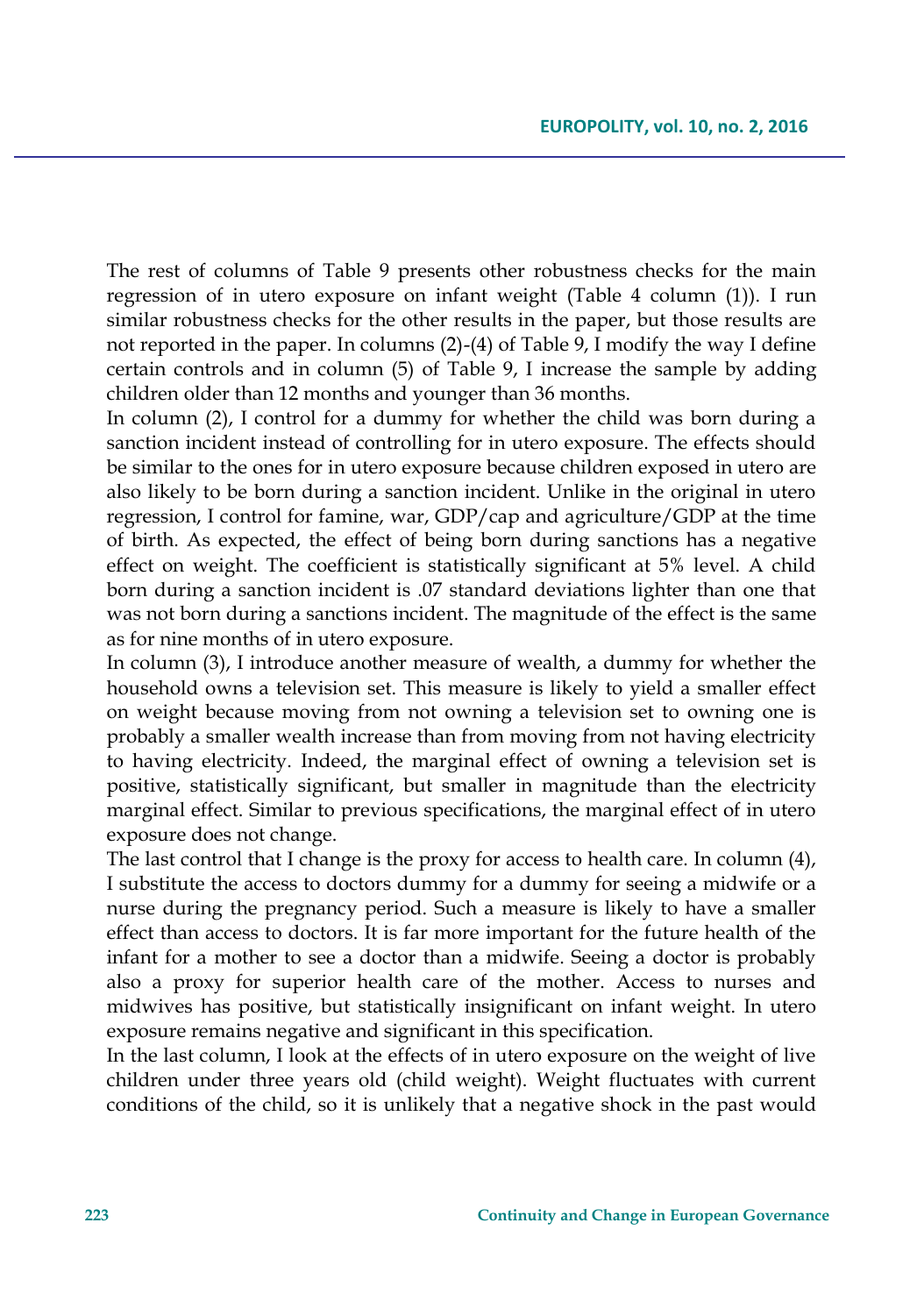have an effect on present weight. Indeed, the effect of in utero exposure on child weight is negative, but statistically insignificant.

Then, in Table 10, I investigate whether children exposed to sanctions and children not exposed differ in other characteristics than the height, weight, and mortality. I want to make sure that exposed children are not a particularly worse off group coming from poorer families or less educated mothers who didn't plan their pregnancy keeping in mind the possible negative effects of sanctions. Table 10 shows means and standard deviations for all child characteristics used as controls in the analysis for the exposed children and for the not exposed children. It seems there is not a big difference between the child, mother, and family characteristics of these two groups of children. Exposed children have less medical access which is to be expected since lack of medical care is one of the possible ways in which sanctions affect children. The mothers of the two groups seem to be of similar ages and education and to come predominantly from rural areas.

### **6. CONCLUSION**

In this study, I construct a large child level data from 69 developing countries. I use this data to investigate the effects of being exposed to sanctions in utero on child weight, height, and mortality. I find that in utero exposure leads to lower infant weights. The negative effects are weaker for sanctions where a black knight intervenes and for sanctions with high costs to the sender. The effects are larger if the child was exposed to sanction in the first two years of the sanction rather than later. Children exposed to the first two years of sanctions are more likely to die before age their third birthday than children who were not exposed to the first two years of sanctions. Finally, later in life, children exposed to very deadly sanctions in utero are shorter than children who were not exposed.

These results have important policy implications. First, humanitarian aid should be provided immediately after the onset of the sanction since the effects are greater in the first couple of years after the start of the sanctions. Second, if humanitarian effects last only two years on average, maybe this is a sign that economic sanctions stop imposing economic pressure on the country and are less effective after the first two years and maybe they should be lifted if they don't accomplish their goals in the first two years. Knowing the magnitude of the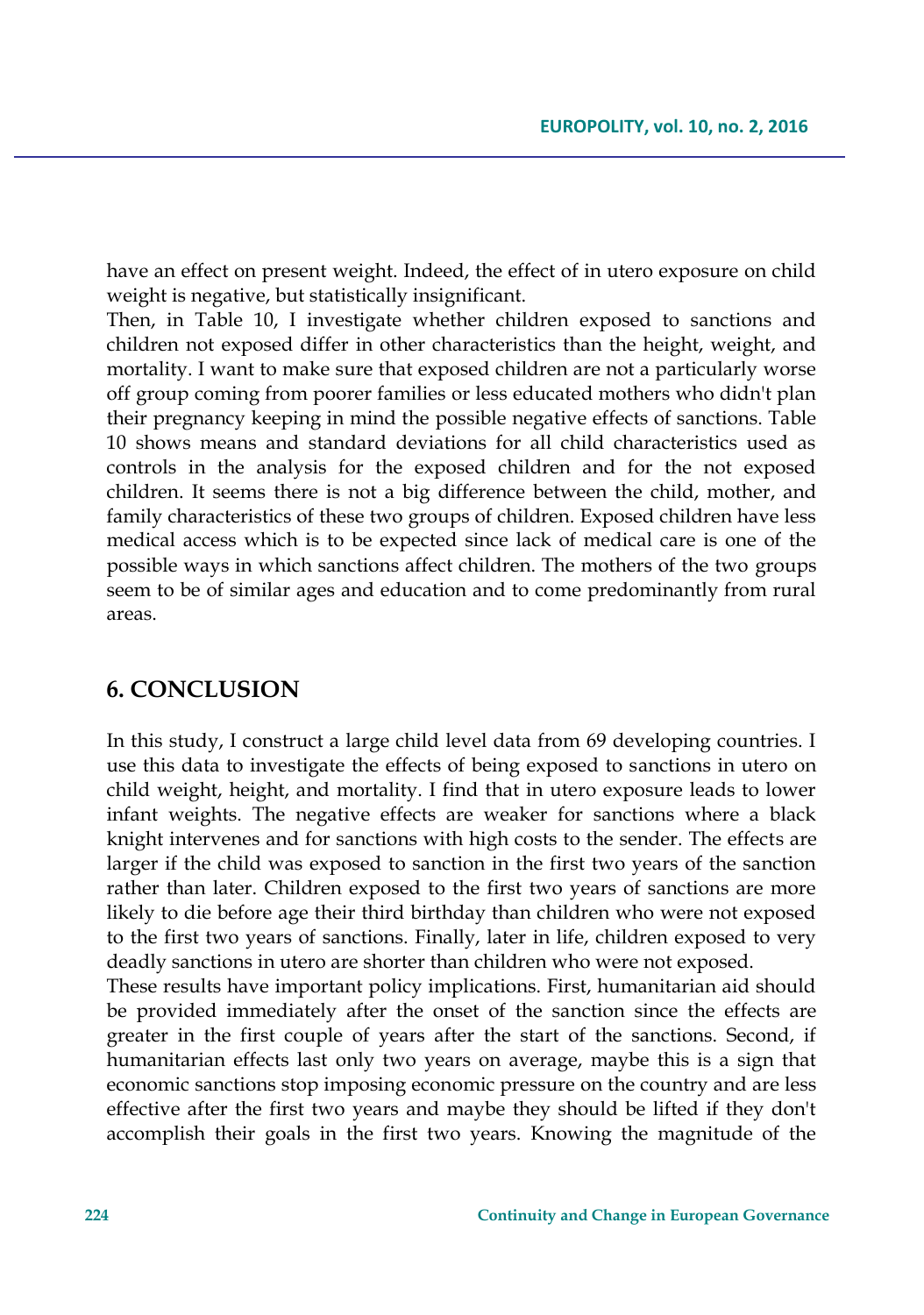humanitarian effect is important for the design of smart sanctions that hurt few people and when this is not possible, for weighing the costs imposed on the population against the benefits from achieving a foreign policy goal.

### **ACKNOWLEDGEMENTS**

I am extremely grateful to Chris Blattman, David Cutler, Stefano DellaVigna, Kim Elliott, Martin Feldstein, Kevin Hassett, Gary Hufbauer, Aparna Mathur, Jesse Shapiro, and Alan Viard. This paper was presented at multiple seminars and international conferences and benefited from many valuable comments from discussants and audience. I am also very thankful to Scott Ganz for great research assistance and to Dharana Rijal and Soren Larson for their work with Nepali birthdays. Previous drafts of this paper were posted online for discussion at University of Maryland, The Children and Armed Conflict Unit at the University of Essex, and the AEA website, among other places.

## **REFERENCES**

- Akresh, Richard and Verwimp, Philip. 2006. "Civil War, Crop Failure, and the Health Status of Young Children." IZA: Institute for the Study of Labor Discussion Paper No. 2359.
- Albright, Madeleine K. 2000. "Economic Sanctions and Public Health: A View from the Department of State." Annals of Internal Medicine 132(2): 155-157.
- Ali, Mohamed, Blacker, John and Jones, Gareth. 2003. "Annual mortality rates and excess deaths of children under five in Iraq, 1991-1998." Population Studies 57(2): 217-26.
- Ali, Mohamed M. and Shah, Iqbal H. 2000. "Sanctions and Childhood Mortality in Iraq." The Lancet 355:1851-7.
- Almond, Douglas. 2006. "Is the 1918 Influenza Pandemic Over? Long-term Effects of In Utero Influenza Exposure in the Post-1940 U.S. Population." Journal of Political Economy 114:672-712.
- Almond, Douglas and Mazumder, Bhashkar. 2005. "The 1918 Influenza Pandemic and Subsequent Health Outcomes: An Analysis of SIPP Data" American Economic Review 95(2): 258-262.
- Amuedo-Dorantes, Catalina and Mundra, Kusum. 2003. "Impact of Immigration on Prenatal Care Use and Birth Weight: Evidence from California in the 1990's." American Economic Review 93(2):242-6.
- Attanasio, Orazio, Gomez, Luis Carlos, Gomez Roja, Ana and Vera-Hernandez, Marcos. 2004. "Child health in rural Colombia: Determinants and policy interventions." Economics and Human Biology 2: 411-438.
- Baird, Sarah, Friedman, Jed and Schady, Norbert. 2011. "Aggregate Income Shocks and Infant Mortality in the Developing World." The Review of Economics and Statistics August 2011, 93(3): 847-856.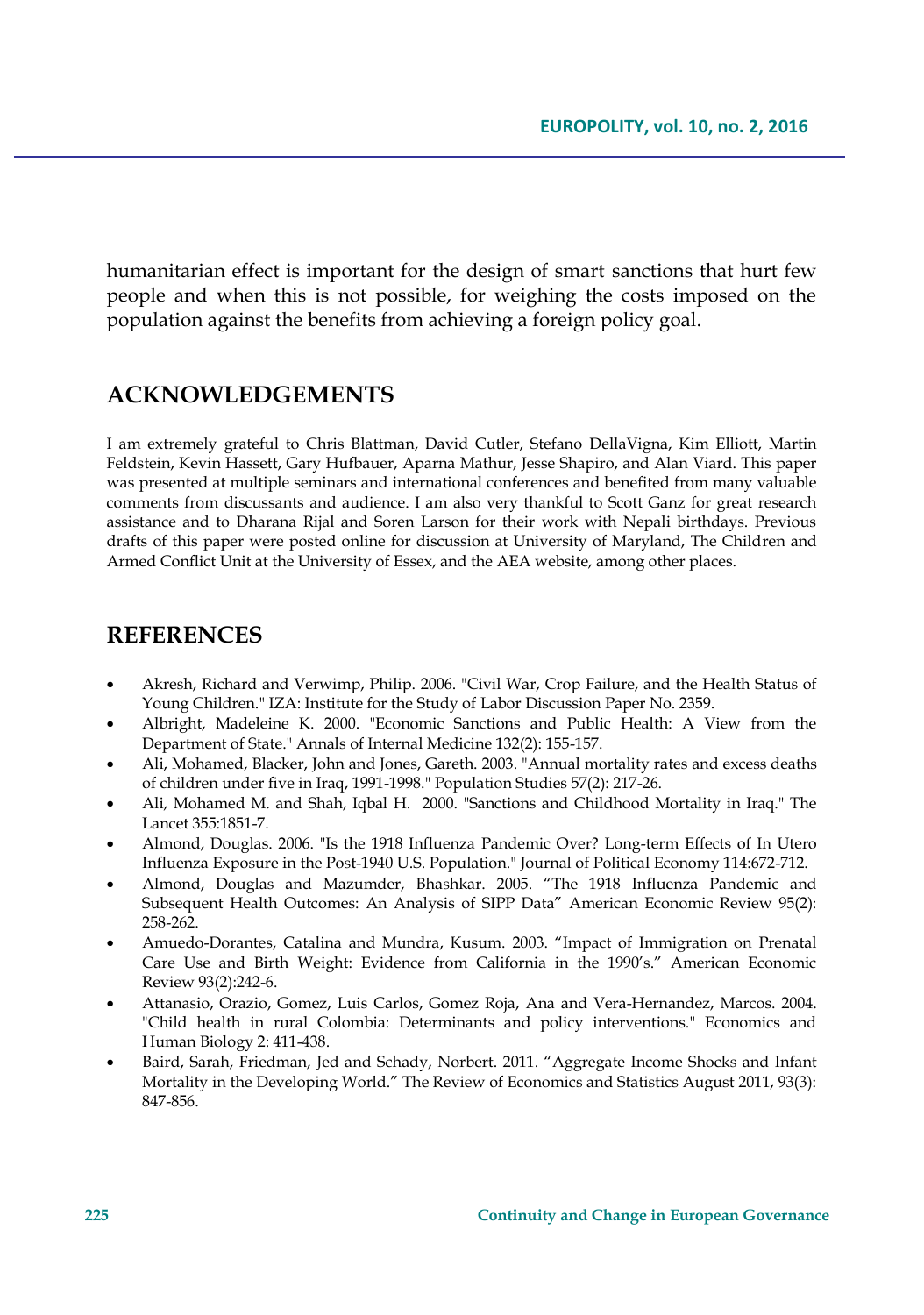- Banerjee, Abhijit, Duflo, Esther, Postel-Vinay, Gilles and Watts, Timothy M. 2007. "Long Run Health Impacts of Income Shocks: Wine and Phylloxera in 19th Century France." NBER Working Paper, No. 12895.
- Barry, Michele. 2000. "Effect of the U.S. embargo and economic decline on health in Cuba." Annals of Internal Medicine 132(2):151-4.
- H. Boyle, Michael, Racine, Yvonne, Georgiades, Katholiki , Snelling, Dana, Hong, Sungjin, Walter, Omariba, Hurley, Patricia and Rao-Melacini, Purnima. 2006. "The influence of economic development level, household wealth and maternal education on child health in the developing world" Social Science & Medicine 63(2006) 224202254.
- Bredenkamp, Caryn. 2008. "Health Reform, Population Policy and Child Nutritional Status in China" World Bank Policy Research Working Paper 4587.
- Breierova, Lucia and Duflo, Esther. 2004. "The Impact of Education on Fertility and Child Mortality: Do Fathers Really Matter Less Than Mothers?" NBER Working Paper 10513.
- Bundervoet, Tom and Verwimp, Philip. 2005. "Civil War and Economic Sanctions: An Analysis of Anthropometric Outcomes in Burundi." HICN Working Paper No. 11.
- Camacho, Adriana. 2008. "Stress and Birth Weight: Evidence from Terrorist Attacks." American Economic Review, 98(2):511-5.
- Clay, Karen, Troesken, Werner and Haines, Michael. 2006. "Lead Pipes and Child Mortality." NBER Working Paper 12603.
- Cortright, David and Lopez, George A. 1997. "Economic Sanctions and Human Rights; Part of the Problem or Part of the Solution?" International Journal of Human Rights 1(2):1-25
- Currie, Janet and Cole, Nancy. 1993. "Welfare and Child Health: The Link Between AFDC Participation and Birth Weight." American Economic Review 83(4):971-85.
- Currie, Janet and Gruber, Jonathan. 1996. "Health Insurance Eligibility, Utilization of Medical Care and Child Health." The Quarterly Journal of Economics 111(2): 431-466.
- Currie, Janet and Schmieder, Johannes F. 2009. "Fetal Exposures to Toxic Releases and Infant Health." American Economic Review 99(2):177-83.
- Currie, Janet and Stabile, Mark. 2003. "Socioeconomic Status and Child Health: Why Is the Relationship Stronger for Older Children?" American Economic Review 93(5):1813-23.
- Currie, Janet, Neidell, Matthew J. and Schmieder, Johannes. 2008. "Air Pollution and Infant Health: Lessons from New Jersey" NBER Working Paper 14196
- Daponte, Beth O. and Garfield, Richard. 2000. "The Effect of Economic Sanctions on the Mortality of Iraqi Children prior to the 1991 Persian Gulf War." American Journal of Public Health 90(4): 546-53.
- Das Gupta, Monica. 1990. "Mothers' Education and the Determinants of Child Mortality in Rural Punjab, India" Population Studies 44(3):489-505.
- Deschênes, Olivier, Greenstone, Michael and Guryan, Jonathan. 2009. "Climate Change and Birth Weight." American Economic Review 99(2):211-217.
- Duflo, Esther. 2000. "Child Health and Household Resources in South Africa: Evidence from the Old Age Pension Program." American Economic Review 90(2):393-8.
- Eyler, Robert. 2007. Economic Sanctions International Policy and Political Economy at Work. Palgrave Macmillian, New York, NY.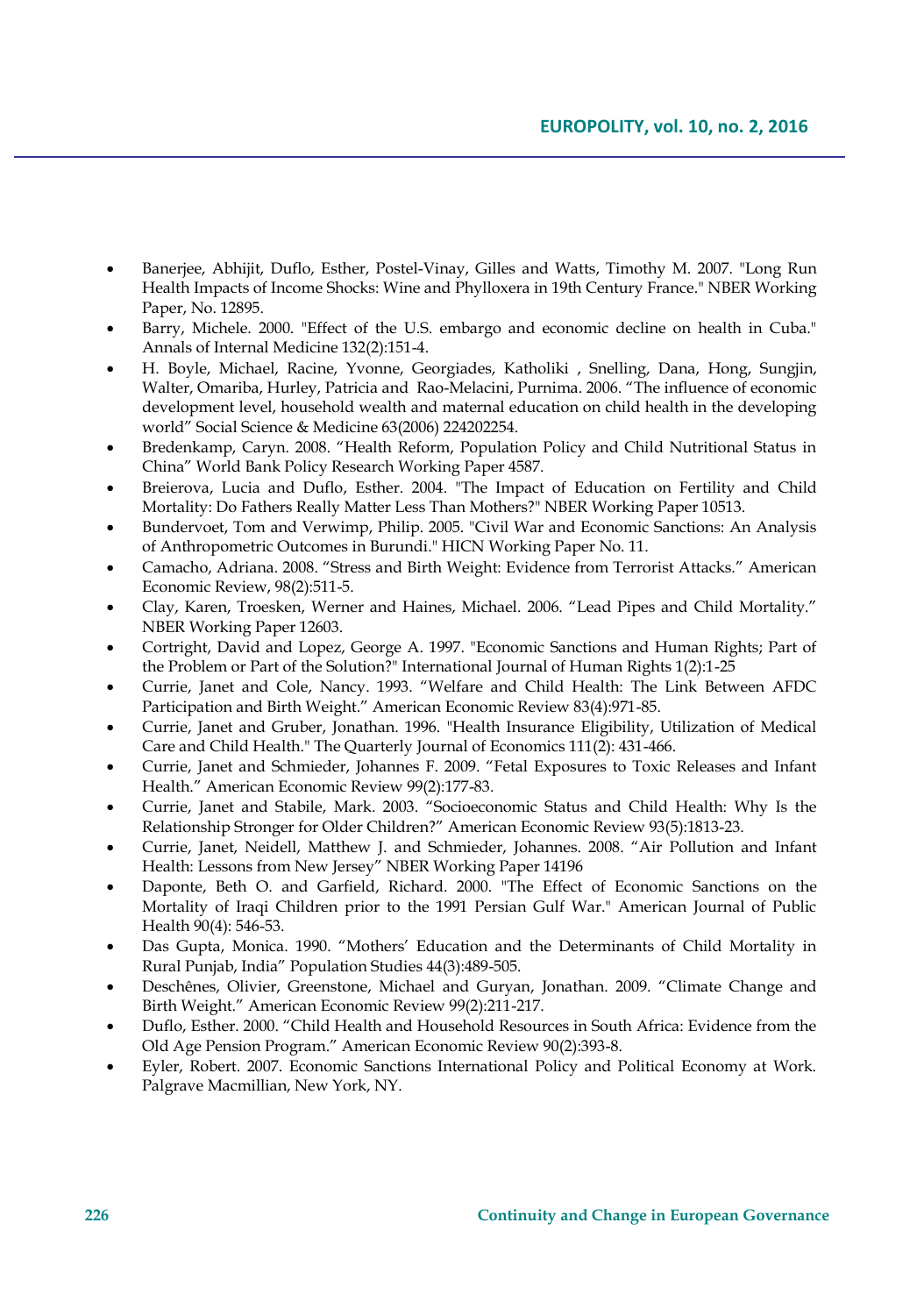- Gamper-Rabindran, Shanti, Khan, Shakeeb and Timmins, Christopher. 2008. "The Impact of Piped Water Provision on Infant Mortality in Brazil: A Quartile Panel Data Approach." NBER Working Paper No. 14365
- Galiani, Sebastian, Gertler, Paul and Schargrodsky, Ernesto. 2005. "Water for Life: The Impact of the Privatization of Water Services on Child Mortality." Journal of Political Economy 113: 83- 120.
- Garfield, Richard. 1999. "The Impact of Economic Sanctions on Health and Well-being." RRN network Paper 31.
- Garfield, Richard. 2001. " Economic Sanctions, Health, and Welfare in the Federal Republic of Yugoslavia 1990-2000." http://www.humanitarianinfo.org/sanctions/handbook/docs\\_handbook/Garfield\\_Ocha-Yug.pdf. Accessed 12 July 2010 .
- Garfield, Richard and Fausey, Devin J.. 1995. "The Health Impact of Economic Sanctions." Bulletin of the New York Academy of Medicine 72(2): 454-68.
- Garfield, Richard and Santana, Sarah. 1997. "The impact of the economic crisis and the US embargo on health in Cuba." American Journal Public Health 87:15-20.
- Gertler, Paul. 2004. "Do Conditional Cash Transfers Improve Child Health? Evidence from PROGRESA's Control Randomized Experiment." American Economic Review 94(2):336-41.
- Gibbons, Elizabeth and Garfield, Richard. 1999. "The Impact of Economic Sanctions on Health and Human Rights in Haiti, 1991--1994." American Journal of Public Health 89(10): 1499--1504.
- Hanratty, Maria J. 1996. "Canadian National Health Insurance and Infant Health." American Economic Review 86(1):276-84.
- Hacker, David J. and Haines, Michael R.. 2006. "American Indian Mortality in the Late Nineteenth Century: The Impact of Federal Assimilation Policies on a Vulnerable Population." NBER Working Paper 12572
- Heine-Ellison, Sofia. 2001. " The Impact and Effectiveness of Multilateral Economic Sanctions: A Comparative Study." The International Journal of Human Rights 5(1): 81-112.
- Hoskins, Eric and Nutt, Samantha. 1997. "The Humanitarian Impacts of Economic Sanctions in Burundi." The Thomas J. Watson Jr. Institute for International Studies Occasional Paper #29.
- Hufbauer, Gary, Schott, Jeffrey, Elliott, Kimberly and Oegg, Barbara. 2007. Economic Sanctions Reconsidered. Peterson Institute for International Economics, Washington, DC.
- Jensen, Robert. 2000. "Agricultural Volatility and Investments in Children." American Economic Review 90(2):399-404.
- Kandella, P. 1997. "Effects of Sanctions on Iraq's Health Professionals." The Lancet 349(9059): 1153.
- Kristof, Nicholas D."Our Man in Havana." The New York Times November 8, 2003.
- Lacina, Bethany and Gleditsch, Nils Petter. 2005. Monitoring Trends in Global Combat: A New Dataset of Battle Deaths. European Journal of Population 21(2-3): 145—166
- Luke, Nancy and Munshi, Kaivan. 2007. "Social affiliation and the demand for health services: Caste and child health in South India." Journal of Development Economics 83(2):256-79.
- Maccini, Sharon and Yang, Dean. 2008. "Under the Weather: Health, Schooling, and Socioeconomic Consequences of Early-Life Rainfall." NBER Working Paper No. 14031
- Popal, G. 2000. "The Impact of Sanctions on the Population of Iraq." Eastern Mediterranean Health Journal 6(4): 791-795.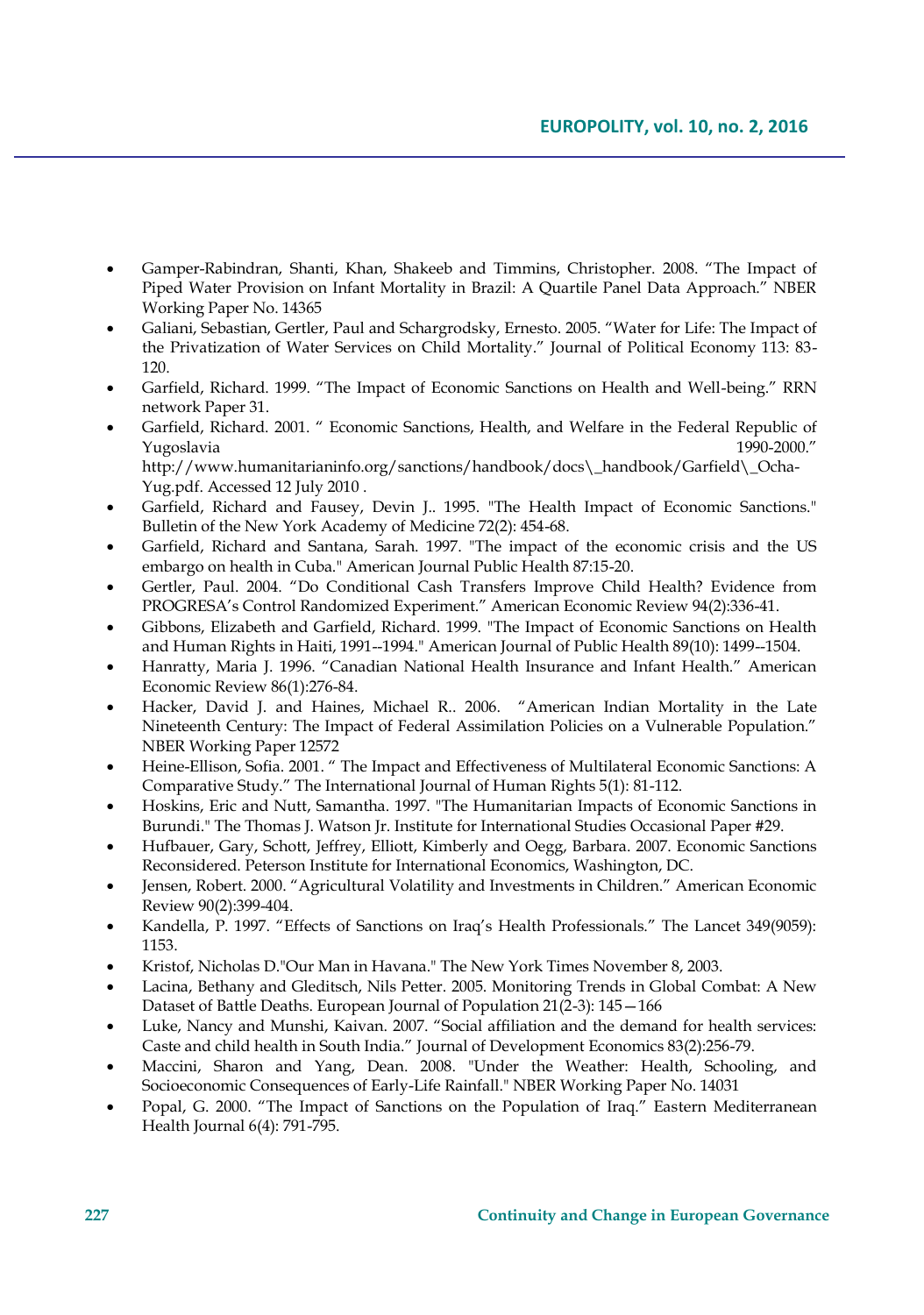- Quisumbing, Agnes R.. 2003. "Food Aid and Child Nutrition in Rural Ethiopia." World Development 31(7): 1309-1324.
- Reid, Britt C. Psoter, Walter J. Gebrian, Bette and Wang, Min Qi. 2007. "The Effect of an International Embargo on Malnutrition and Childhood Mortality in Rural Haiti" International Journal of Health Services 37(3): 501--513.
- Shehabaldin, Ahmed and Laughlin Jr, William M. 1999. "Economic Sanctions Against Iraq: Human and Economic Costs." The International Journal of Human Rights 3(4):1-18
- Rosenzweig, Mark R. and Schultz, T. Paul. 1982. "Market Opportunities, Genetic Endowments, and Intrafamily Resource Distribution: Child Survival in Rural India." American Economic Review 72(4):803-815.
- Wang, Limin, Kanji, Shireen, Bandyopadhyay, Sushenjit. 2009. "The Health Impact of Extreme Weather Events in Sub-Saharan Africa" World Bank Policy Research Working Paper 4979.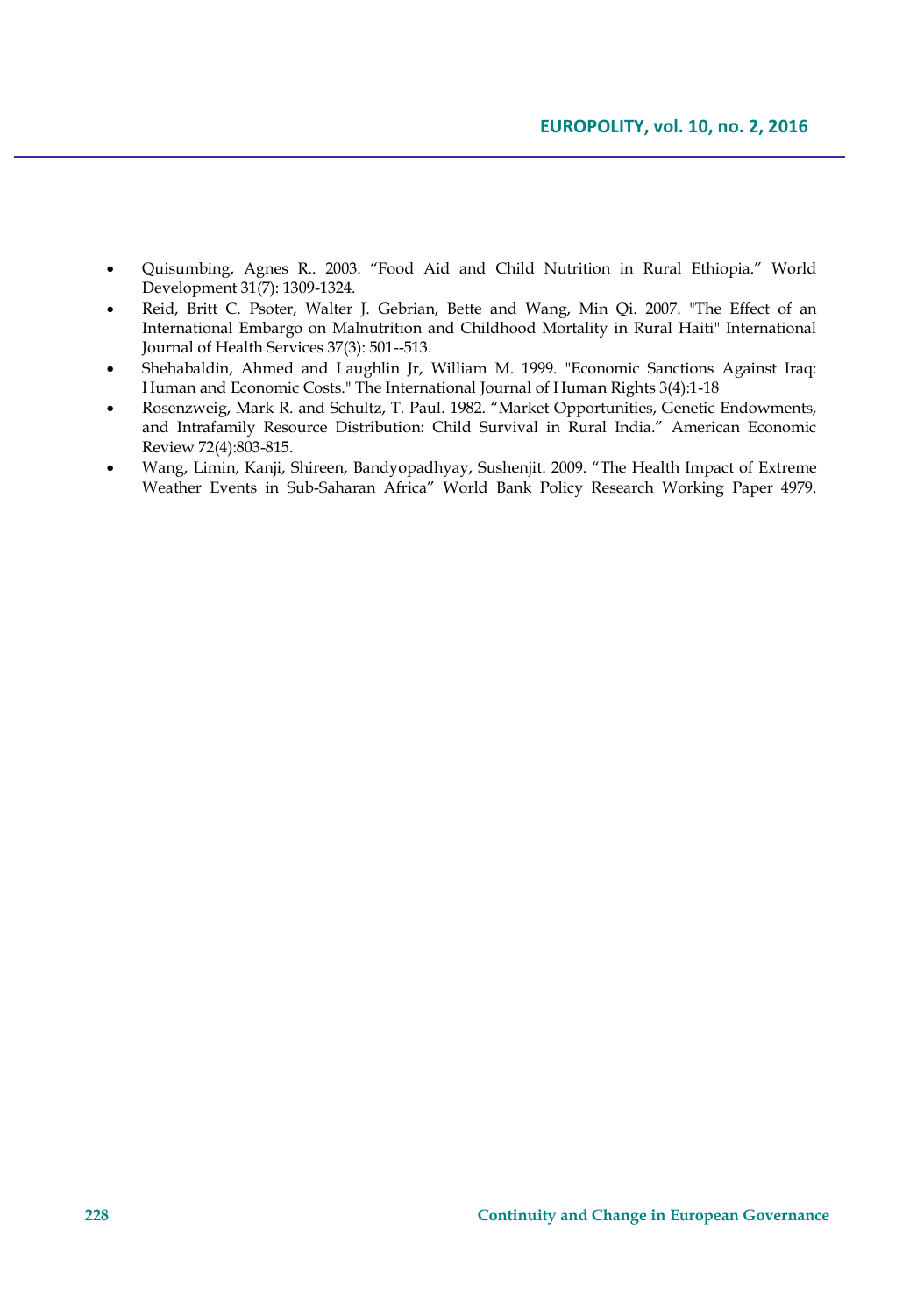### Table 1. Summary statistics

Notes: This table shows the summary statistics by of three groups of children: live under one (in the first two columns), live under three (in the third and fourth column) and live and dead under three in the last two columns.

|                    | live children under<br>one |        | live children under<br>three |        | dead<br>live<br>and<br>children<br>under |        |  |
|--------------------|----------------------------|--------|------------------------------|--------|------------------------------------------|--------|--|
|                    |                            |        |                              |        | three                                    |        |  |
| variable           | mean                       | sd     | mean                         | sd     | mean                                     | sd     |  |
| in utero exposure  | 1.63                       | 3.31   | 1.50                         | 3.25   | 1.48                                     | 3.23   |  |
| in utero exposure1 | 0.41                       | 1.58   | 0.33                         | 1.46   | 0.33                                     | 1.45   |  |
| in utero exposure2 | 0.37                       | 1.56   | 0.25                         | 1.26   | 0.25                                     | 1.26   |  |
| in utero exposure3 | 0.85                       | 2.48   | 0.92                         | 2.62   | 0.90                                     | 2.59   |  |
| during<br>born     |                            |        |                              |        |                                          |        |  |
| sanctions          | 0.19                       | 0.40   | 0.17                         | 0.38   | 0.17                                     | 0.38   |  |
| in utero exposure  |                            |        |                              |        |                                          |        |  |
| * help target      | 0.32                       | 1.65   | 0.31                         | 1.64   | 0.31                                     | 1.63   |  |
| in utero exposure  |                            |        |                              |        |                                          |        |  |
| * cost target      | 1.57                       | 10.99  | 1.65                         | 13.41  | 1.59                                     | 13.54  |  |
| in utero exposure  |                            |        |                              |        |                                          |        |  |
| * cost sender      | 2.53                       | 5.55   | 2.28                         | 5.36   | 2.24                                     | 5.32   |  |
| in utero exposure  |                            |        |                              |        |                                          |        |  |
| * mortality        | 0.19                       | 0.41   | 0.17                         | 0.40   | 0.17                                     | 0.40   |  |
| age                | 6.19                       | 3.62   | 17.98                        | 10.52  | 19.98                                    | 12.62  |  |
| age squared        | 51.39                      | 46.48  | 433.95                       | 394.21 | 558.50                                   | 627.30 |  |
| age mom            | 26.15                      | 6.56   | 26.08                        | 6.57   | 26.04                                    | 6.64   |  |
| age mom squared    | 726.63                     | 372.21 | 723.36                       | 371.60 | 721.97                                   | 375.29 |  |
| male               | 0.51                       | 0.50   | 0.51                         | 0.50   | 0.51                                     | 0.50   |  |
| electricity        | 0.43                       | 0.50   | 0.45                         | 0.50   | 0.43                                     | 0.49   |  |
| television         | 0.32                       | 0.47   | 0.34                         | 0.47   | 0.32                                     | 0.47   |  |
| access to doctors  | 0.30                       | 0.46   | 0.31                         | 0.46   | 0.30                                     | 0.46   |  |
| access to nurse/   |                            |        |                              |        |                                          |        |  |
| midwife            | 0.41                       | 0.49   | 0.40                         | 0.49   | 0.40                                     | 0.49   |  |
| dead siblings      | 0.39                       | 0.85   | 0.38                         | 0.83   | 0.41                                     | 0.88   |  |
| live siblings      | 1.94                       | 1.87   | 1.94                         | 1.88   | 1.96                                     | 1.89   |  |
| edu mom            | 4.13                       | 2.13   | 4.12                         | 2.13   | 4.10                                     | 2.13   |  |
| bmi mom            | 22.44                      | 4.03   | 22.56                        | 4.21   | 22.50                                    | 4.18   |  |
| urban              | 0.34                       | 0.47   | 0.35                         | 0.48   | 0.34                                     | 0.47   |  |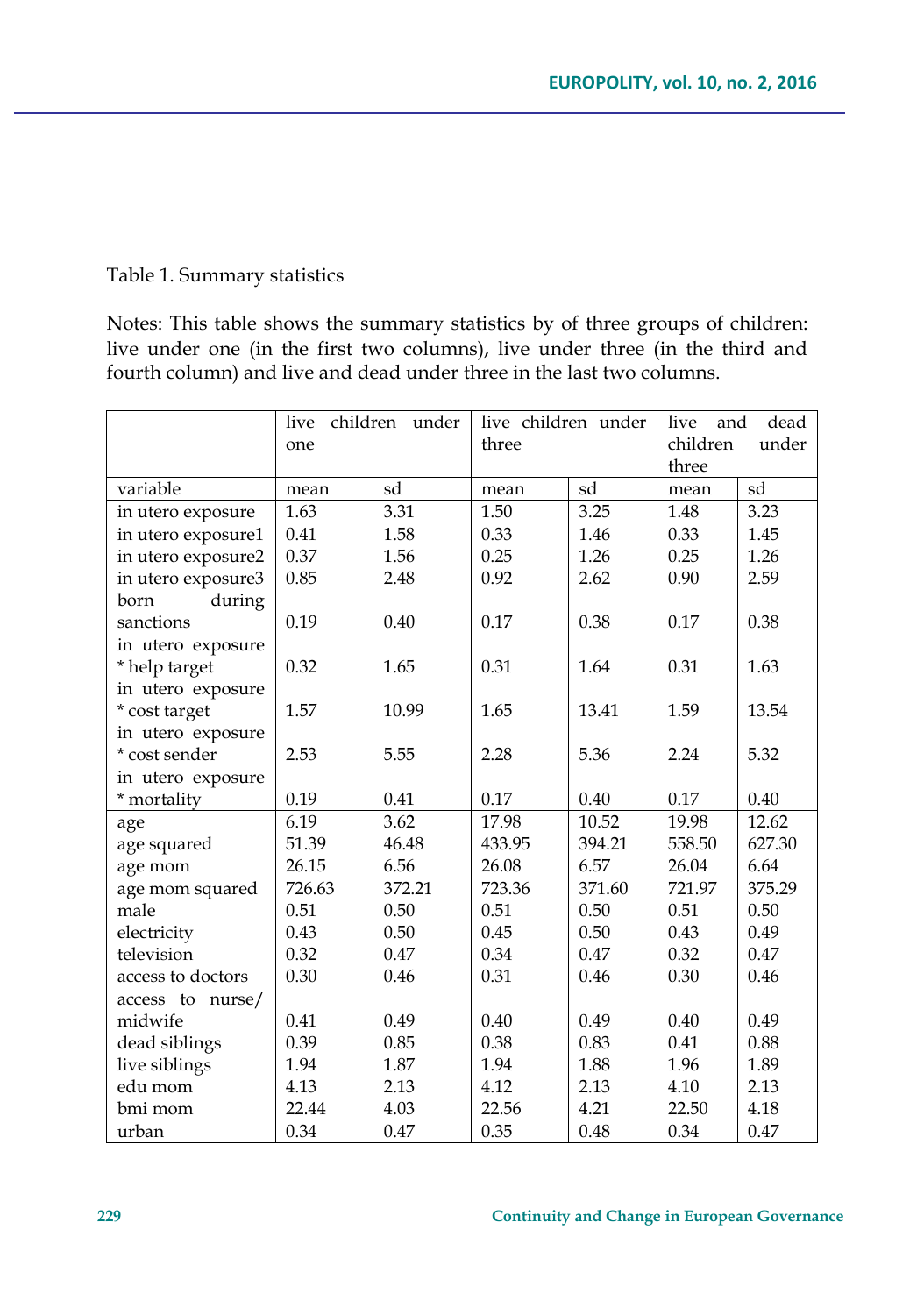| gdp/cap                  |         |        |         |        |         |        |
|--------------------------|---------|--------|---------|--------|---------|--------|
| (pregnancy)              | 809.78  | 821.68 | 814.05  | 825.92 | 787.16  | 813.40 |
| gdp/cap (birth)          | 821.16  | 824.26 | 822.66  | 826.01 | 795.09  | 813.30 |
| $\frac{agr}{\gamma}$ gdp |         |        |         |        |         |        |
| (pregnancy)              | 0.23    | 0.11   | 0.23    | 0.11   | 0.24    | 0.11   |
| agr/gdp (birth)          | 0.23    | 0.11   | 0.23    | 0.11   | 0.23    | 0.11   |
| famine                   |         |        |         |        |         |        |
| (pregnancy)              | 0.02    | 0.16   | 0.02    | 0.15   | 0.03    | 0.16   |
| famine (birth)           | 0.04    | 0.19   | 0.03    | 0.16   | 0.03    | 0.17   |
| war (pregnancy)          | 0.22    | 0.41   | 0.23    | 0.42   | 0.22    | 0.42   |
| war (birth)              | 0.20    | 0.40   | 0.22    | 0.41   | 0.21    | 0.41   |
| weight                   | $-0.73$ | 1.43   | $-0.93$ | 1.39   | $-0.93$ | 1.39   |
| height                   | $-0.81$ | 1.68   | $-1.46$ | 1.71   | $-1.46$ | 1.71   |
| mortality                | 0.00    | 0.00   | 0.00    | 0.00   | 0.13    | 0.33   |

## Table 2. Definitions

| variable              | definition                                                      |
|-----------------------|-----------------------------------------------------------------|
| in utero exposure     | no months the child was exposed to sanctions in utero           |
| in utero exposure1    | no of months of in utero exposure in the first year of the      |
|                       | sanction                                                        |
| in utero exposure2    | no of months of in utero exposure in the second year of the     |
|                       | sanction                                                        |
| in utero exposure3    | no of months of in utero exposure in the third or later years   |
|                       | of the sanction                                                 |
| born during sanctions | equals 1 if the child was born during a sanction incident, 0    |
|                       | otherwise                                                       |
| black knight          | equals 1 if a third party officially helps the target and 0, if |
|                       | otherwise                                                       |
| cost target           | cost imposed by the sanction to target as a share of GNP        |
| cost sender           | cost imposed by the sanction to the sender (1-4, where 1=net    |
|                       | gain, and 4=significant cost)                                   |
| dead siblings         | no of dead siblings at time of birth                            |
| live siblings         | no of live siblings under 18 at birth                           |
| edu mom               | mother's level of education at time of survey                   |
| bmi mom               | mother's bmi at time of survey                                  |
| age mom at birth      | mother's age at birth of the child                              |
| age mom birth squared | mother's age at birth * mother's age at birth                   |
| urban                 | equals 1 if the child lives in an urban area and 0 otherwise    |
| male                  | equals 1 if the child is male and 0 if female                   |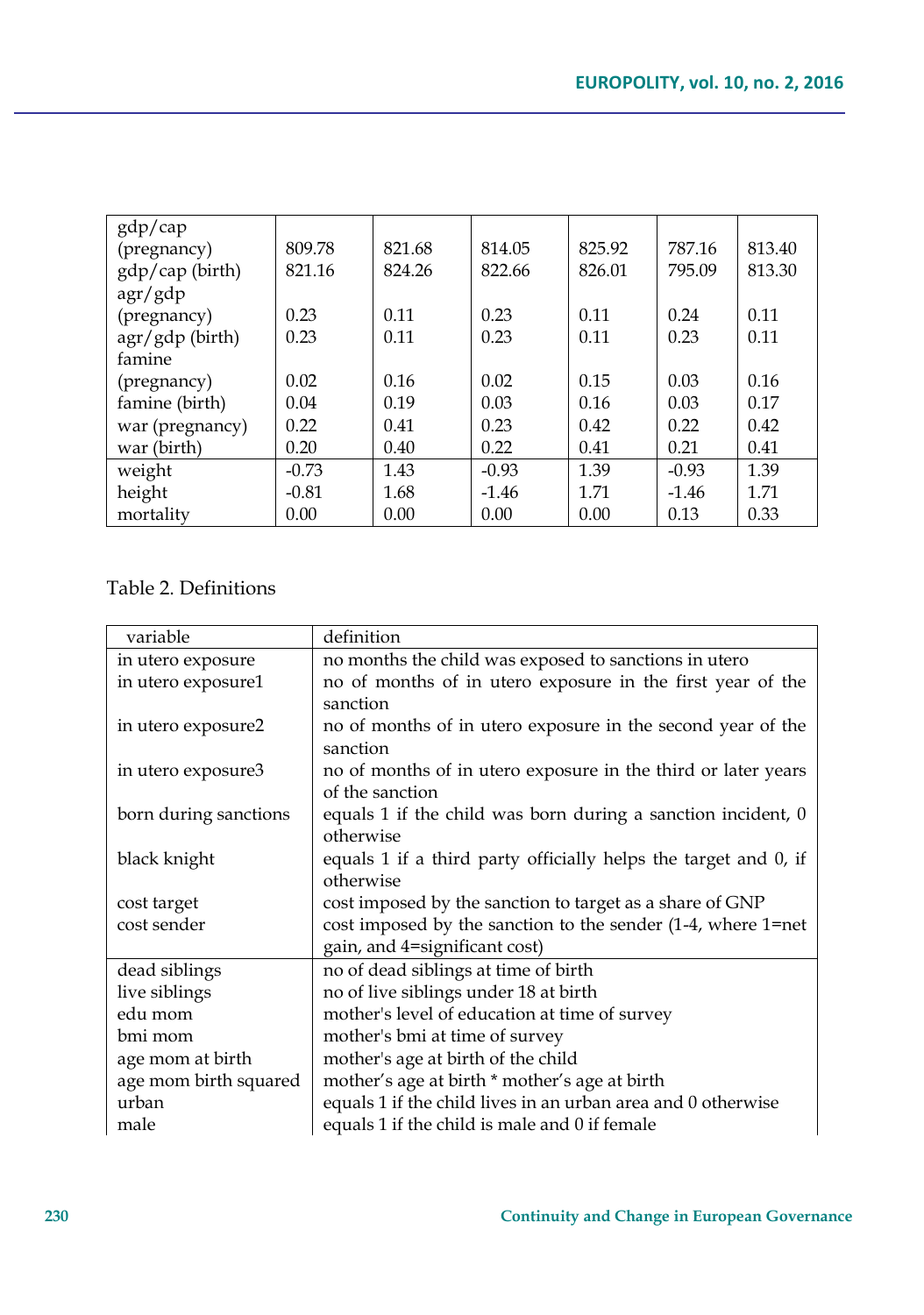| age                    | child's age at time of survey                                     |
|------------------------|-------------------------------------------------------------------|
| age squared            | child's age at the time of the survey* child's age at the time of |
|                        | the survey                                                        |
| electricity            | 1 if the household has electricity in the house, 0 otherwise      |
| television             | 1 if the household has a television in the house, 0 otherwise     |
| access to doctors      | 1 if the mother saw a physician during her pregnancy, 0           |
|                        | otherwise                                                         |
| nurse/<br>to<br>access | 1 if the mother saw a midwife or nurse during her                 |
| midwife                | pregnancy/ at birth, 0 otherwise                                  |
| gdp/cap (pregnancy)    | GDP per capita the year of the pregnancy                          |
| gdp/cap (birth)        | GDP per capita for the year of birth                              |
| agr/gdp (pregnancy)    | agriculture/GDP in the year of the pregnancy                      |
| agr/gdp (birth)        | agriculture/GDP in the year of birth                              |
| famine (pregnancy)     | 1 if the country experienced a famine that affected more than     |
|                        | 10,000 people in the year of the pregnancy, 0 otherwise           |
| famine (birth)         | 1 if the country experienced a famine that affected more than     |
|                        | 10,000 people in the year of birth, 0 otherwise                   |
| no people affected by  | number of people affected by a famine that took place during      |
| famine (pregnancy)     | the time of the pregnancy                                         |
| war (pregnancy)        | 1 if the country experienced a war that killed more than 1,000    |
|                        | people in the year of the pregnancy, 0 otherwise                  |
| war (birth)            | 1 if the country experienced a war that killed more than 1,000    |
|                        | people in the year of birth, 0 otherwise                          |
| people killed by<br>no | number of people killed by a war that took place during the       |
| war (pregnancy)        | pregnancy period                                                  |
| infant weight          | child's z weight score                                            |
| child height           | child's z height score                                            |
| child mortality        | 1 if the child died before age 3, 0 if otherwise                  |

# Table 3. List of sanctions used in the analysis

| sender                                    | target     | goal                           |
|-------------------------------------------|------------|--------------------------------|
| Turkey, Azerbaijan                        | Armenia    | withdraw from Nagorno-Karabakh |
| <b>United States</b>                      | Azerbaijan | end Armenia embargo            |
| <b>United States</b>                      | Brazil     | human rights                   |
| <b>United States</b>                      | Brazil     | nuclear policy                 |
| United Nations, United States,<br>Germany | Cambodia   | democracy                      |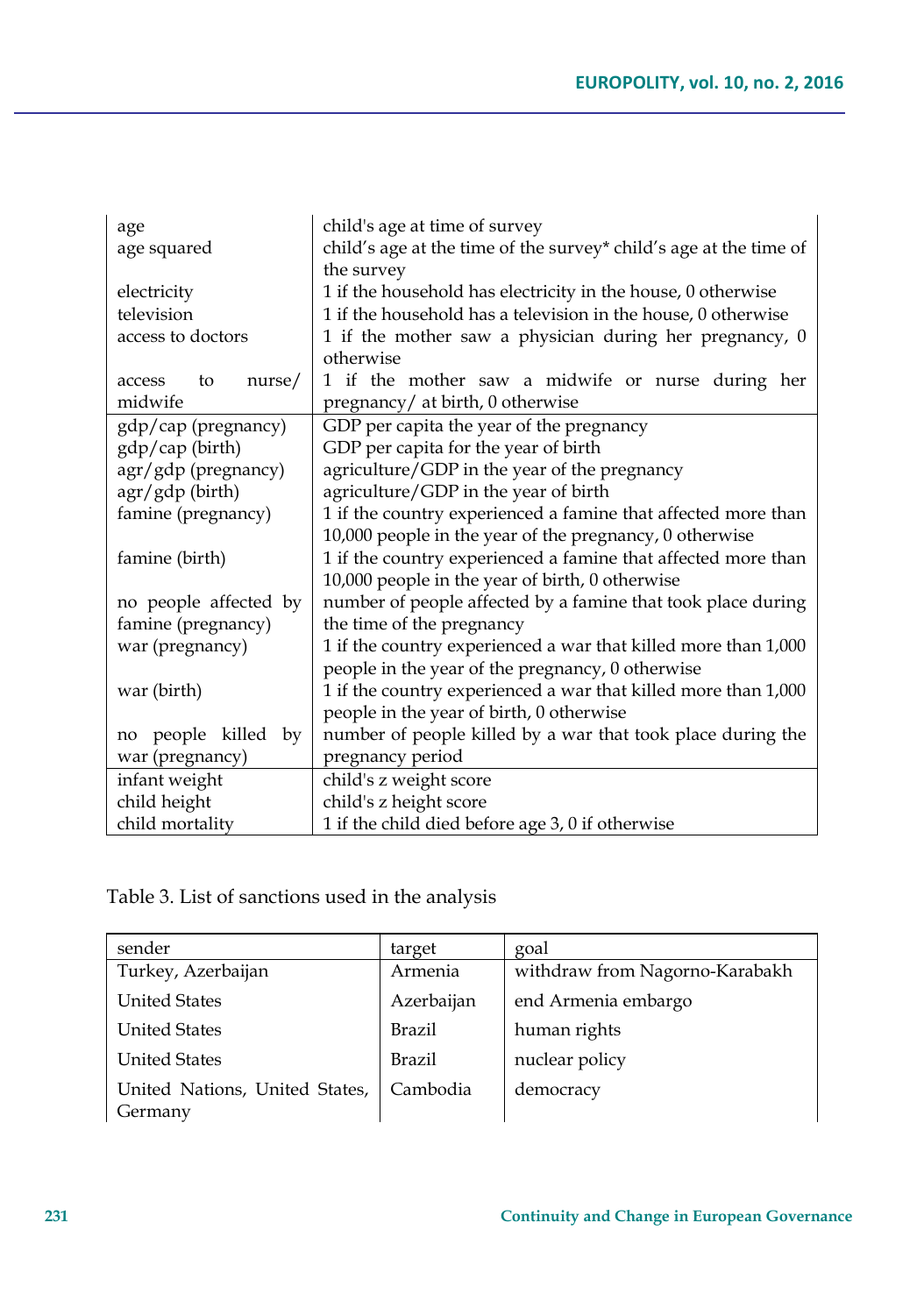| <b>United States</b>                                                        | Cameroon    | human rights, democracy                                                                      |  |  |
|-----------------------------------------------------------------------------|-------------|----------------------------------------------------------------------------------------------|--|--|
| <b>United States</b>                                                        | Colombia    | drug<br>trafficking;<br>improve<br>stop<br>human rights                                      |  |  |
| Arab League                                                                 | Egypt       | Camp David accords                                                                           |  |  |
| <b>United States</b>                                                        | El Salvador | improve human rights                                                                         |  |  |
| <b>United States</b>                                                        | Ethiopia    | human rights, expropriation                                                                  |  |  |
| <b>United States</b>                                                        | Guatemala   | improve human rights                                                                         |  |  |
| United States, EU                                                           | Guatemala   | reverse coup                                                                                 |  |  |
| EU                                                                          | Guinea      | elections, political transparency                                                            |  |  |
| <b>United States</b>                                                        | Haiti       | human rights, drugs, elections                                                               |  |  |
| UN,<br>United<br>States,<br>of<br>American<br>Organization<br><b>States</b> | Haiti       | democracy                                                                                    |  |  |
| <b>United States</b>                                                        | India       | adhere to nuclear safeguards                                                                 |  |  |
| United States, UK, Netherlands                                              | Indonesia   | human rights in East Timor                                                                   |  |  |
| United States, UK, Netherlands                                              | Indonesia   | independence for East Timor                                                                  |  |  |
| United States, EU, France                                                   | Ivory Coast | coup, democracy                                                                              |  |  |
| United States, Saudi Arabia                                                 | Jordan      | enforce UN embargo v. Iraq                                                                   |  |  |
| USSR/Russia                                                                 | Kazakhstan  | independence<br>issues;<br>energy<br>resources                                               |  |  |
| United States, Western Donors                                               | Kenya       | political repression, human rights,<br>democracy                                             |  |  |
| Economic Community of the<br>West African States, UN                        | Liberia     | civil war                                                                                    |  |  |
| Economic Community of the<br>West African States, UN                        | Liberia     | support for RUF                                                                              |  |  |
| United States, UK                                                           | Malawi      | democracy, human rights                                                                      |  |  |
| <b>United States</b>                                                        | Nicaragua   | end support for El Salvador rebels,<br>destabilize Sandinista government                     |  |  |
| India                                                                       | Nepal       | Nepal-China relationship                                                                     |  |  |
| United States, EU                                                           | Niger       | democracy                                                                                    |  |  |
| United States, EU                                                           | Nigeria     | improve human rights, establish<br>democracy, stop drug trafficking                          |  |  |
| Canada                                                                      | Pakistan    | apply stricter safeguards to nuclear<br>power<br>plants;<br>forgo<br>nuclear<br>reprocessing |  |  |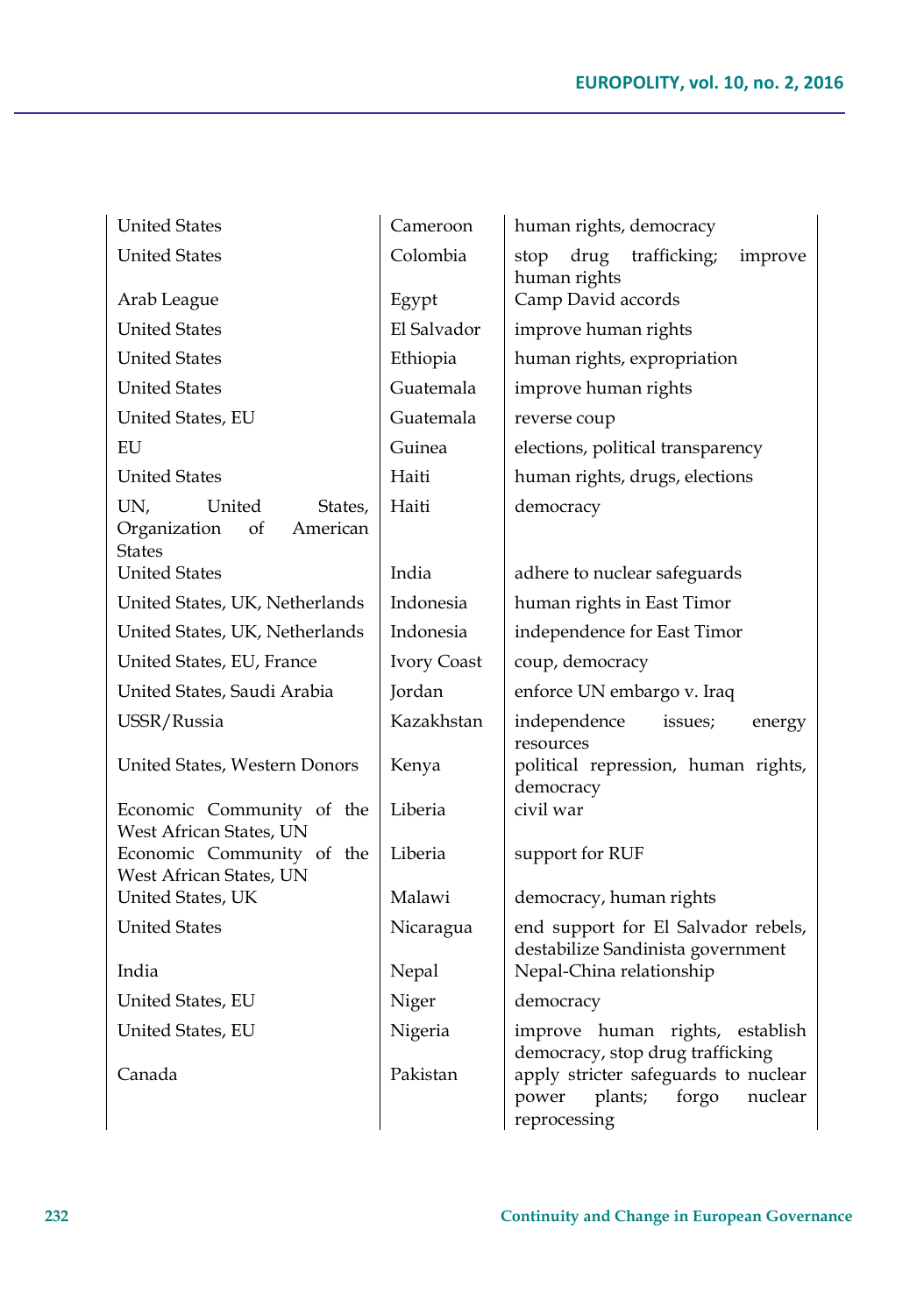| <b>United States</b>          |         | Pakistan     | nuclear policy                    |
|-------------------------------|---------|--------------|-----------------------------------|
| <b>United States</b>          |         |              | nuclear policy                    |
| United States, Japan          |         | Pakistan     | coup, democracy                   |
| <b>United States</b>          |         | Peru         | democracy, human rights           |
| <b>United States</b>          |         | Peru         | border conflict                   |
| United Nations, United States |         | Rwanda       | stop civil war                    |
| <b>United Nations</b>         |         | South Africa | end apartheid; grant independence |
|                               |         |              | to Namibia                        |
| United<br>States,             | British | South Africa | end apartheid                     |
| Commonwealth                  |         |              |                                   |

Table 3. List of sanctions used in the analysis (cont'd)

| sender                       | target   | goal                                |
|------------------------------|----------|-------------------------------------|
| EC/EU, France, Germany       | Togo     | establish democracy; improve human  |
|                              |          | rights                              |
| Greece                       | Turkey   | Aegean Island; Cyprus; human rights |
| EU                           | Turkey   | human rights                        |
| United States, Saudi Arabia  | Yemen    | enforce UN embargo v. Iraq          |
| Western<br>United<br>States. | Zambia   | human rights; constitutional reform |
| Donors                       |          |                                     |
| <b>United States</b>         | Zimbabwe | foreign policy                      |
| United States, EU            | Zimbabwe | elections                           |

Notes: The list contains only target countries that had sanctions during periods that overlap with the in utero period of the DHS children.

Table 4. Effects of in utero exposure on infant weight by year of sanction

|                    | infant weight           |         |        |    |
|--------------------|-------------------------|---------|--------|----|
|                    |                         |         | 3      | (4 |
| in utero exposure  | $-0.008$<br>$(.004)$ ** |         |        |    |
|                    |                         |         |        |    |
| in utero exposure1 |                         | $-.009$ |        |    |
|                    |                         | (.008)  |        |    |
| in utero exposure2 |                         |         | $-.01$ |    |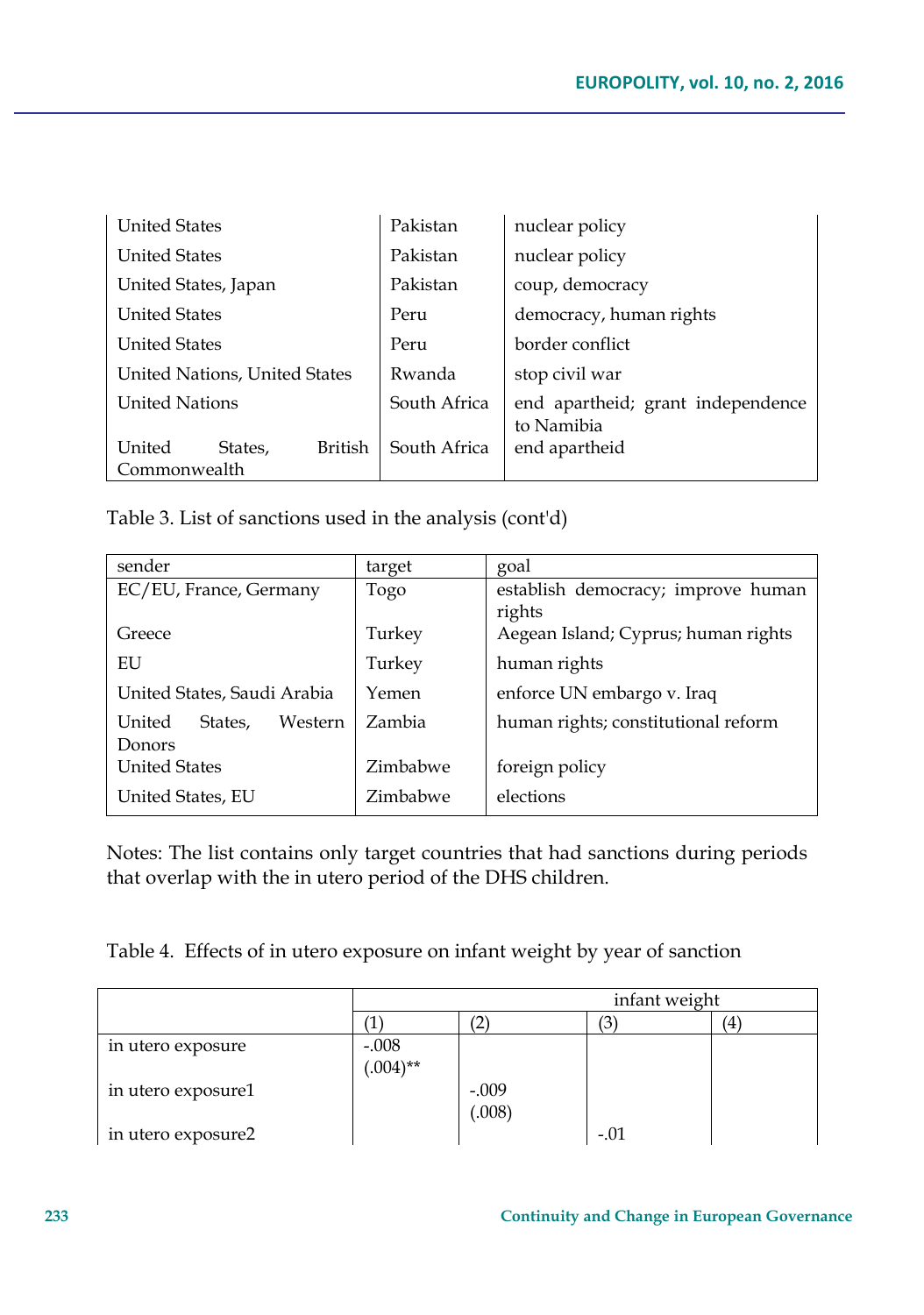|                             |               |               | $(.008)*$     |               |
|-----------------------------|---------------|---------------|---------------|---------------|
| in utero exposure3          |               |               |               | .001          |
|                             |               |               |               | (.008)        |
| age infant                  | $-.06$        | $-.06$        | $-.06$        | $-.06$        |
|                             | $(.01)$ ***   | $(.01)$ ***   | $(.01)$ ***   | $(.01)$ ***   |
| age infant squared          | .002          | .002          | .002          | .002          |
|                             | (.001)        | (.001)        | (.001)        | (.001)        |
| age mother                  | .08           | $.08\,$       | $.08\,$       | .08           |
|                             | $(.009)$ ***  | $(.009)$ ***  | $(.009)$ ***  | $(.009)$ ***  |
| age mother squared          | $-.001$       | $-.001$       | $-.001$       | $-.001$       |
|                             | $(.0001)$ *** | $(.0001)$ *** | $(.0001)$ *** | $(.0001)$ *** |
| male                        | $-0.14$       | $-14$         | $-0.14$       | $-0.14$       |
|                             | $(.01)$ ***   | $(.01)$ ***   | $(.01)$ ***   | $(.01)$ ***   |
| electricity                 | .23           | .23           | .23           | .23           |
|                             | $(.01)$ ***   | $(.01)$ ***   | $(.01)$ ***   | $(.01)$ ***   |
| access doctors              | .11           | .11           | .11           | .11           |
|                             | $(.02)$ ***   | $(.02)$ ***   | $(.02)$ ***   | $(.02)$ ***   |
| famine (pregnancy)          | $-.02$        | $-.02$        | $-.02$        | $-.03$        |
|                             | (.05)         | (.05)         | (.05)         | (.05)         |
|                             | $-.44$        | $-.43$        | $-.42$        | $-.41$        |
| war (pregnancy)             |               | $(.09)$ ***   |               | $(.09)$ ***   |
|                             | $(.09)$ ***   |               | $(.09)$ ***   |               |
| dead siblings               | $-.09$        | $-.09$        | $-.09$        | $-.09$        |
|                             | $(.007)$ ***  | $(.007)$ ***  | $(.007)$ ***  | $(.007)$ ***  |
| live siblings               | $-.05$        | $-.05$        | $-.05$        | $-.05$        |
|                             | $(.008)$ ***  | $(.008)$ ***  | $(.008)$ ***  | $(.008)$ ***  |
| edu mom                     | .009          | .01           | $.01\,$       | .01           |
|                             | $(.003)$ ***  | $(.003)***$   | $(.003)$ ***  | $(.003)$ ***  |
| bmi mom                     | .05           | .05           | .05           | .05           |
|                             | $(.004)$ ***  | $(.004)$ ***  | $(.004)$ ***  | $(.004)$ ***  |
| urban                       | .05           | .09           | .09           | .09           |
|                             | $(.02)$ ***   | $(.02)$ ***   | $(.02)$ ***   | $(.02)$ ***   |
| gdp/cap (pregnancy)         | $-.0009$      | $-.0008$      | $-.0008$      | $-.0008$      |
|                             | $(.0003)$ *** | $(.0003)$ *** | $(.0003)$ *** | $(.0003)$ *** |
| agriculture/gdp (pregnancy) | $-1.43$       | $-1.54$       | $-1.39$       | $-1.53$       |
|                             | $(.67)$ **    | $(.68)$ **    | $(.70)$ **    | $(.72)$ **    |
| cohort dummies              | yes           | yes           | yes           | yes           |
| survey dummies              | yes           | yes           | yes           | yes           |
| country dummies             | yes           | yes           | yes           | yes           |
| observations                | 70,114        | 70,114        | 70,114        | 70,114        |
| R <sup>2</sup>              | .15           | .15           | .15           | .15           |

 $\overline{\mathbf{I}}$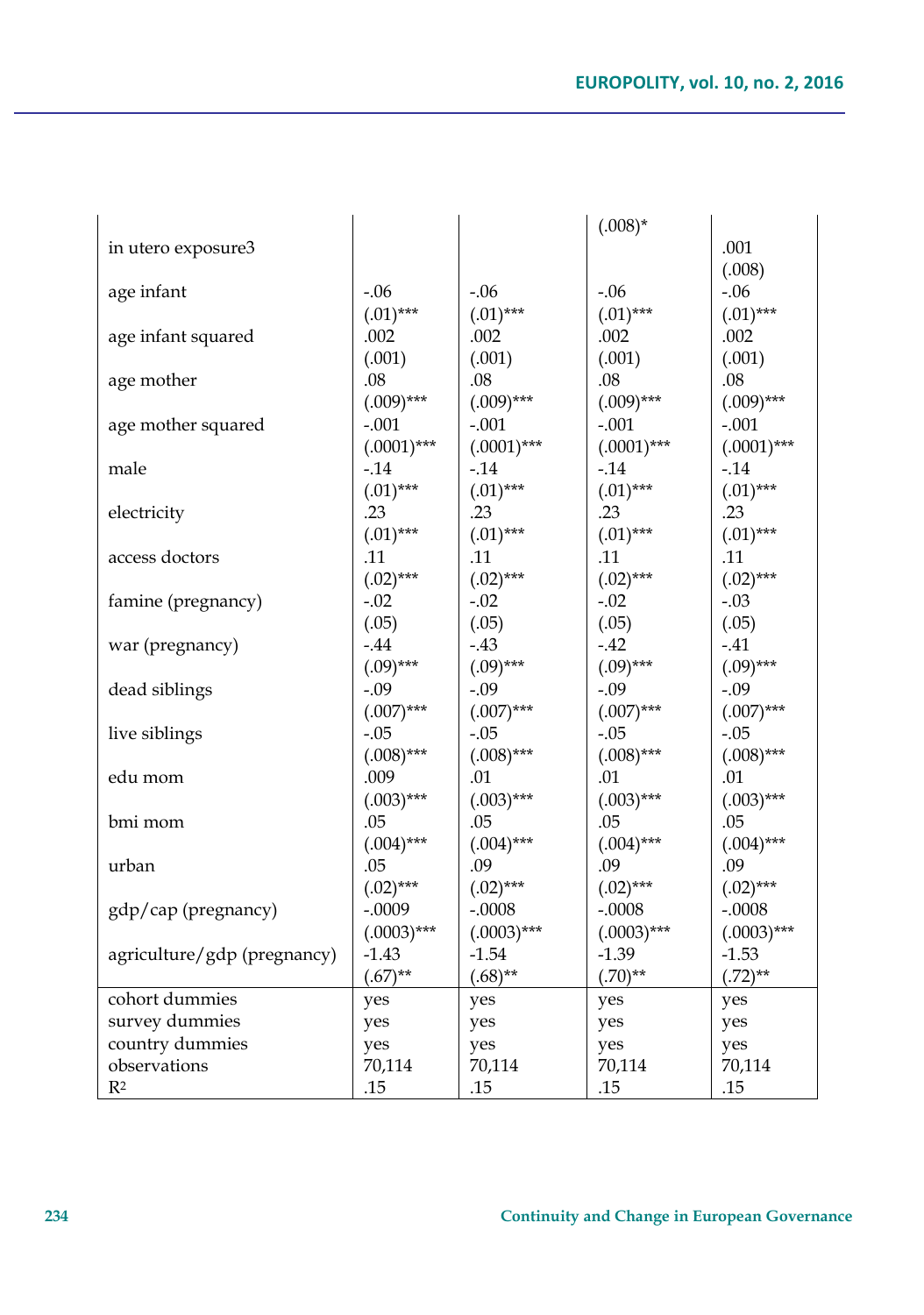Notes: The table shows the standard errors in parenthesis. \* means significant at 10% level, \*\* at 5% level and \*\*\* at 1% level. The standard errors are clustered at country level. All specifications have survey dummies for the period when the survey was taken: before 1991, 1991-1995, 1996-2000, or 2001-2007.

|                    | infant weight |              |               |               |  |
|--------------------|---------------|--------------|---------------|---------------|--|
|                    | (1)           | (2)          | (3)           | (4)           |  |
| in utero exposure  | $-.008$       | $-.01$       | $-.01$        | $-.02$        |  |
|                    | $(.004)$ **   | $(.004)$ **  | $(.005)$ **   | $(.009)$ ***  |  |
| in utero exposure* |               | .02          |               |               |  |
| black knight       |               | $(.006)$ *** |               |               |  |
| in utero exposure* |               |              | .002          |               |  |
| cost target        |               |              | (.001)        |               |  |
| in utero exposure* |               |              |               | .01           |  |
| cost sender        |               |              |               | $(.005)^*$    |  |
| age infant         | $-0.06$       | $-0.06$      | $-0.06$       | $-0.06$       |  |
|                    | $(.01)$ ***   | $(.01)$ ***  | $(.01)$ ***   | $(.01)$ ***   |  |
| age infant squared | .002          | .002         | .002          | .002          |  |
|                    | (.001)        | (.001)       | (.001)        | (.001)        |  |
| age mother         | .08           | .08          | .08           | .08           |  |
|                    | $(.009)$ ***  | $(.009)$ *** | $(.009)$ ***  | $(.009)$ ***  |  |
| age mother squared | $-.001$       | $-.001$      | $-.001$       | $-.001$       |  |
|                    | $(.0001)***$  | $(.0001)***$ | $(.0001)$ *** | $(.0001)$ *** |  |
| male               | $-0.14$       | $-.14$       | $-0.14$       | $-.14$        |  |
|                    | $(.01)$ ***   | $(.01)$ ***  | $(.01)$ ***   | $(.01)$ ***   |  |
| electricity        | .23           | .23          | .23           | .23           |  |
|                    | $(.01)$ ***   | $(.01)$ ***  | $(.01)$ ***   | $(.01)$ ***   |  |
| access doctors     | .11           | .11          | .11           | .11           |  |
|                    | $(.02)$ ***   | $(.02)$ ***  | $(.02)$ ***   | $(.02)$ ***   |  |
| famine (pregnancy) | $-.02$        | $-.02$       | $-.03$        | $-.03$        |  |
|                    | (.05)         | (.05)        | (.05)         | (.06)         |  |
| war (pregnancy)    | $-0.44$       | $-.45$       | $-0.46$       | $-.45$        |  |
|                    | $(.09)$ ***   | $(.09)$ ***  | $(.09)$ ***   | $(.08)$ ***   |  |
| dead siblings      | $-.09$        | $-.09$       | $-.09$        | $-.09$        |  |
|                    | $(.007)$ ***  | $(.007)$ *** | $(.007)$ ***  | $(.007)$ ***  |  |
| live siblings      | $-.05$        | $-.05$       | $-.05$        | $-.05$        |  |
|                    | $(.008)$ ***  | $(.008)$ *** | $(.008)$ ***  | $(.008)$ ***  |  |
| edu mom            | .009          | .01          | .01           | .01           |  |

Table 5. Effects of in utero exposure and sanction characteristics on infant weight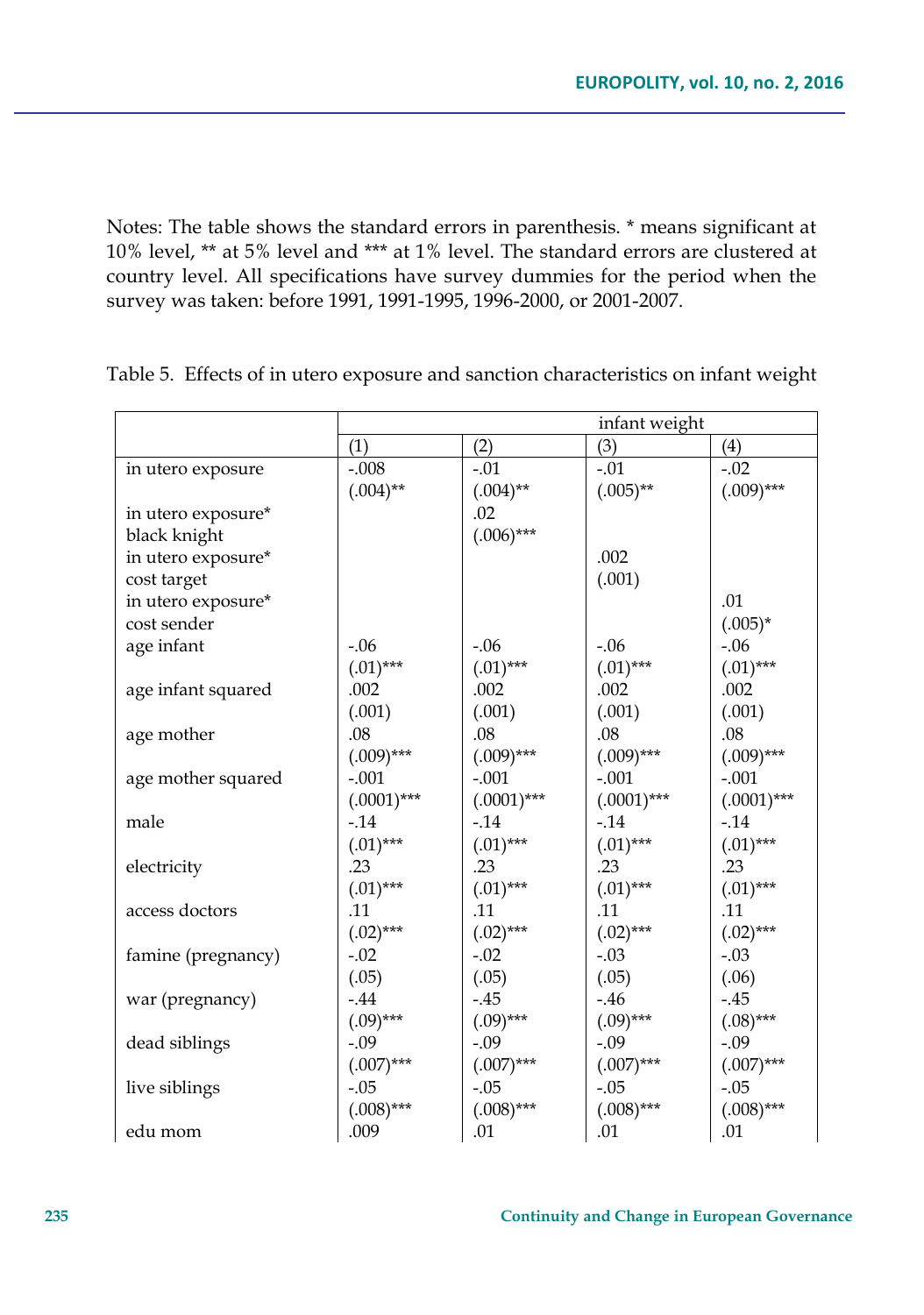|                     | $(.003)$ ***  | $(.003)$ ***  | $(.003)$ ***  | $(.003)$ ***  |
|---------------------|---------------|---------------|---------------|---------------|
| bmi mom             | .05           | .05           | .05           | .05           |
|                     | $(.004)$ ***  | $(.004)$ ***  | $(.004)$ ***  | $(.004)$ ***  |
| urban               | .05           | .09           | .09           | .09           |
|                     | $(.02)$ ***   | $(.02)$ ***   | $(.02)$ ***   | $(.02)$ ***   |
| gdp/cap (pregnancy) | $-.0009$      | $-.0009$      | $-.0009$      | $-.001$       |
|                     | $(.0003)$ *** | $(.0003)$ *** | $(.0003)$ *** | $(.0003)$ *** |
| agriculture/gdp     | $-1.43$       | $-1.47$       | $-1.48$       | $-1.36$       |
| (pregnancy)         | $(.67)$ **    | $(.68)$ **    | $(.67)$ **    | $(.67)$ **    |
| cohort dummies      | yes           | yes           | yes           | yes           |
| survey dummies      | yes           | yes           | yes           | yes           |
| country dummies     | yes           | yes           | yes           | yes           |
| observations        | 70,114        | 70,114        | 70,114        | 70,114        |
| R2                  | .15           | .15           | .15           | .15           |

Notes: The table shows the standard errors in parenthesis. \* means significant at 10% level, \*\* at 5% level and \*\*\* at 1% level. The standard errors are clustered at country level. All specifications have survey dummies for the period when the survey was taken: before 1991, 1991-1995, 1996-2000, or 2001-2007.

Table 6. Effects of in utero exposure on child mortality by year of sanctions

|                    | child mortality |                |                |                   |  |  |
|--------------------|-----------------|----------------|----------------|-------------------|--|--|
|                    | (1)             | (2)            | (3)            | $\left( 4\right)$ |  |  |
| in utero exposure  | .0007           |                |                |                   |  |  |
|                    | (.0008)         |                |                |                   |  |  |
| in utero exposure1 |                 | .001           |                |                   |  |  |
|                    |                 | $(.0007)$ **   |                |                   |  |  |
| in utero exposure2 |                 |                | .002           |                   |  |  |
|                    |                 |                | $(.001)$ **    |                   |  |  |
| in utero exposure3 |                 |                |                | $-.001$           |  |  |
|                    |                 |                |                | (.001)            |  |  |
| age mother         | $-.007$         | $-.007$        | $-.007$        | $-.007$           |  |  |
|                    | $(.0007)$ ***   | $(.0007)$ ***  | $(.0007)$ ***  | $(.0007)$ ***     |  |  |
| mother<br>age      | .0001           | .0001          | .0001          | .0001             |  |  |
| squared            | $(.00001)$ ***  | $(.00001)$ *** | $(.00001)$ *** | $(.00001)$ ***    |  |  |
| male               | .008            | .008           | .008           | .008              |  |  |
|                    | $(.0008)$ ***   | $(.0008)$ ***  | $(.0008)$ ***  | $(.0008)$ ***     |  |  |
| electricity        | $-.009$         | $-.009$        | $-.009$        | $-.009$           |  |  |
|                    | $(.002)$ ***    | $(.002)$ ***   | $(.002)$ ***   | $(.002)***$       |  |  |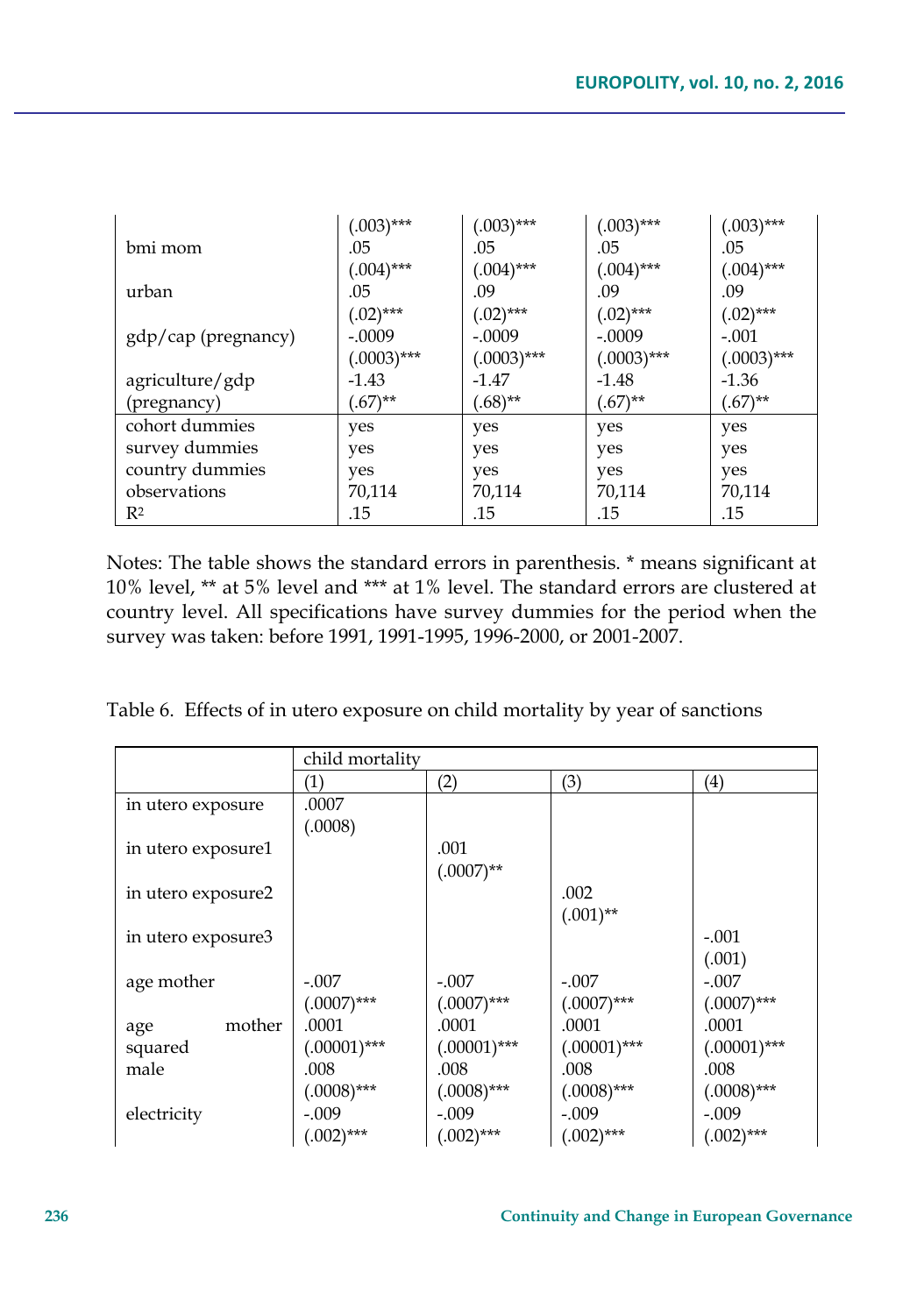| access doctors        | $-.01$        | $-.01$        | $-.01$        | $-.01$        |
|-----------------------|---------------|---------------|---------------|---------------|
|                       | $(.002)$ ***  | $(.002)$ ***  | $(.002)$ ***  | $(.002)$ ***  |
| famine (pregnancy)    | .002          | .002          | .003          | .003          |
|                       | (.01)         | (.01)         | (.01)         | (.01)         |
| war (pregnancy)       | $-.01$        | $-.01$        | $-.02$        | $-.02$        |
|                       | $(.008)$ **   | $(.008)$ **   | $(.008)$ **   | $(.008)$ **   |
| dead siblings         | .01           | .01           | .01           | .01           |
|                       | $(.001)$ ***  | $(.001)$ ***  | $(.001)$ ***  | $(.001)$ ***  |
| live siblings         | .0006         | .0006         | .0006         | .0006         |
|                       | (.001)        | (.001)        | (.001)        | (.001)        |
| edu mom               | $-.001$       | $-.002$       | $-.002$       | $-.002$       |
|                       | $(.0005)***$  | $(.0005)***$  | $(.0005)$ *** | $(.0005)$ *** |
| bmi mom               | .001          | .001          | .001          | .001          |
|                       | $(.0001)$ *** | $(.0001)$ *** | $(.0001)$ *** | $(.0001)$ *** |
| urban                 | $-.006$       | $-.006$       | $-.006$       | $-.006$       |
|                       | $(.001)$ ***  | $(.001)$ ***  | $(.001)$ ***  | $(.001)$ ***  |
| gdp/cap               | $-.00001$     | $-.00002$     | $-.00002$     | $-.00003$     |
| (pregnancy)           | (.00003)      | (.00003)      | (.00003)      | (.00003)      |
| agriculture/gdp       | .01           | .005          | .01           | .001          |
| (pregnancy)           | (.14)         | (.14)         | (.14)         | (.14)         |
| cohort dummies        | yes           | yes           | yes           | yes           |
| survey dummies        | yes           | yes           | yes           | yes           |
| country dummies       | yes           | yes           | yes           | yes           |
| observations          | 228,273       | 228,273       | 228,273       | 228,273       |
| preudo-R <sup>2</sup> | .10           | .10           | .10           | .10           |
| predicted P           | .05           | .05           | .05           | .05           |

Notes: The table shows marginal effects from probit models and standard errors in parenthesis. \* means significant at 10% level, \*\* at 5% level and \*\*\* at 1% level. The standard errors are clustered at country level. All specifications have survey dummies for the period when the survey was taken: before 1991, 1991-1995, 1996-2000, or 2001-2007.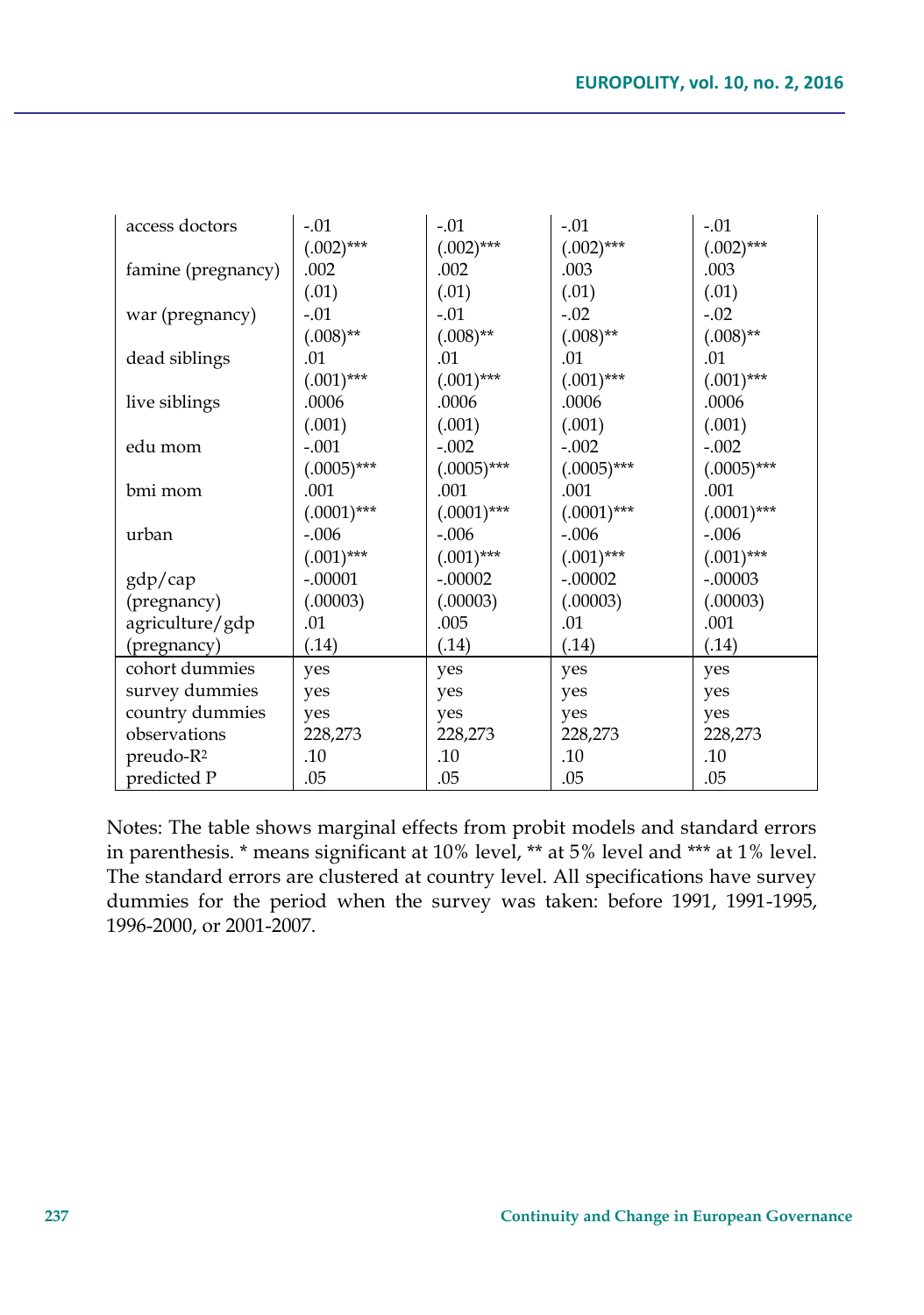|                    | child height           |               |                         |               |                |
|--------------------|------------------------|---------------|-------------------------|---------------|----------------|
|                    | (1)                    | (2)           | (3)                     | (4)           | (5)            |
| in utero exposure  | .007                   | .02           |                         |               |                |
|                    | (.005)                 | $(.008)$ ***  |                         |               |                |
| in utero exposure* |                        | $-.17$        |                         |               |                |
| mortality          |                        | $(.08)$ **    |                         |               |                |
| in utero exposure1 |                        |               | .002                    |               |                |
|                    |                        |               | (.007)                  |               |                |
| in utero exposure2 |                        |               |                         | .007          |                |
|                    |                        |               |                         | (.009)        |                |
| in utero exposure3 |                        |               |                         |               | .006           |
|                    |                        |               |                         |               | (.004)         |
| age infant         | $-0.10$                | $-.10$        | $-.10$                  | $-10$         | $-10$          |
|                    | $(.005)$ ***           | $(.005)$ ***  | $(.005)$ ***            | $(.005)$ ***  | $(.005)$ ***   |
| age infant squared | .001                   | .001          | .001                    | .001          | .001           |
|                    | $(.0001)$ **<br>$\ast$ | $(.0001)$ *** | $(.0001)$ **<br>$\star$ | $(.0001)$ *** | $(.00009)$ *** |
|                    |                        |               |                         |               |                |
| age mother         | .09                    | .09           | .09                     | .09           | .09            |
|                    | $(.007)$ ***           | $(.007)$ ***  | $(.007)^{***}$          | $(.007)$ ***  | $(.007)$ ***   |
| mother<br>age      | $-.001$                | $-.001$       | $-.001$                 | $-.001$       | $-.001$        |
| squared            | $(.0001)$ **           | $(.0001)$ *** | $(.0001)$ **<br>$\star$ | $(.0001)$ *** | $(.0001)$ ***  |
| male               | $-0.19$                | $-19$         | $-.19$                  | $-0.19$       | $-19$          |
|                    | $(.01)$ ***            | $(.01)$ ***   | $(.01)$ ***             | $(.01)$ ***   | $(.01)$ ***    |
| electricity        | .29                    | .29           | .29                     | .29           | .29            |
|                    | $(.02)$ ***            | $(.02)$ ***   | $(.02)$ ***             | $(.02)$ ***   | $(.02)$ ***    |
| access doctors     | .19                    | .19           | .19                     | .19           | .19            |
|                    | $(.02)***$             | $(.02)$ ***   | $(.02)$ ***             | $(.02)$ ***   | $(.02)$ ***    |
| famine (pregnancy) | $-.06$                 | $-.06$        | $-.06$                  | $-0.06$       | $-.06$         |
|                    | (.05)                  | (.05)         | (.05)                   | (.05)         | (.05)          |
| war (pregnancy)    | $-.08$                 | $-.08$        | $-.10$                  | $-.10$        | $-.09$         |
|                    | $(.03)$ **             | $(.04)$ **    | $(.03)$ **              | $(.04)$ **    | $(.04)$ **     |
| dead siblings      | $-0.11$                | $-.11$        | $-.11$                  | $-.11$        | $-11$          |
|                    | $(.01)$ ***            | $(.01)$ ***   | $(.01)$ ***             | $(.01)$ ***   | $(.01)$ ***    |
| live siblings      | $-.09$                 | $-.09$        | $-.09$                  | $-.09$        | $-.09$         |
|                    | $(.01)$ ***            | $(.01)$ ***   | $(.01)$ ***             | $(.01)$ ***   | $(.01)$ ***    |
| edu mom            | .01                    | .01           | .01                     | .01           | .01            |
|                    | $(.003)***$            | $(.003)***$   | $(.003)***$             | $(.004)$ ***  | $(.003)***$    |

Table 7. Effects of in utero exposure on child height by year of sanction and mortality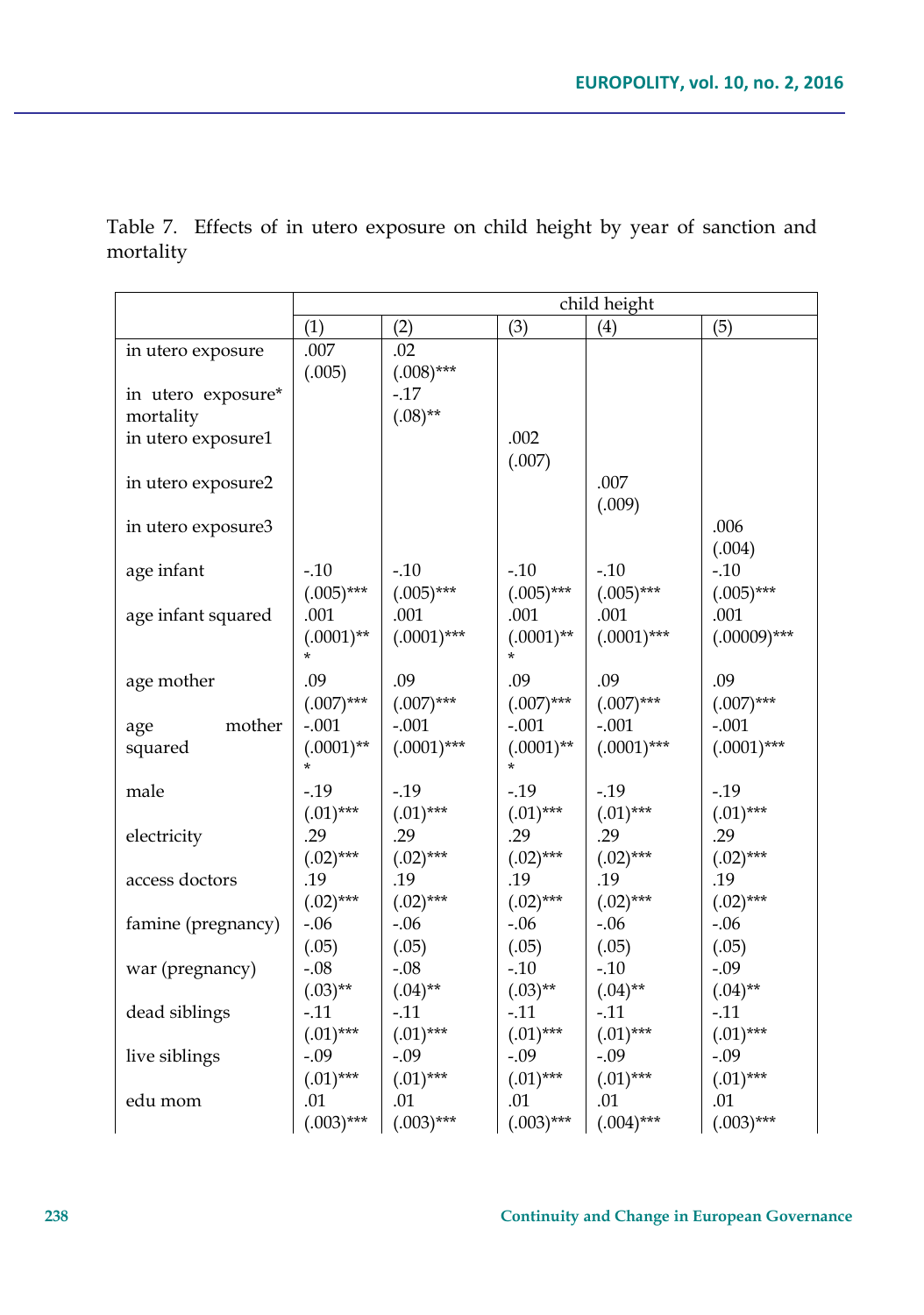| bmi mom         | .03          | .03          | .03          | .03          | .03          |
|-----------------|--------------|--------------|--------------|--------------|--------------|
|                 | $(.003)$ *** | $(.003)$ *** | $(.003)$ *** | $(.003)$ *** | $(.003)$ *** |
| urban           | .18          | .18          | .18          | .18          | .18          |
|                 | $(.03)$ ***  | $(.03)$ ***  | $(.03)$ ***  | $(.03)$ ***  | $(.03)$ ***  |
| gdp/cap         | $-.0002$     | $-.0002$     | $-.0003$     | $-.0002$     | $-.0002$     |
| (pregnancy)     | $(.0001)^*$  | $(.0001)^*$  | $(.0001)^*$  | $(.0001)^*$  | $(.0001)^*$  |
| agriculture/gdp | $-1.17$      | $-1.15$      | $-1.22$      | $-1.20$      | $-1.15$      |
| (pregnancy)     | (76)         | (.74)        | (76)         | (74)         | (.75)        |
| cohort dummies  | yes          | yes          | yes          | yes          | yes          |
| survey dummies  | yes          | yes          | yes          | yes          | yes          |
| country dummies | yes          | yes          | yes          | yes          | yes          |
| observations    | 187,099      | 187,099      | 187,099      | 187,099      | 187,099      |
| $\mathbb{R}^2$  | .17          | .17          | .17          | .17          | .17          |

Notes: The table shows the standard errors in parenthesis. \* means significant at 10% level, \*\* at 5% level and \*\*\* at 1% level. The standard errors are clustered at country level. All specifications have survey dummies for the period when the survey was taken: before 1991, 1991-1995, 1996-2000, or 2001-2007.

Table 8. Predicting sanctions based on lagged country characteristics

|                           | sanction |         |          |
|---------------------------|----------|---------|----------|
|                           | (1)      | (2)     | (3)      |
| infant mortality (lagged) | $-.003$  | $-.006$ | $-.01$   |
|                           | (.009)   | (.01)   | (.01)    |
| autocracy (lagged)        |          | .01     | $-.004$  |
|                           |          | (.01)   | (.02)    |
| gdp/cap (lagged)          |          |         | $-.0004$ |
|                           |          |         | (.0006)  |
| aid/cap (lagged)          |          |         | .007     |
|                           |          |         | (.004)   |
| x/gdp (lagged)            |          |         | $-.01$   |
|                           |          |         | (.03)    |
| m/gdp (lagged)            |          |         | $-.01$   |
|                           |          |         | (.02)    |
| country dummies           | yes      | yes     | yes      |
| year dummies              | yes      | yes     | yes      |
| pseudo-R <sup>2</sup>     | .21      | .21     | .28      |
| observations              | 67       | 62      | 50       |
| predicted P               | .37      | .37     | .36      |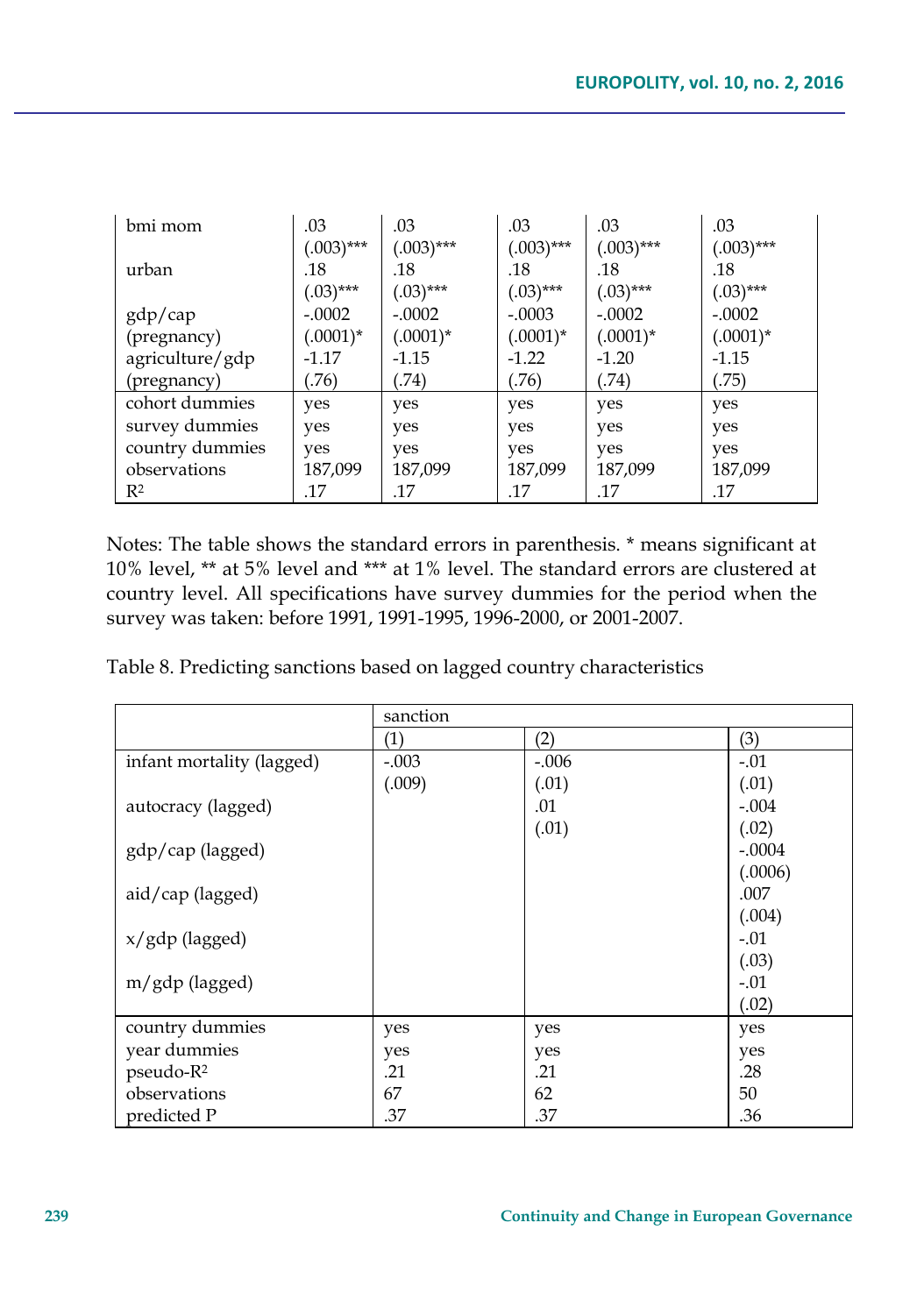Notes: The table shows marginal effects from probit models and standard errors in parenthesis.

|                | child weight  |               |               |               |                |
|----------------|---------------|---------------|---------------|---------------|----------------|
|                | (1)           | (2)           | (3)           | (4)           | (5)            |
| during<br>born |               | $-.07$        |               |               |                |
| sanctions      |               | $(.03)$ **    |               |               |                |
| utero<br>in    | $-.01$        |               | $-.008$       | $-.008$       | $-.001$        |
| exposure       | $(.006)$ **   |               | $(.004)^*$    | $(.004)^*$    | (.002)         |
| utero<br>in    | .01           |               |               |               |                |
| exposure*bad   | (.01)         |               |               |               |                |
| age infant     | $-.06$        | $-0.06$       | $-.06$        | $-.06$        | $-.03$         |
|                | $(.01)$ ***   | $(.01)$ ***   | $(.01)$ ***   | $(.01)$ ***   | $(.007)$ ***   |
| infant<br>age  | .002          | .002          | .002          | .002          | .0006          |
| squared        | (.001)        | (.001)        | (.001)        | (.001)        | $(.0001)$ ***  |
| age mother     | .08           | .08           | .07           | .08           | .06            |
|                | $(.009)$ ***  | $(.009)$ ***  | $(.009)$ ***  | $(.009)$ ***  | $(.006)$ ***   |
| mother<br>age  | $-.001$       | $-.001$       | $-.001$       | $-.001$       | $-.0009$       |
| squared        | $(.0001)$ *** | $(.0001)$ *** | $(.0001)$ *** | $(.0001)$ *** | $(.00009)$ *** |
| male           | $-0.14$       | $-0.14$       | $-14$         | $-14$         | $-12$          |
|                | $(.01)$ ***   | $(.01)$ ***   | $(.01)$ ***   | $(.01)$ ***   | $(.01)$ ***    |
| electricity    | .23           | .23           |               | .24           | .25            |
|                | $(.01)$ ***   | $(.01)$ ***   |               | $(.01)$ ***   | $(.01)$ ***    |
| television     |               |               | .19           |               |                |
|                |               |               | $(.01)$ ***   |               |                |
| access doctors | .11           | .11           | .11           |               | .13            |
|                | $(.02)$ ***   | $(.02)$ ***   | $(.02)$ ***   |               | $(.02)$ ***    |
| to<br>access   |               |               |               | .03           |                |
| nurse/midwife  |               |               |               | (.02)         |                |
| famine (birth) | $-.03$        | $.04\,$       |               |               |                |
|                | (.05)         | (.07)         |               |               |                |
| war (birth)    | $-.44$        | $-43$         |               |               |                |
|                | $(.09)$ ***   | $(.09)$ ***   |               |               |                |
| famine         |               |               | $-.02$        | $-.04$        | .03            |
| (pregnancy)    |               |               | (.05)         | (.06)         | (.03)          |
| war            |               |               | $-.42$        | $-.42$        | $-17$          |
| (pregnancy)    |               |               | $(.09)$ ***   | $(.09)$ ***   | $(.03)***$     |
| dead siblings  | $-.09$        | $-.09$        | $-0.09$       | $-0.06$       | $-.08$         |

Table 9. Robustness checks for the effects of exposure on weight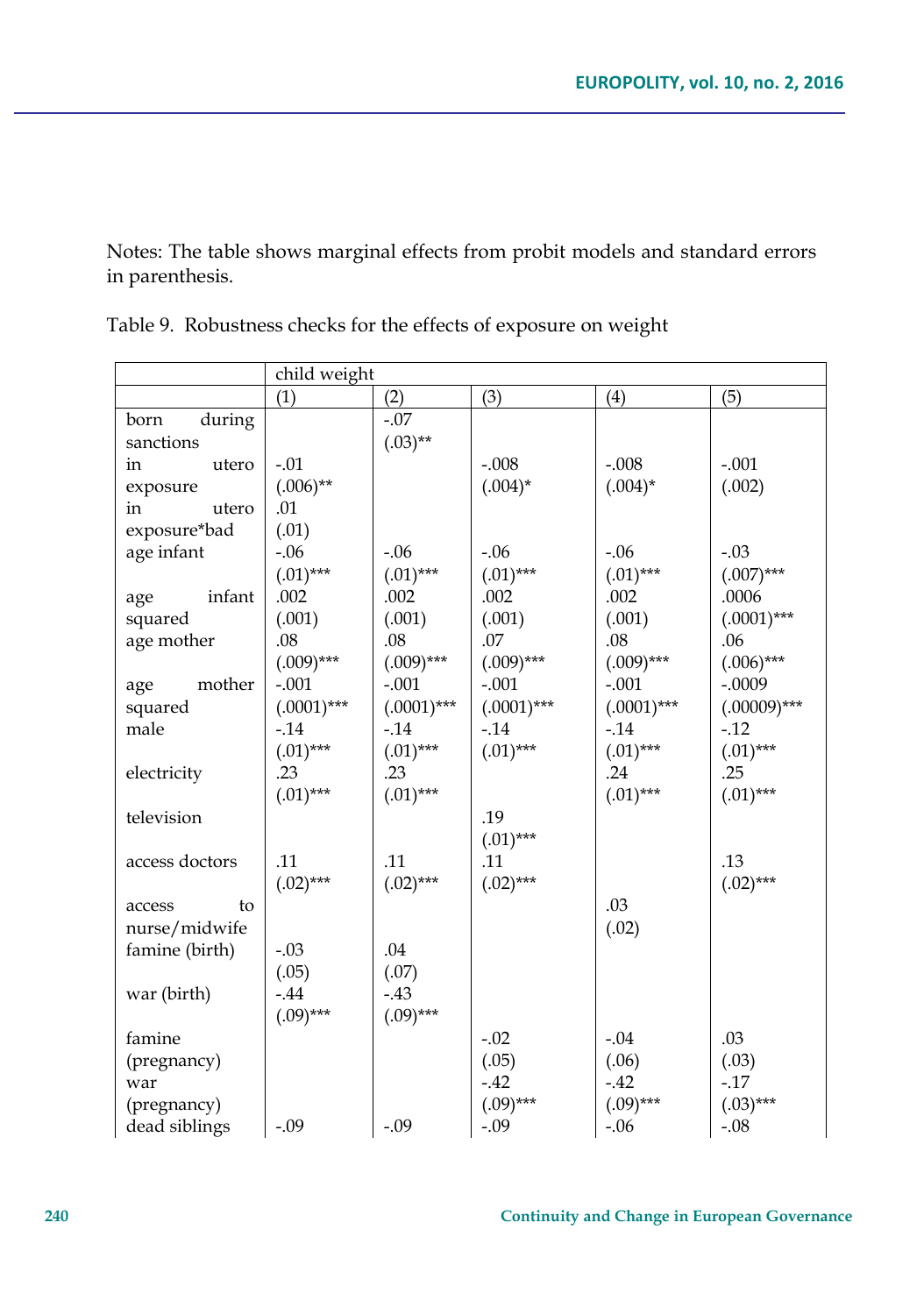|                 | $(.007)$ ***  | $(.007)$ ***  | $(.007)$ *** | $(.16)$ ***  | $(.007)$ *** |
|-----------------|---------------|---------------|--------------|--------------|--------------|
| live siblings   | -.05          | $-.05$        | $-.05$       | $-.05$       | $-.07$       |
|                 | $(.008)$ ***  | $(.008)$ ***  | $(.007)$ *** | $(.007)$ *** | $(.01)$ ***  |
| edu mom         | .009          | .01           | .009         | .01          | .01          |
|                 | $(.003)$ ***  | $(.003)$ ***  | $(.003)$ *** | $(.003)$ *** | $(.003)$ *** |
| bmi mom         | .05           | .05           | .05          | .05          | .05          |
|                 | $(.004)$ ***  | $(.004)$ ***  | $(.004)$ *** | $(.005)$ *** | $(.004)$ *** |
| urban           | .09           | .09           | .11          | .10          | .11          |
|                 | $(.02)$ ***   | $(.02)$ ***   | $(.02)$ ***  | $(.02)$ ***  | $(.02)$ ***  |
| gdp/cap (birth) |               | $-.0008$      |              |              |              |
|                 |               | $(.0002)$ *** |              |              |              |
| agriculture/gd  |               | $-.88$        |              |              |              |
| $p$ (birth)     |               | (.61)         |              |              |              |
| gdp/cap         | $-.0009$      |               | $-.0009$     | $-.0009$     | $-.0003$     |
| (pregnancy)     | $(.0003)$ *** |               | $(.0003)$ ** | $(.0003)$ ** | $(.0001)$ ** |
| agriculture/gd  | $-1.32$       |               | $-1.34$      | $-1.43$      | $-27$        |
| p (pregnancy)   | $(.65)$ **    |               | $(.76)^*$    | $(.71)$ **   | (.33)        |
| cohort          | yes           | yes           | yes          | yes          | yes          |
| dummies         |               |               |              |              |              |
| survey          | yes           | yes           | yes          | yes          | yes          |
| dummies         |               |               |              |              |              |
| country         | yes           | yes           | yes          | yes          | yes          |
| dummies         |               |               |              |              |              |
| observations    | 70,114        | 70,114        | 71,788       | 69,870       | 187,099      |
| R <sup>2</sup>  | .15           | .15           | .16          | .15          | .20          |

Notes: The table shows the standard errors in parenthesis. \* means significant at 10% level, \*\* at 5% level and \*\*\* at 1% level. The standard errors are clustered at country level. All specifications have survey dummies for the period when the survey was taken: before 1991, 1991-1995, 1996-2000, or 2001-2007.

Table 10. Characteristics of live and dead children under three by exposure

|          | exposed 1-9 months |       | not exposed |       |
|----------|--------------------|-------|-------------|-------|
| variable | mean               | sd    | mean        | sd    |
| age      | 18.89              | 12.90 | 20.23       | 12.54 |
| age mom  | 26.57              | 6.65  | 25.92       | 6.63  |
| male     | 0.51               | 0.50  | 0.51        | 0.50  |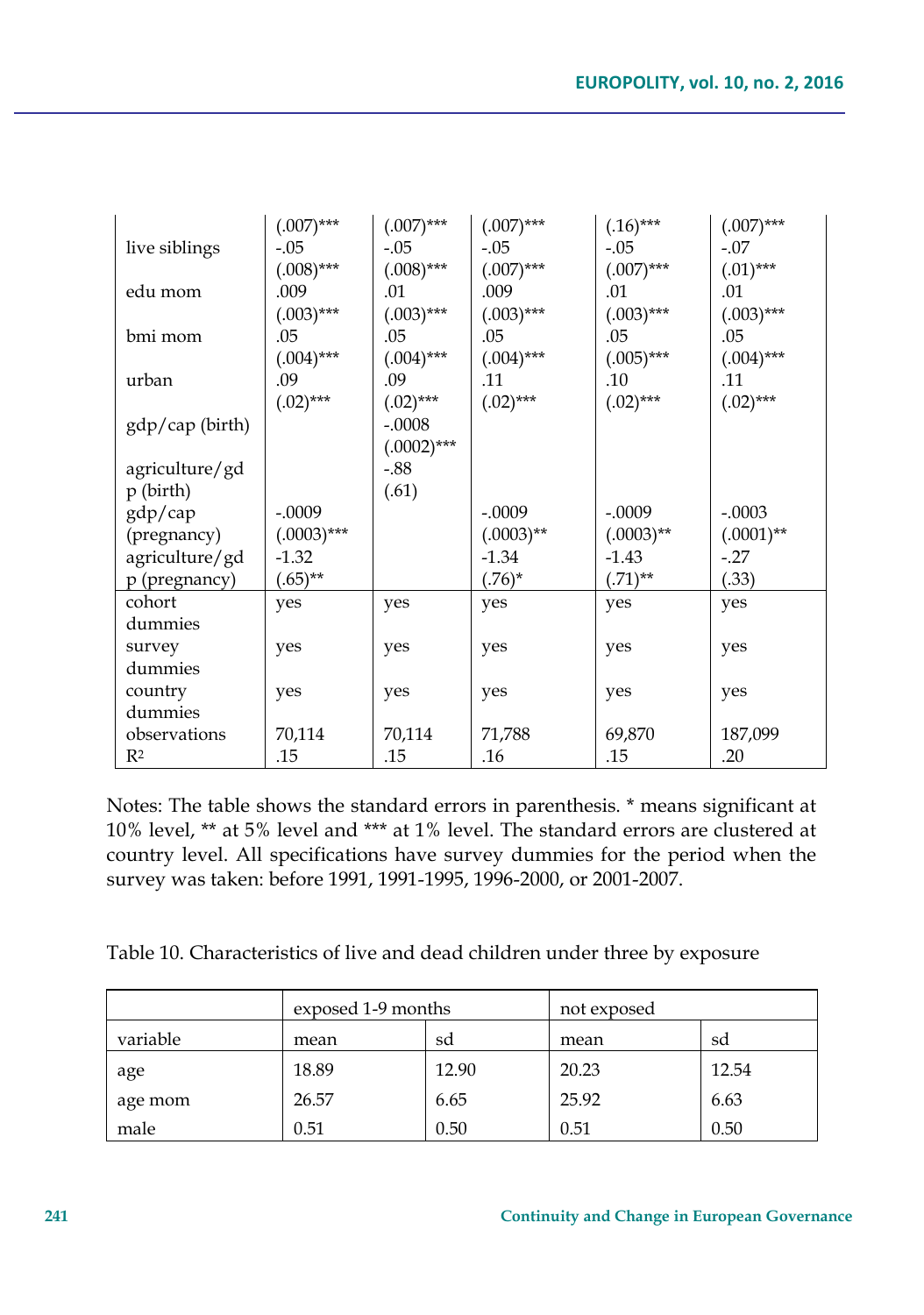| electricity                       | 0.46   | 0.50   | 0.42   | 0.49   |
|-----------------------------------|--------|--------|--------|--------|
| access to doctors                 | 0.26   | 0.44   | 0.31   | 0.46   |
| dead siblings                     | 0.37   | 0.84   | 0.42   | 0.89   |
| live siblings                     | 1.96   | 1.92   | 1.95   | 1.88   |
| edu mom                           | 4.12   | 2.07   | 4.10   | 2.14   |
| bmi mom                           | 22.70  | 4.14   | 22.45  | 4.18   |
| urban                             | 0.33   | 0.47   | 0.34   | 0.47   |
| gdp/cap<br>(pregnancy)<br>agr/gdp | 867.69 | 721.54 | 768.85 | 831.79 |
| (pregnancy)                       | 0.21   | 0.12   | 0.24   | 0.11   |
| famine (pregnancy)                | 0.01   | 0.11   | 0.03   | 0.17   |
| war (pregnancy)                   | 0.21   | 0.41   | 0.22   | 0.42   |

Notes: This table shows the characteristics of children under three both dead and live by exposure to sanctions. The first two columns show the means and standard deviations for children exposed to sanctions 1-9 months in utero and the last two columns show the mean and standard deviations for children exposed 0 months in utero.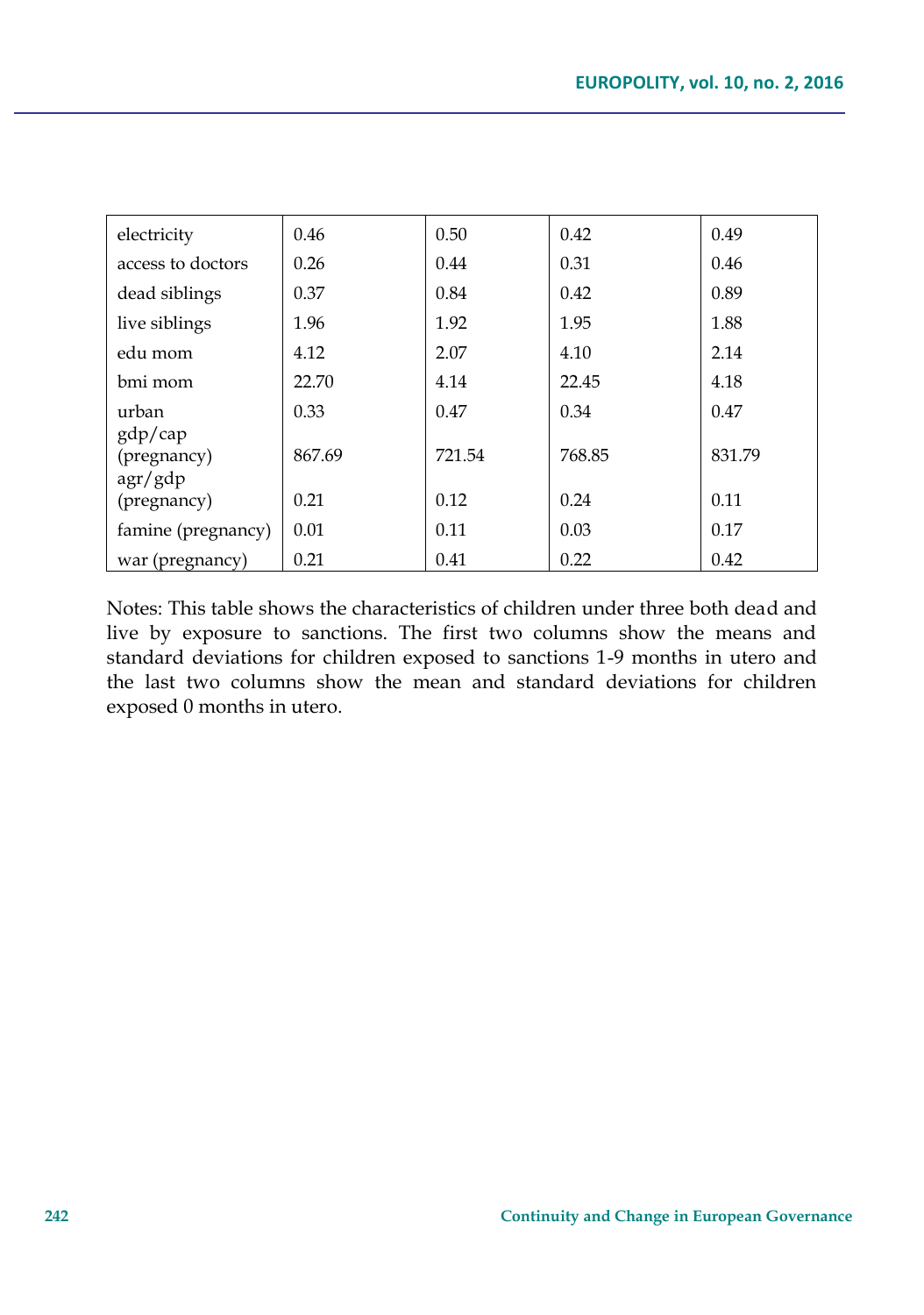

#### Figure 1

Notes: This graph shows mean weight z-scores, height z-scores, and mortality for infants by exposure (not exposed in the first three columns and exposed in the last three).

Figure 2

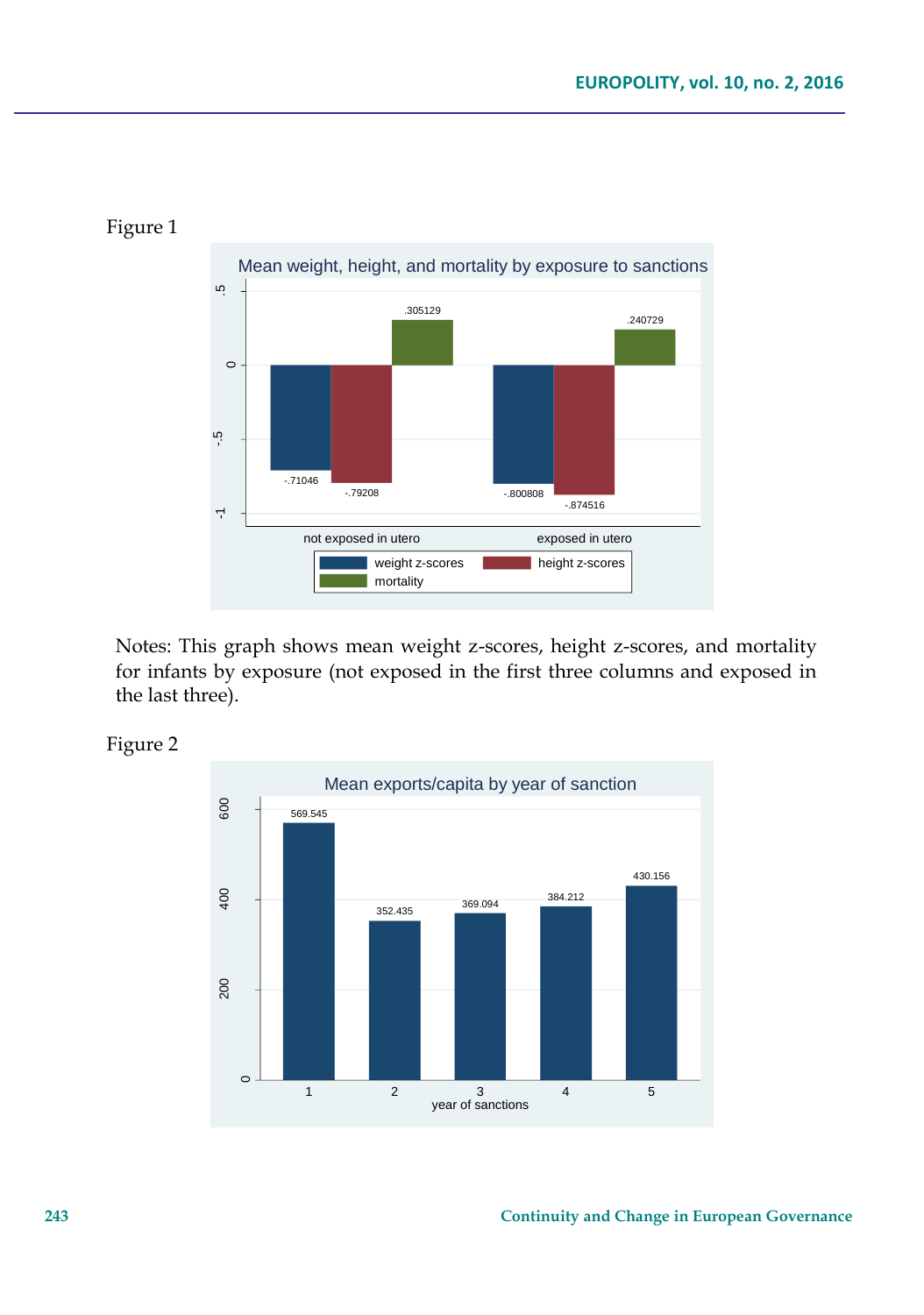Notes: This graph shows averages of exports/capita by year of import sanction. The bars represent averages over years when various countries in the micro analysis experienced import sanctions.





Notes: This graph shows averages of imports/capita by year of import sanction. The bars represent averages over years when various countries in the micro analysis experienced export sanctions.